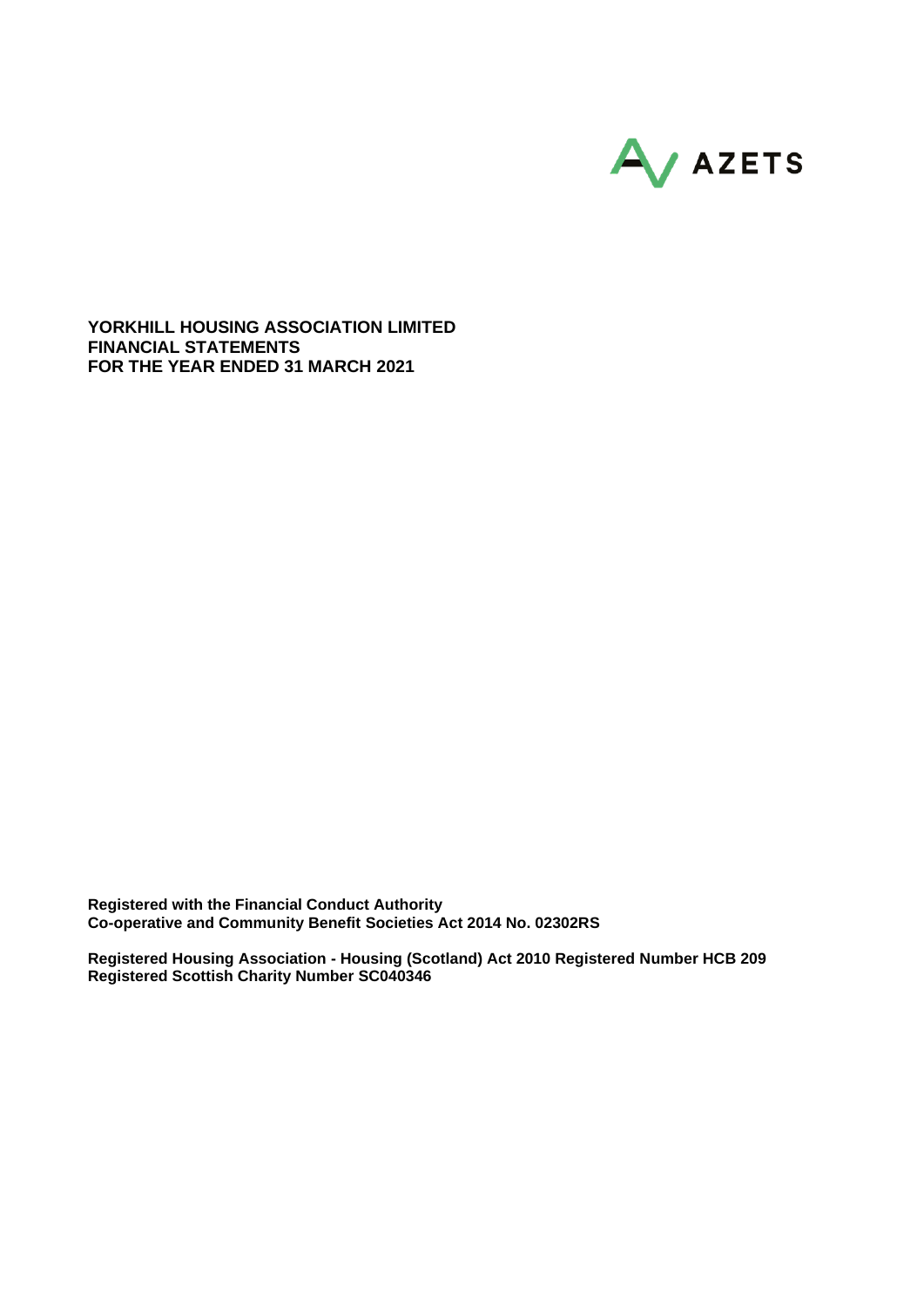## **MANAGEMENT COMMITTEE, EXECUTIVES AND PROFESSIONAL ADVISORS**

# **Management committee**

R Winning Secretary<br>
C Armstrong Secretary<br>
Vice Chair C Armstrong H Fitzgerald P Braat **(co-optee)** B Docherty G Mattu N McPherson P Marsden G McEwan **Resigned 20 Aug 2020** Y Alexis M Harris J Sullivan **Resigned 4 Sept 2020**

Chairperson **Treasurer** 

## **Executive officers**

Marion Menabney **Gary Watson<br>Pauline Hollinsworth** Robert Calvert Grant Kennedy

#### **Registered Office**

1271 Argyle Street **Glasgow** G3 8TH

#### **Auditor**

Azets Audit Services Titanium 1 King's Inch Place Renfrew PA14 8WF

#### **Solicitors**

TC Young & Son 7 West George Street Glasgow G2 1BA

#### **Bankers**

Bank of Scotland 258/262 Dumbarton Road Glasgow G11 6TU

Chief Executive Finance Manager **Director of Property Services** Stewart Pattison **Compliance Manager** Property Services Manager Housing Services Manager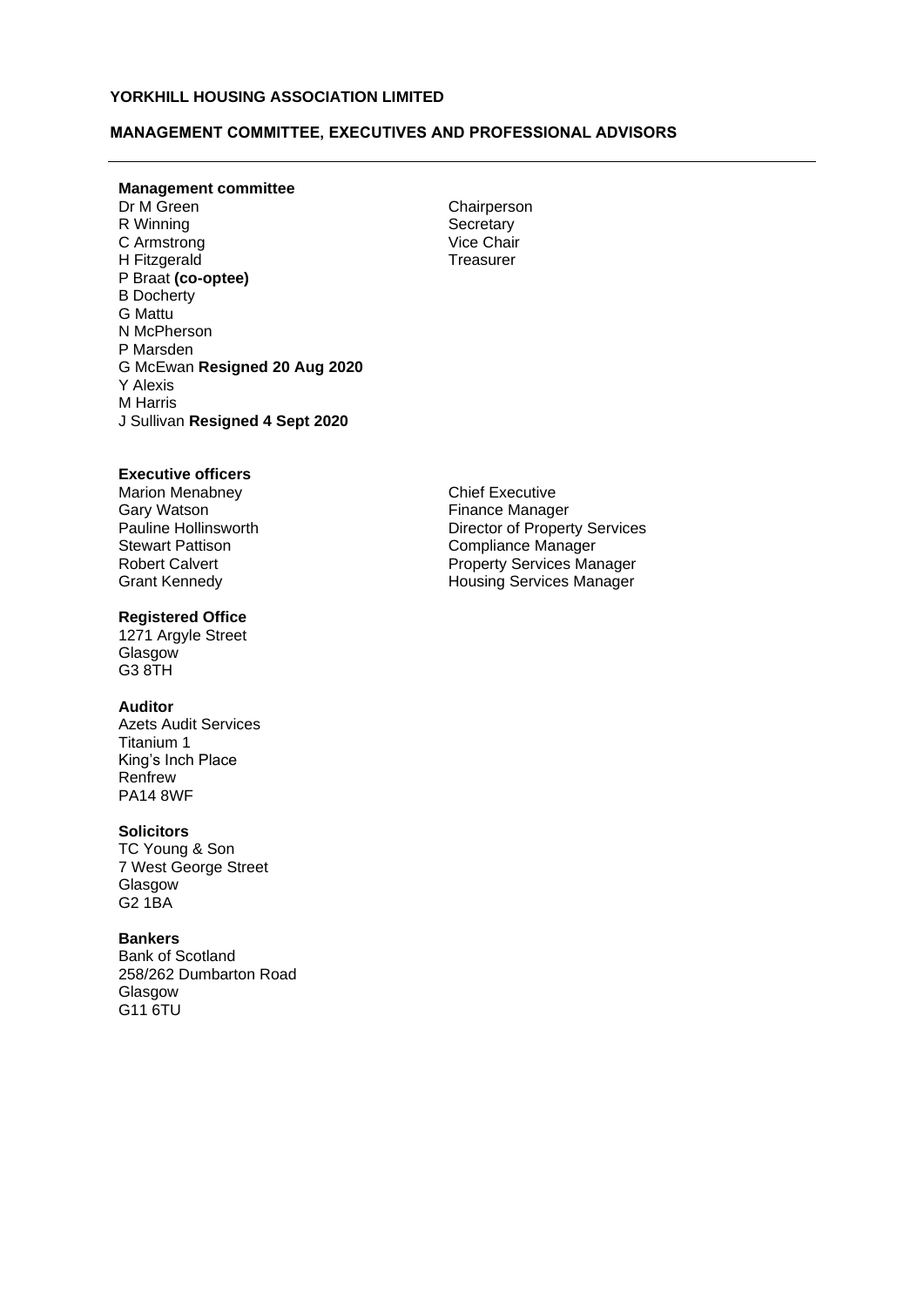<u> 1989 - Johann Barbara, martin amerikan basar dan berasal dalam basa dalam basar dalam basar dalam basa dalam</u>

# **CONTENTS**

|                                                                         | Page           |
|-------------------------------------------------------------------------|----------------|
| Report of the Management Committee (incorporating the Strategic Report) | $1 - 5$        |
| Management Committee's Statement on Internal Financial Controls         | 6              |
| <b>Auditor Report on Corporate Governance</b>                           | $\overline{7}$ |
| <b>Independent Auditor's Report on the Financial Statements</b>         | $8 - 11$       |
| <b>Statement of Comprehensive Income</b>                                | 12             |
| <b>Statement of Changes in Capital and Reserves</b>                     | 13             |
| <b>Statement of Financial Position</b>                                  | 14             |
| <b>Statement of Cash Flows</b>                                          | 15             |
| <b>Notes to the Financial Statements</b>                                | $16 - 36$      |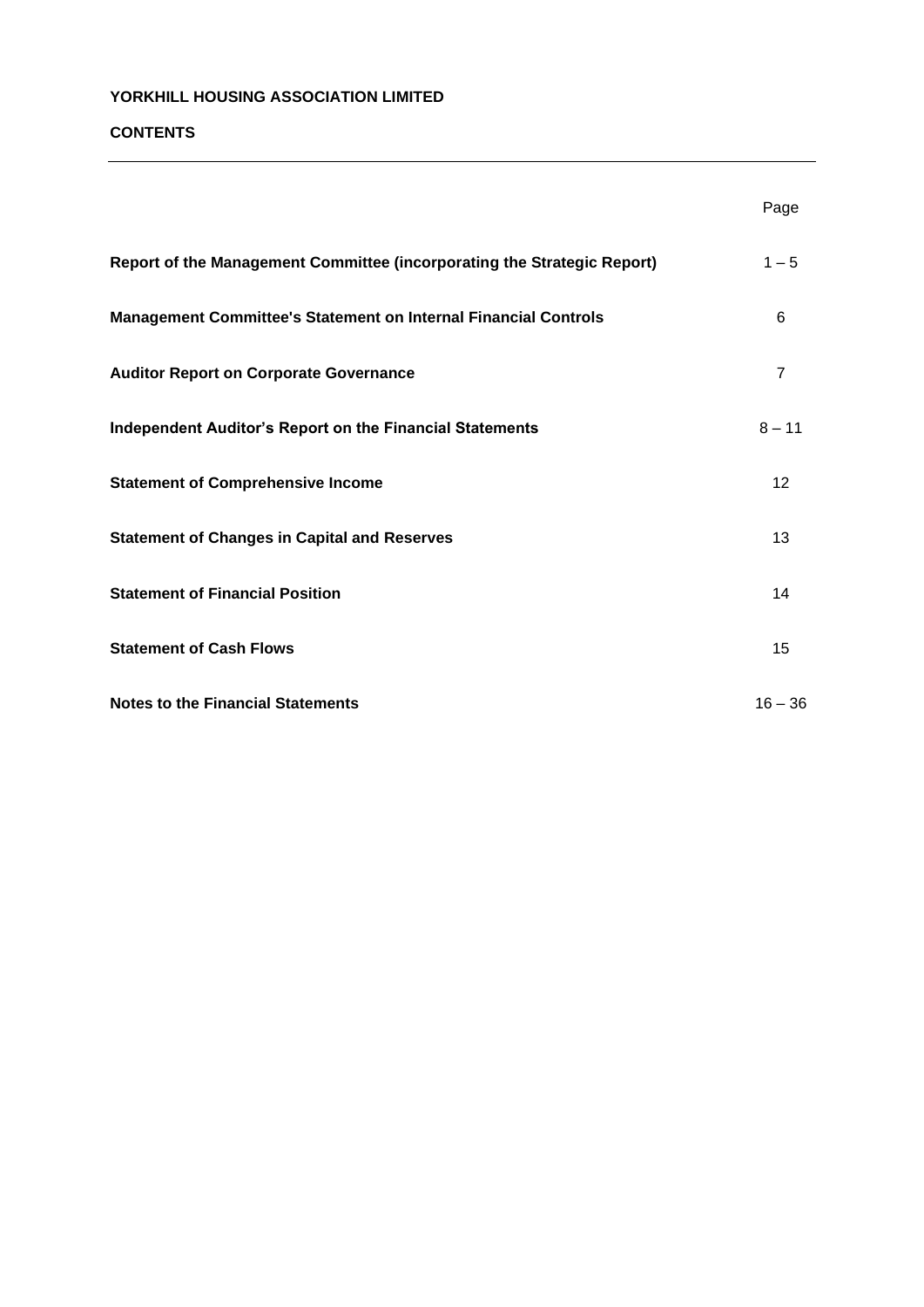# **REPORT OF THE MANAGEMENT COMMITTEE (INCORPORATING THE STRATEGIC REPORT) FOR THE YEAR ENDED 31 MARCH 2021**

The Management Committee present their report (incorporating the Strategic Report) and the financial statements for the year ended 31 March 2021.

## **Principal Activities**

The principal activities of the Association include:

- Provision and management of rented accommodation (456); and
- Management of properties on behalf of other owners. (505)

## **Review of business and future prospects**

The results for the year are set out in the Statement of Comprehensive Income on page 12. The surplus has been added to reserves brought forward.

## **Future Plans**

The Association carries out an annual review each year to look to the future of the organisation and to prepare a 1–3 year future plan. The senior management team then progress the plan and the Finance Manager prepares budgets and cash flows to ensure the financial viability and stability of the plan. Due to covid restrictions during 2020, the current plan was last reviewed in November 2019.

Key objectives within the current plan include:

- Assurance Regulatory compliance is a key principle of the Association's purpose and business planning. The Association has an Assurance Evidence Bank which is renewed annually to ensure the annual Assurance Statement is supported by updated documentary evidence. Compliance with SHR's Regulatory Standards is demonstrated by a wide range of documents, including internal and external reports, policy documents, minutes, and training records.
- Customer Engagement The Association's plans for implementing a new engagement strategy were paused during the pandemic. Senior staff will resume planning engagement strategies during 2021-22 when pandemic restrictions are lifted.
- Policy Review Schedule During 2020-21 the Management Committee ensured its policy review schedule was kept up to date to assist ongoing compliance with legal and regulatory obligations and good practice. Policies were reviewed and updated as required for Repairs, Planned Maintenance, Factoring, Membership, Expenses, Absence Management, Stress Management. Dignity at Work, Severance, Homeworking, and Financial Regulations.
- Affordability The Management Committee is committed to providing homes and services at affordable rent levels for tenants. Value markers are used to monitor financial efficiencies to ensure affordable rent levels do not compromise organisational viability. Financial plans are monitored regularly by senior staff and committee members.
- Freedom of Information Act and GDRP UK– The Association received a number of FI and SAR requests during 2020-21. The Data Protection Officer reports quarterly to Committee to assure members that full compliance with the provisions of the legislation is being maintained. All staff have received refresher training to maintain knowledge and awareness of the organisation's legal obligations.
- Internal Audit During 2020-21 audits were completed on: Risk Management, Financial Reporting and Void Management. Action points identified in relation to Financial Reporting and Void Management were implemented. The Allocations audit was re-scheduled and will be undertaken during 2021-22 along with audits on Rent Arrears, Reactive Repairs and Covid Business Resilience.
- New Model Rules The Association's membership approved a complete Rule Change at an SGM on September 17th 2020. The 2020 SFHA Charitable Rules Model was adopted and subsequently registered with FCA, SHR and OSCR.
- Cyber Security The Association gained the Cyber Essentials accreditation in March 2021. This will be renewed annually to ensure IT systems and procedures remain as secure as possible.
- Review of IT Systems The Association commenced a review of its IT business systems in 2020. During 2021 a new system was procured and will be operational by April 2022.
- Donations The Association made donations to charitable organisations of £1,000 in the financial year.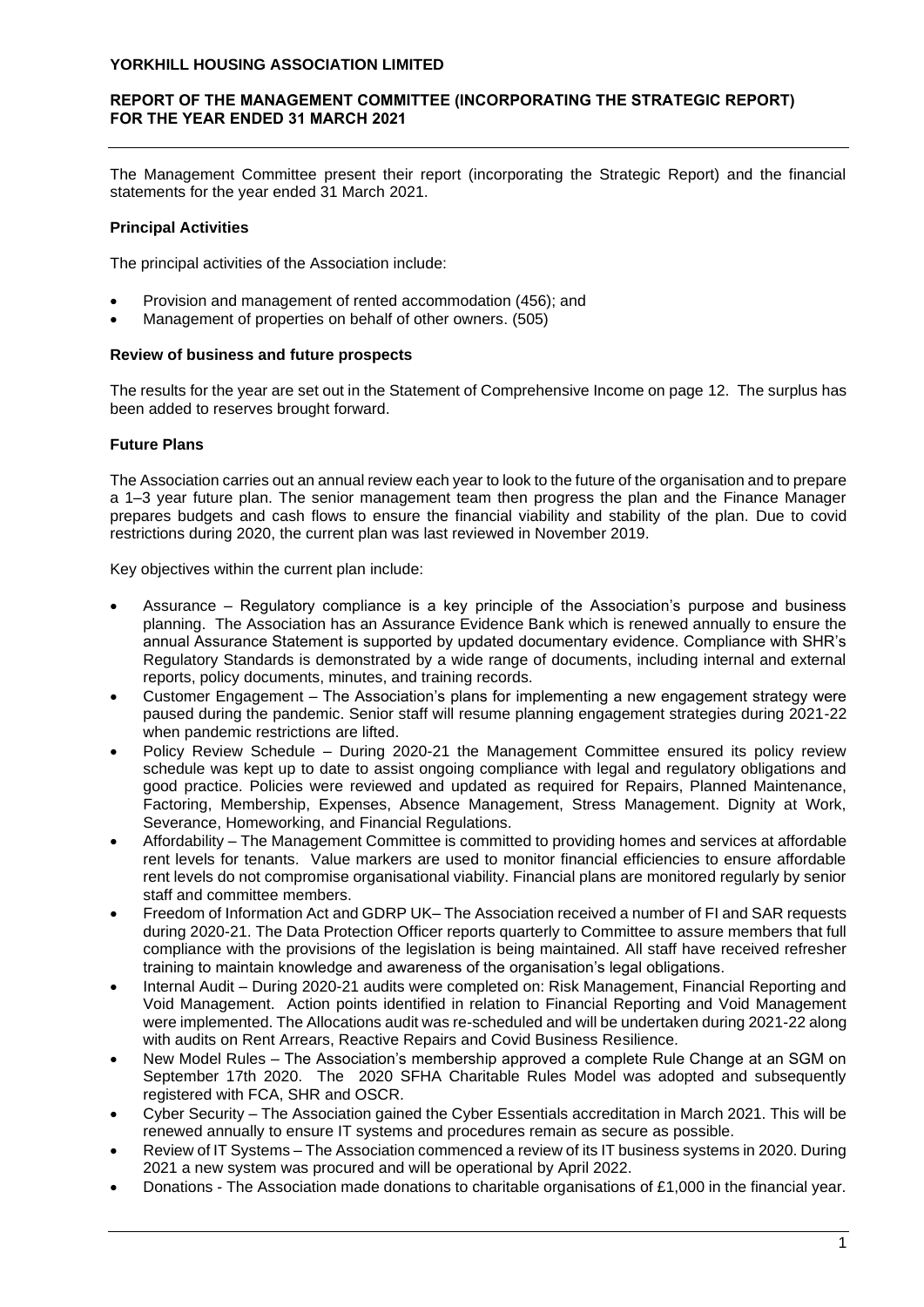## **REPORT OF THE MANAGEMENT COMMITTEE (INCORPORATING THE STRATEGIC REPORT) FOR THE YEAR ENDED 31 MARCH 2021**

## **Risk and uncertainties**

## **Covid-19**

The most significant risk to the Association during 2020-21 was the impact of Covid-19.

Risk mitigation strategies were in developed in March 2021 and regularly reviewed throughout the year.

All risk registers were updated in accordance with the Association's Risk Management Policy, with covid related risks included as appropriate. Specific risk assessments were undertaken in relation to:

- Staff safety
- Service provision
- Governance arrangements
- Arrears management
- Planned cyclical and major projects
- Financial planning and viability

The Management Committee received regular update reports on covid management issues to inform their decisions on policy and practice during 2020-21.

#### **Financial and non-financial key performance indicators**

The Association's current strategic plan covering a 3 year period contains the following 7 organisational objectives:

- To be genuinely controlled by local residents and accountable to the community;
- To provide good quality rented accommodation to those in greatest housing need;
- To provide a responsive effective property management service to tenants and owners;
- To maintain the organisation's long-term viability and financial effectiveness;
- To ensure that all customers of the organisation are given the same high quality of service and that no sector of the community suffers from adverse discrimination; and
- To ensure that all customers of the organisation are consulted on projects, advised regularly on performance and continually asked how satisfied they are with service provided.
- To ensure the Association is fully compliant with its constitutional, regulatory and legal obligations.

These core objectives underpin all business and planning activities undertaken by committee and staff.

## **2020-21 Strategic Outcomes and Impact of Covid-19**

- **Local Control and Accountability**  The Management Committee continued to manage the Association's business affairs by holding virtual meetings via the Zoom platform.
- **Provision of Affordable Housing** The Association has continued to process housing applications and allocate property within strict covid guidelines. Void periods have increased which in turn have led to increased void rent loss compared to pre-covid.
- **Effective Service Provision-** The office has been closed to the public since March 2020 in accordance with national guidance. All staff have been working on a combined home/office basis with restricted numbers in the office. All non-urgent repairs were suspended, and investment projects paused. The cash balances have increased accordingly. Backcourt inspections continued and staff arranged bulk refuse clearances where required.
- **Viability and Value** The Management Committee and sub-committees has received regular reports on a wide range of value indicators, including: financial plans, budget monitoring, performance outcomes, procurement processes, arrears management and maintenance expenditure.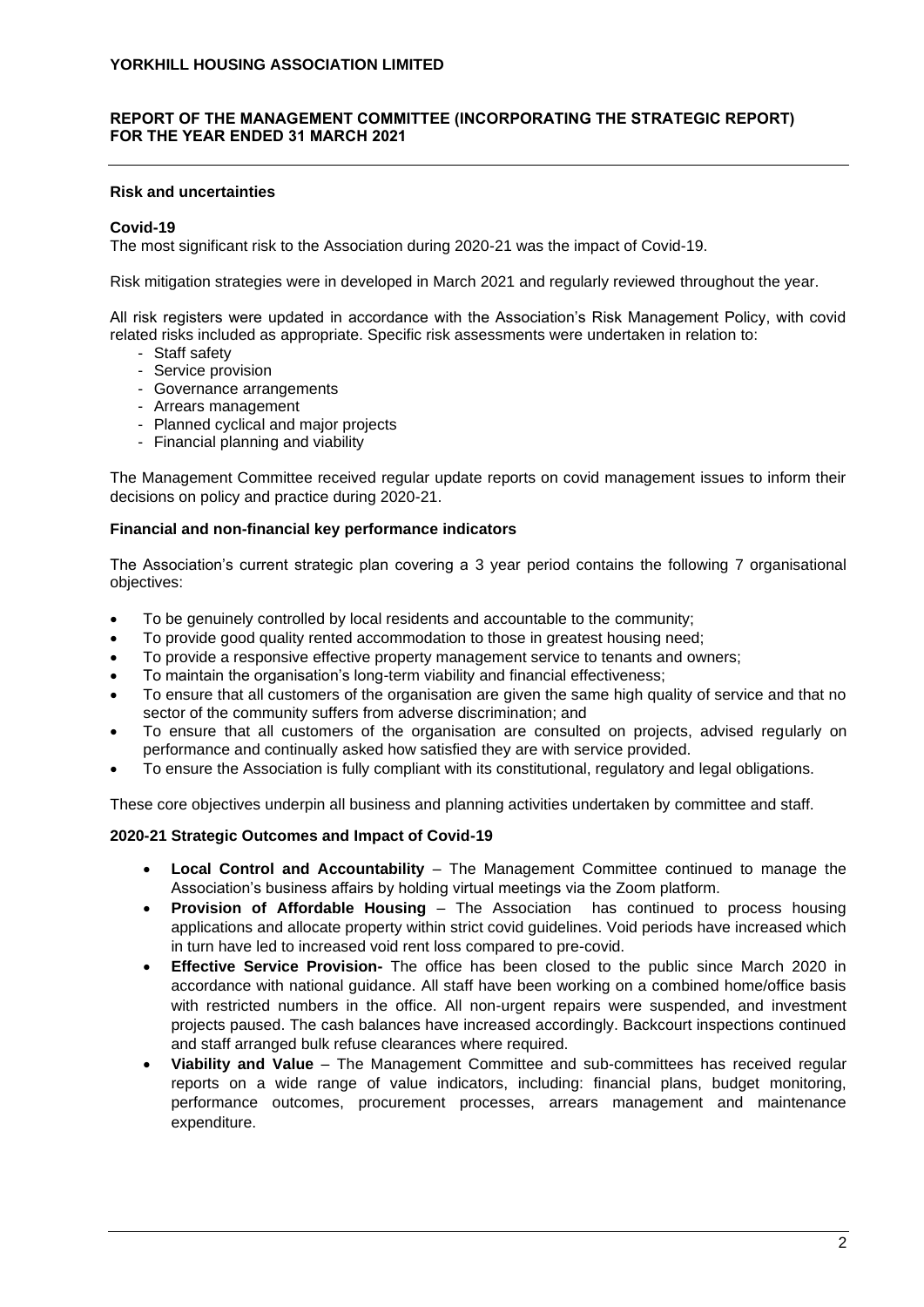## **REPORT OF THE MANAGEMENT COMMITTEE (INCORPORATING THE STRATEGIC REPORT) FOR THE YEAR ENDED 31 MARCH 2021**

## **2020-21 Strategic Outcomes and Impact of Covid-19 (continued)**

- **Equalities**  The adaptation work normally undertaken had to be suspended and will be resumed during 2021-22. All outstanding work will be completed.
- **Consultation** Engagement strategies will be resumed during 2021-22.
- **Regulatory and Legal Compliance** All regulatory returns were submitted on time. The Association met all legal obligations and achieved full compliance with SHR Regulatory Standards of Governance and Financial Management.

# **Governance**

#### *Governing Document*

The Association as a social landlord is registered with the Scottish Housing Regulator, OSCR and the Financial Conduct Authority.

#### *Recruitment and Appointment of the Management Committee*

One third of the Management Committee retire by rotation annually at the Annual General Meeting. They can then be nominated for re-election.

The Association endeavours to have a diverse range of Management Committee members who can bring their own skills to the Committee. This is achieved by direct contact with residents within the Yorkhill area as well as by networking and identifying members who could bring their own skills and experience to the Association's Management Committee.

## *Annual Appraisal of Management Committee*

An annual appraisal of the management committee is undertaken by an external organisation. The process involves assessments of the team's collective knowledge and also one to one interviews for individuals. The report presented to committee confirms the ongoing competences of all members in accordance with regulatory requirements.

#### *Organisational Structure*

The 2020-21 Management Committee comprised 11 board members: 10 elected and 1 co-optee. The Management Committee meet 10 times per year. There is also a governance and finance sub-committee and a services sub-committee, who meet quarterly and report directly to the Management Committee.

Delegated authority is in place and day to day responsibility for the provision of services rests with the Chief Executive. The Chief Executive is responsible for ensuring that the Association delivers the services specified and that key performance indicators are met.

#### **Management committee and executive officers**

The Management Committee and executive officers of the Association are listed on the Association's information page at the start of the financial statements.

Each member of the Management Committee holds one fully paid share of £1 in the Association. The executive officers of the Association hold no interest in the Association's share capital and although not having the legal status of directors they act as executives within the authority delegated by the committee.

#### **Statement of management committee's responsibilities**

Statute requires the Management Committee to prepare financial statements for each financial year which give a true and fair view of the state of affairs of the Association and of the income or expenditure of the Association for the year ended on that date. In preparing these financial statements, the Management Committee is required to: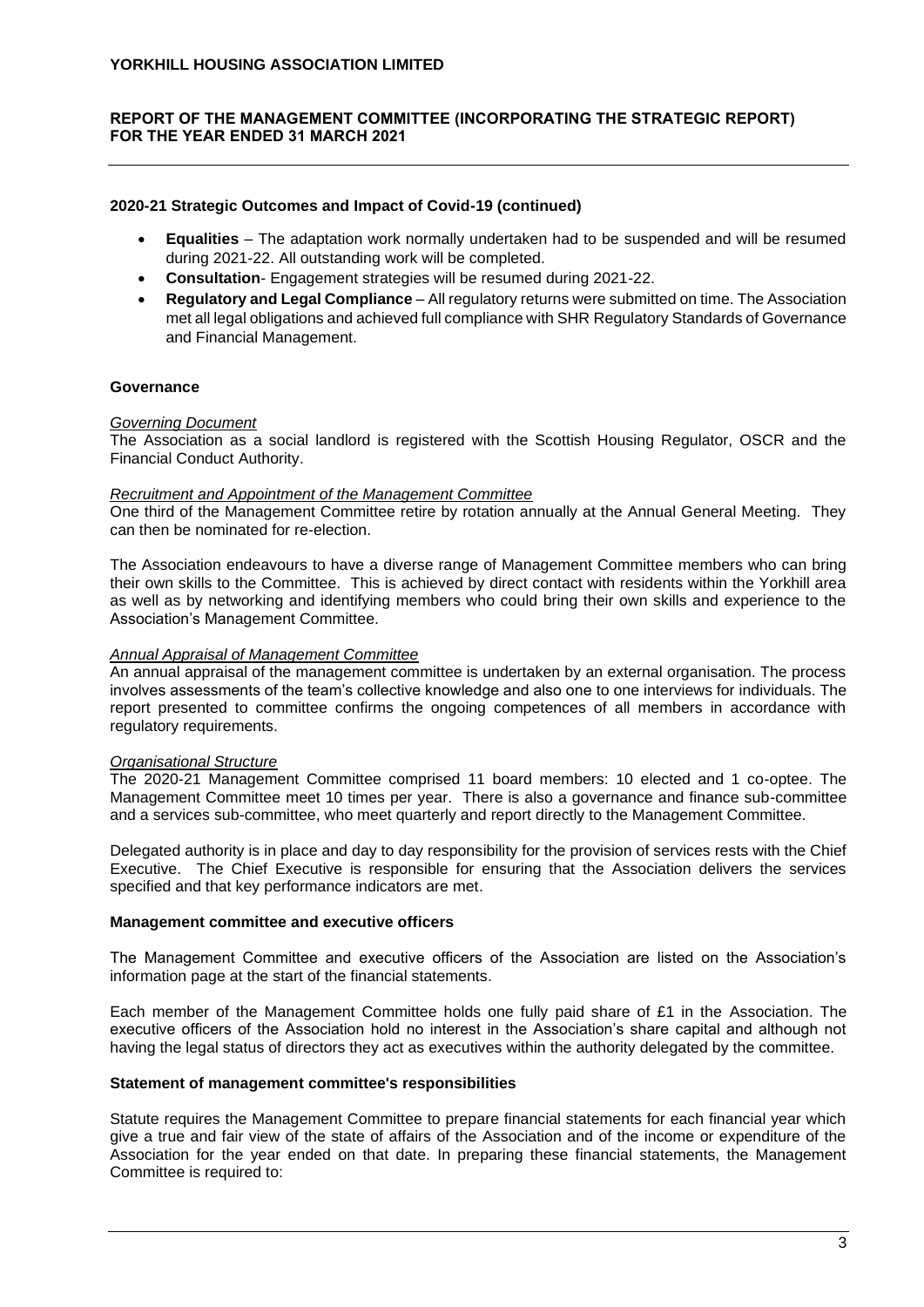# **REPORT OF THE MANAGEMENT COMMITTEE (INCORPORATING THE STRATEGIC REPORT) FOR THE YEAR ENDED 31 MARCH 2021**

#### **Statement of management committee's responsibilities (continued)**

- select suitable accounting policies and then apply them consistently;
- make judgements and estimates that are reasonable and prudent;
- state whether applicable accounting standards have been followed subject to any material departures disclosed and explained in the financial statements; and
- prepare the financial statements on the going concern basis unless it is inappropriate to presume that the Association will continue in business.

The Management Committee is responsible for keeping proper accounting records which disclose with reasonable accuracy at any time the financial position of the Association. They are also responsible for safeguarding the assets of the Association and hence for taking reasonable steps for the prevention and detection of fraud and other irregularities.

## **Related party transactions**

Some members of the Management Committee are tenants or owner occupiers, however, the policies, procedures and agreements in place do not allow them to use their position on the committee to their personal advantage.

Related party transactions are documented at note 24.

#### **Internal financial control**

The Committee is responsible for the Association's system of internal financial control, and has reviewed its effectiveness from information provided by management staff.

Any system can only provide reasonable and not absolute assurance against material mis-statement or loss.

The financial control system within the Association is fundamentally simple and appropriate to the size and complexity of the organisation. It includes a combination of regular review of financial results compared with an agreed budget and authorisation of all expenditure by senior staff and Committee.

During 2020, the Association's internal processes for payments and payroll were reviewed by the Internal Auditor and confirmed as satisfactory. Development points were included in the report and have been adopted.

## **Disclosure of information to the auditor**

To the knowledge and belief of each of the persons who are members of the Management Committee at the time the report is approved:

- So far as the Committee members are aware, there is no relevant information of which the Association's auditor is unaware; and
- He/she has taken all the steps that he/she ought to have taken as a Committee member in order to make himself/herself aware of any relevant information, and to establish that the Association's auditor is aware of the information.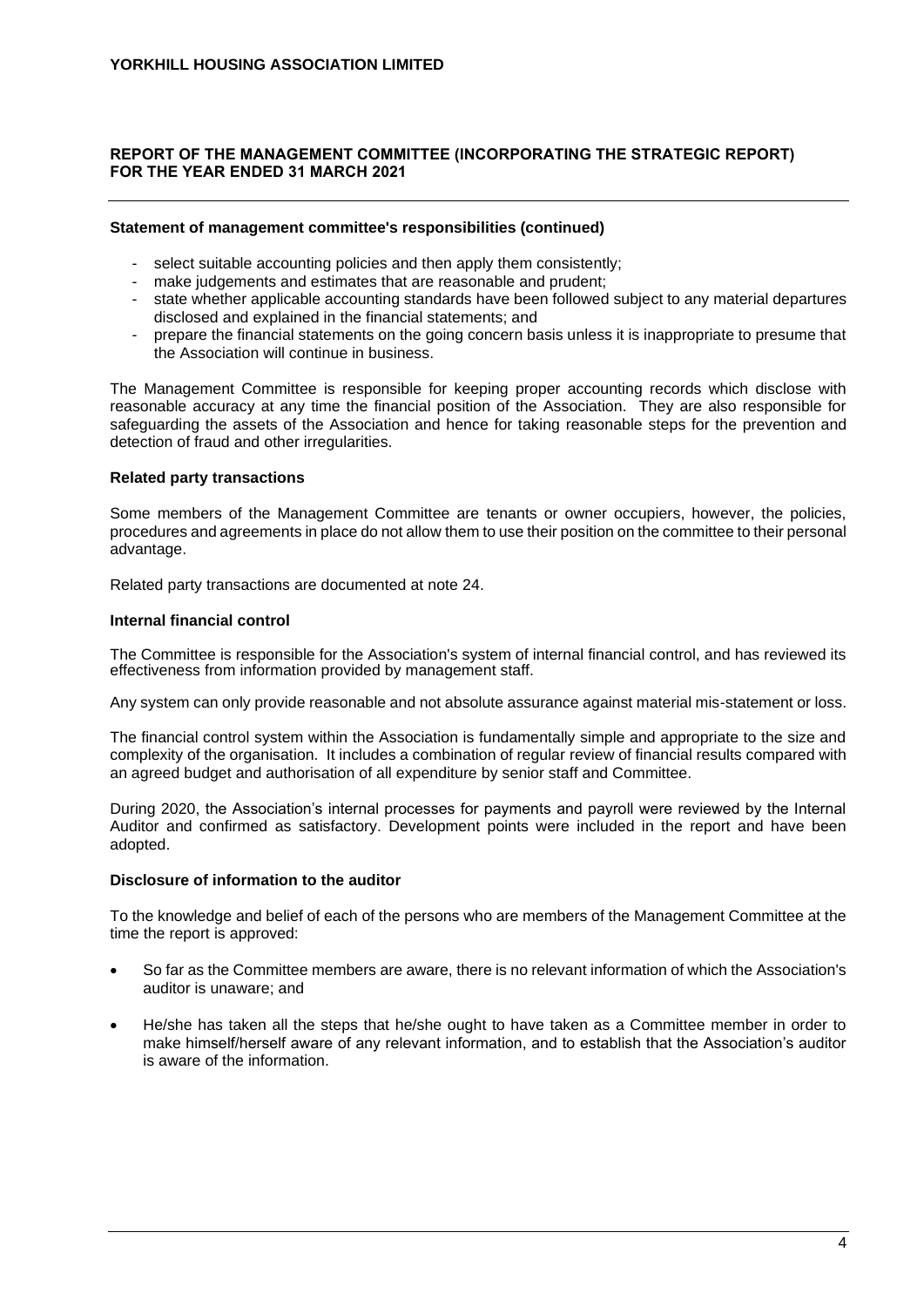# **REPORT OF THE MANAGEMENT COMMITTEE (INCORPORATING THE STRATEGIC REPORT) FOR THE YEAR ENDED 31 MARCH 2021**

## **Auditor**

On 7 September 2020 Group Audit Services Limited trading as Scott-Moncrieff Audit Services changed its name to Azets Audit Services Limited. The name they practise under is Azets Audit Services and accordingly they have signed their report in their name.

The appointed auditor, Azets Audit Services have expressed their willingness to continue in office as auditor and will be proposed for reappointment at the Annual General Meeting.

## **By order of the Board of Management**

 $\mathbb{Z}$ La

**R Winning Secretary**

Date: 12 August 2021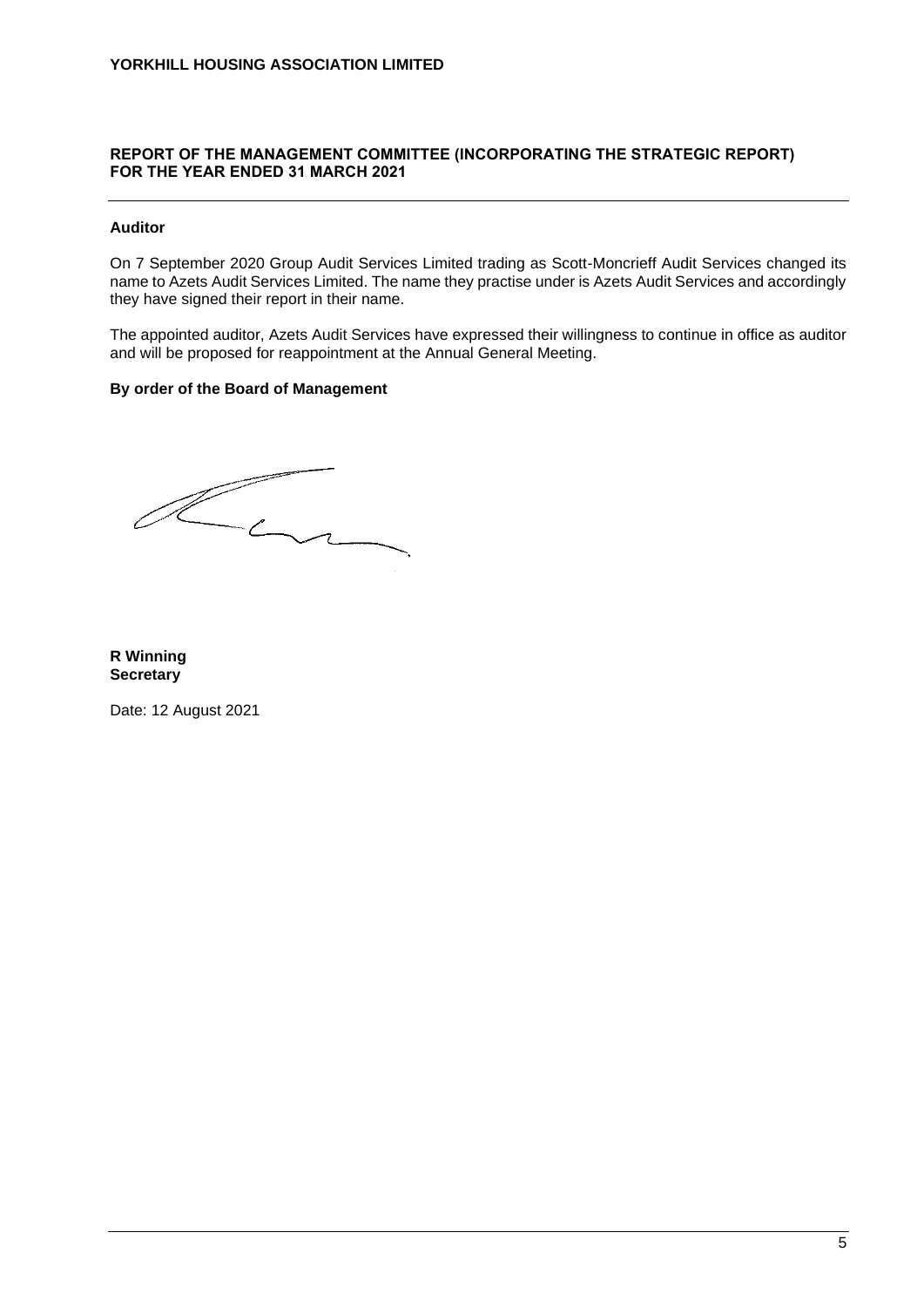## **MANAGEMENT COMMITTEE'S STATEMENT ON INTERNAL FINANCIAL CONTROLS FOR THE YEAR ENDED 31 MARCH 2021**

The Management Committee acknowledges its ultimate responsibility for ensuring that the Association has in place a system of controls that is appropriate for the various business environments in which it operates.

These controls are designed to give reasonable assurance with respect to:

- the reliability of financial information for use within the Association;
- the maintenance of proper accounting records; and
- the safeguarding of assets against unauthorised use or disposition.

It is the Management Committee's responsibility to establish and maintain systems of internal financial control. Such systems can only provide reasonable and not absolute assurance against material financial misstatement or loss. Key elements include ensuring that:

- formal policies and procedures are in place, including the documentation of key systems and rules relating to the delegation of authorities, which allow the monitoring of controls and restrict the unauthorised use of the Association's assets;
- experienced and suitably qualified staff take responsibility for important business functions, and annual appraisal procedures have been established to maintain standards of performance;
- forecasts and budgets are prepared regularly, which allow the Management Committee and staff to monitor the key business risks and progress towards financial plans set for the year and medium term; regular management accounts are prepared timeously, providing relevant, reliable and up to date financial and other information and significant variances from budget are investigated where appropriate;
- all significant new initiatives, major commitments and investment projects are subject to formal authorisation procedures;
- the Management Committee reviews reports from the Chief Executive, staff and the external and internal auditor to provide reasonable assurance that control procedures are in place and are being followed; and
- formal procedures have been established for instituting appropriate action to correct weaknesses identified from the above reports.

The Management Committee has confirmed the existence of the system of internal financial control in the Association for the year ended 31 March 2021.

By order of the Management Committee

tom

**Dr M Green Chairperson**

Dated: 12 August 2021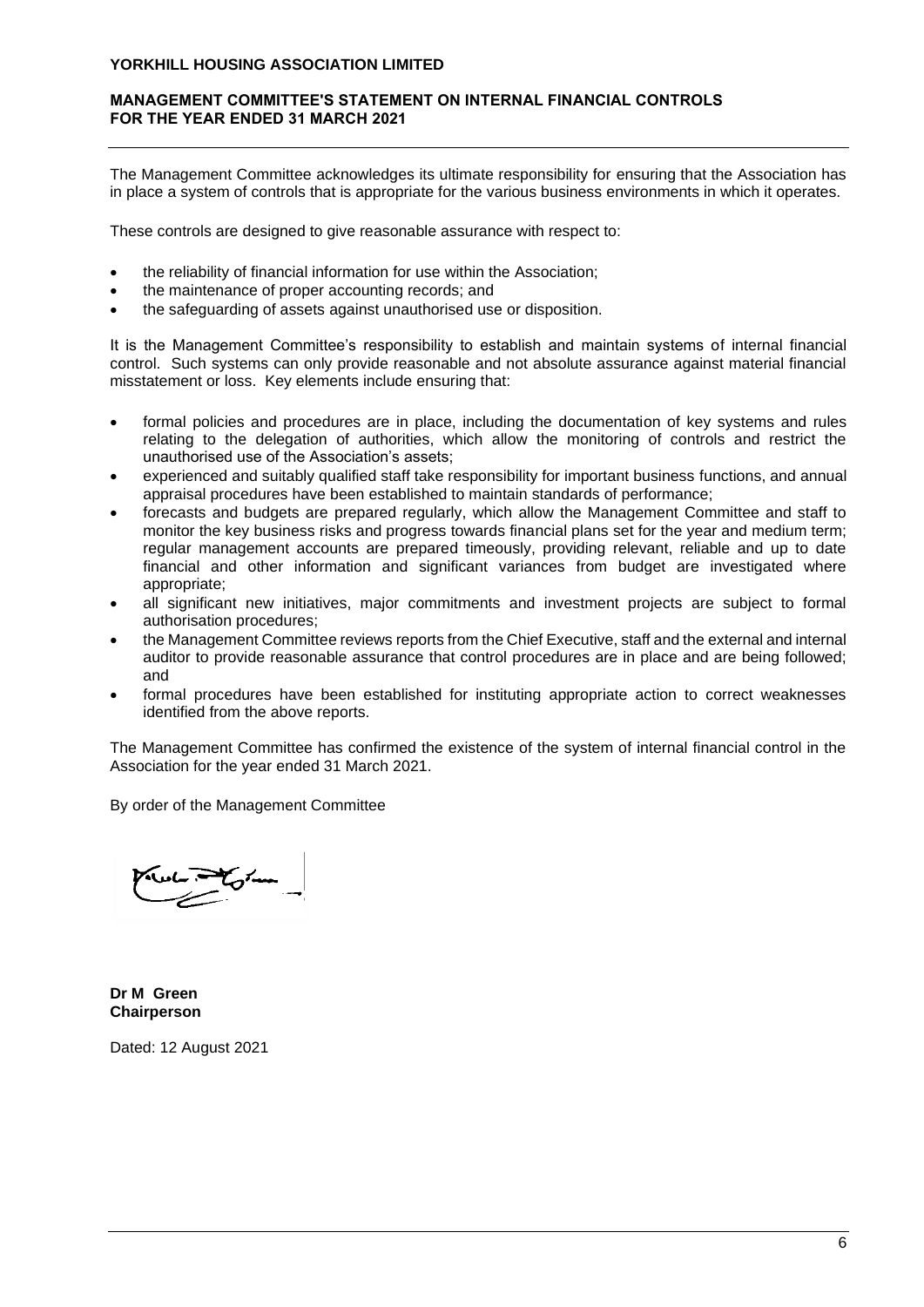## **REPORT OF THE AUDITOR TO THE MANAGEMENT COMMITTEE ON CORPORATE GOVERNANCE MATTERS FOR THE YEAR ENDED 31 MARCH 2021**

In addition to our audit of the Financial Statements, we have reviewed your statement on page 5 concerning the Association's compliance with the information required by the Regulatory Standards in respect of internal financial controls contained within the publication "Our Regulatory Framework" and associated Regulatory Advisory Notes which are issued by the Scottish Housing Regulator.

# **Basis of Opinion**

We carried out our review having regard to the requirements on corporate governance matters within Bulletin 2009/4 issued by the Financial Reporting Council. The Bulletin does not require us to review the effectiveness of the Association's procedures for ensuring compliance with the guidance notes, nor to investigate the appropriateness of the reason given for non-compliance.

# **Opinion**

In our opinion the Statement on Internal Financial Control on page 5 has provided the disclosures required by the relevant Regulatory Standards within the publication "Our Regulatory Framework" and associated Regulatory Advisory Notes issued by the Scottish Housing Regulator in respect of internal financial controls and is consistent with the information which came to our attention as a result of our audit work on the Financial Statements.

Through our enquiry of certain members of the Management Committee and officers of the Association and examination of relevant documents, we have satisfied ourselves that the Management Committee's Statement on Internal Financial Control appropriately reflects the Association's compliance with the information required by the relevant Regulatory Standards in respect of internal financial controls contained within the publication "Our Regulatory Framework" and associated Regulatory Advisory Notes issued by the Scottish Housing Regulator in respect of internal financial controls.

**Azets Audit Services Statutory Auditor** Titanium 1 King's Inch Place Renfrew PA4 8WF

Dated: 12 August 2021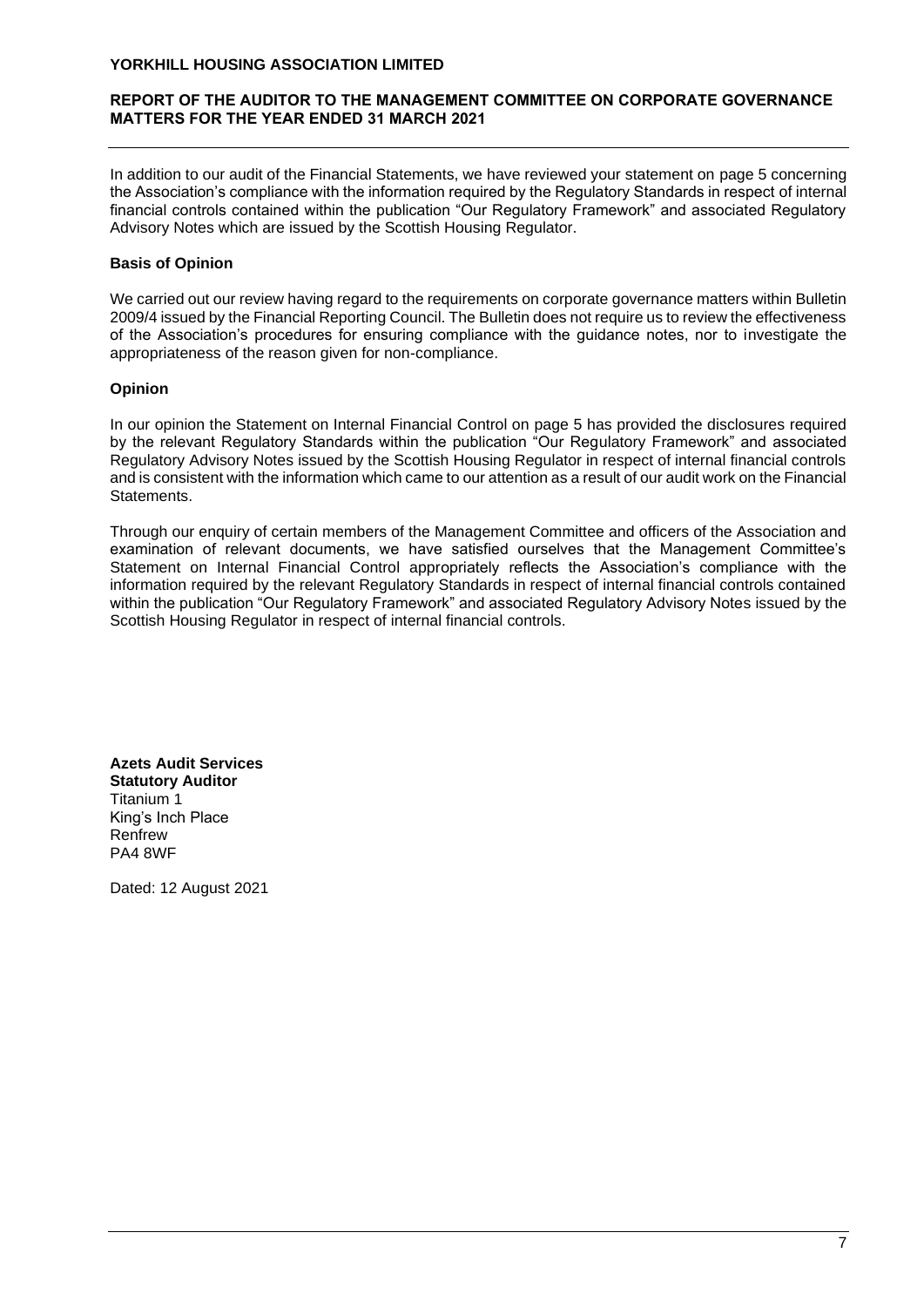## **INDEPENDENT AUDITOR'S REPORT TO THE MEMBERS OF YORKHILL HOUSING ASSOCIATION LIMITED ON THE FINANCIAL STATEMENTS FOR THE YEAR ENDED 31 MARCH 2021**

## **Opinion**

We have audited the financial statements of Yorkhill Housing Association Limited (the 'Association') for the year ended 31 March 2021 which comprise the Statement of Comprehensive Income, the Statement of Changes in Capital and Reserves, the Statement of Financial Position, the Statement of Cash Flows and the notes to the financial statements, including significant accounting policies. The financial reporting framework that has been applied in their preparation is applicable law and United Kingdom Accounting Standards, including Financial Reporting Standard 102 'The Financial Reporting Standard applicable in the UK and Republic of Ireland' (United Kingdom Generally Accepted Accounting Practice).

In our opinion, the financial statements:

- give a true and fair view of the state of the Association's affairs as at 31 March 2021 and of its income and expenditure for the year then ended;
- have been properly prepared in accordance with United Kingdom Generally Accepted Accounting Practice; and
- have been prepared in accordance with the requirements of the Co-operative and Community Benefit Societies Act 2014, Part 6 of the Housing (Scotland) Act 2010 and the Determination of Accounting Requirements 2019 issued by the Scottish Housing Regulator.

## **Basis for opinion**

We conducted our audit in accordance with International Standards on Auditing (UK) (ISAs (UK)) and applicable law. Our responsibilities under those standards are further described in the auditor's responsibilities for the audit of the financial statements section of our report. We are independent of the Association in accordance with the ethical requirements that are relevant to our audit of the financial statements in the UK, including the FRC's Ethical Standard and we have fulfilled our ethical responsibilities in accordance with these requirements. We believe that the audit evidence we have obtained is sufficient and appropriate to provide a basis for our audit opinion.

## **Conclusions relating to going concern**

In auditing the financial statements, we have concluded that the Management Committee's use of the going concern basis of accounting in the preparation of the financial statements is appropriate.

Based on the work we have performed, we have not identified any material uncertainties relating to events or conditions that, individually or collectively, may cast significant doubt on the Association's ability to continue as a going concern for a period of at least twelve months from when the financial statements are authorised for issue.

Our responsibilities and the responsibilities of the Management Committee with respect to going concern are described in the relevant sections of this report.

#### **Other information**

The other information comprises the information included in the annual report, other than the financial statements and our auditor's report thereon. The Management Committee is responsible for the other information contained within the annual report. Our opinion on the financial statements does not cover the other information and we do not express any form of assurance conclusion thereon.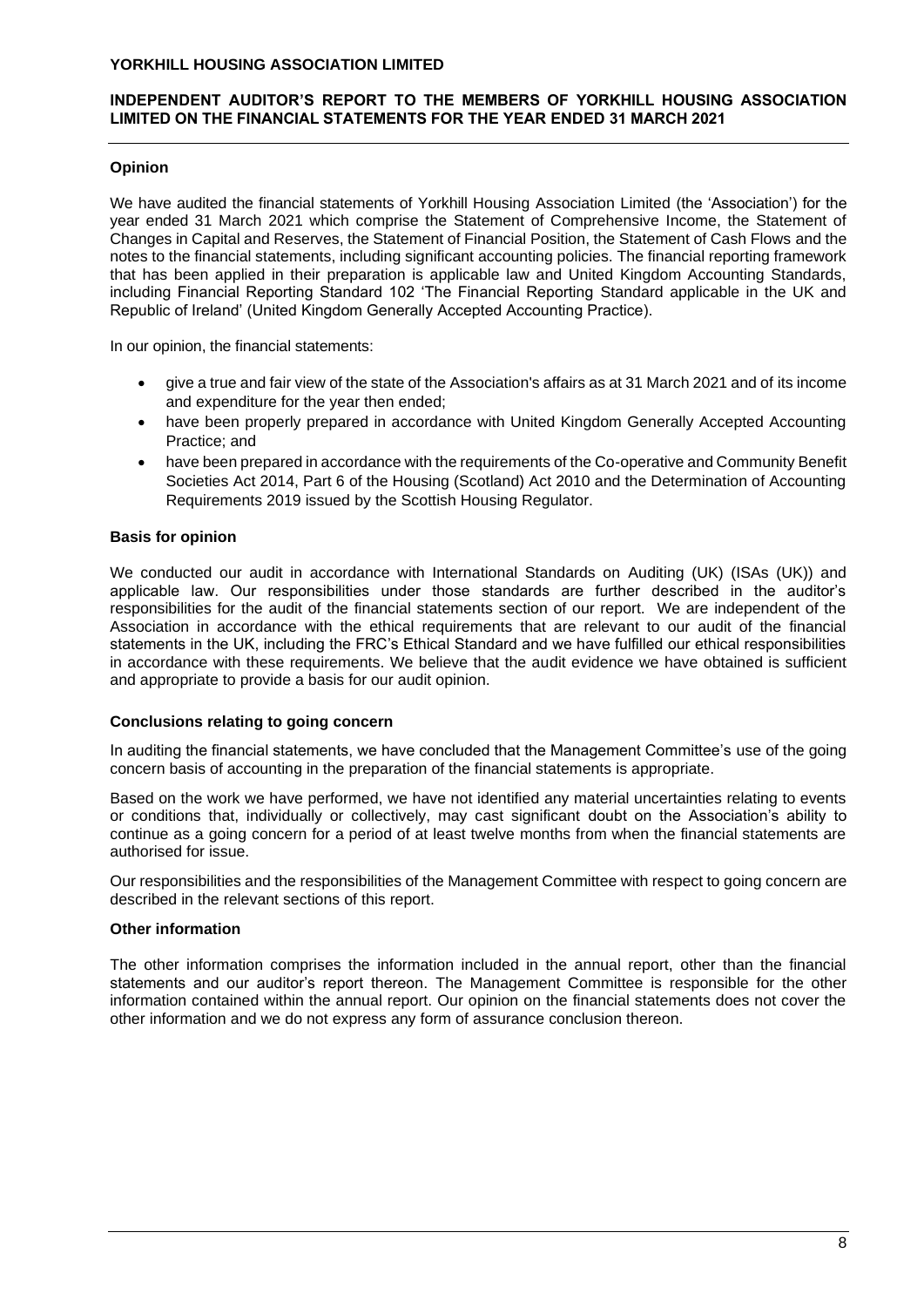## **INDEPENDENT AUDITOR'S REPORT TO THE MEMBERS OF YORKHILL HOUSING ASSOCIATION LIMITED ON THE FINANCIAL STATEMENTS FOR THE YEAR ENDED 31 MARCH 2021**

#### **Other information (continued)**

Our responsibility is to read the other information and, in doing so, consider whether the other information is materially inconsistent with the financial statements or our knowledge obtained in the course of the audit, or otherwise appears to be materially misstated. If we identify such material inconsistencies or apparent material misstatements, we are required to determine whether this gives rise to a material misstatement in the financial statements themselves. If, based on the work we have performed, we conclude that there is a material misstatement of this other information, we are required to report that fact.

We have nothing to report in this regard.

#### **Matters on which we are required to report by exception**

We have nothing to report in respect of the following matters in relation to which the Co-operative and Community Benefit Societies Act 2014 requires us to report to you if, in our opinion:

- a satisfactory system of control over transactions has not been maintained; or
- the Association has not kept proper accounting records; or
- the financial statements are not in agreement with the books of account; or
- we have not received all the information and explanations we need for our audit.

#### **Responsibilities of the Management Committee**

As explained more fully in the Statement of the Management Committee's Responsibilities set out on pages 3 & 4 the Management Committee is responsible for the preparation of the financial statements and for being satisfied that they give a true and fair view, and for such internal control as the Management Committee determine is necessary to enable the preparation of financial statements that are free from material misstatement, whether due to fraud or error.

In preparing the financial statements, the Management Committee is responsible for assessing the Association's ability to continue as a going concern, disclosing, as applicable, matters related to going concern and using the going concern basis of accounting unless the Management Committee either intend to liquidate the Association or to cease operations, or have no realistic alternative but to do so.

#### **Auditor's responsibilities for the audit of the financial statements**

We have been appointed as auditor under the Co-operative and Community Benefit Societies Act 2014 and report in accordance with the Act and relevant regulations made or having effect thereunder.

Our objectives are to obtain reasonable assurance about whether the financial statements as a whole are free from material misstatement, whether due to fraud or error, and to issue an auditor's report that includes our opinion. Reasonable assurance is a high level of assurance, but is not a guarantee that an audit conducted in accordance with ISAs (UK) will always detect a material misstatement when it exists. Misstatements can arise from fraud or error and are considered material if, individually or in the aggregate, they could reasonably be expected to influence the economic decisions of users taken on the basis of these financial statements.

A further description of our responsibilities is available on the Financial Reporting Council's website at: [www.frc.org.uk/auditorsresponsibilities.](http://www.frc.org.uk/auditorsresponsibilities) This description forms part of our auditor's report.

#### *The extent to which the audit was considered capable of detecting irregularities including fraud*

Irregularities, including fraud, are instances of non-compliance with laws and regulations. We design procedures in line with our responsibilities, outlined above and on the FRC's website, to detect material misstatements in respect of irregularities, including fraud.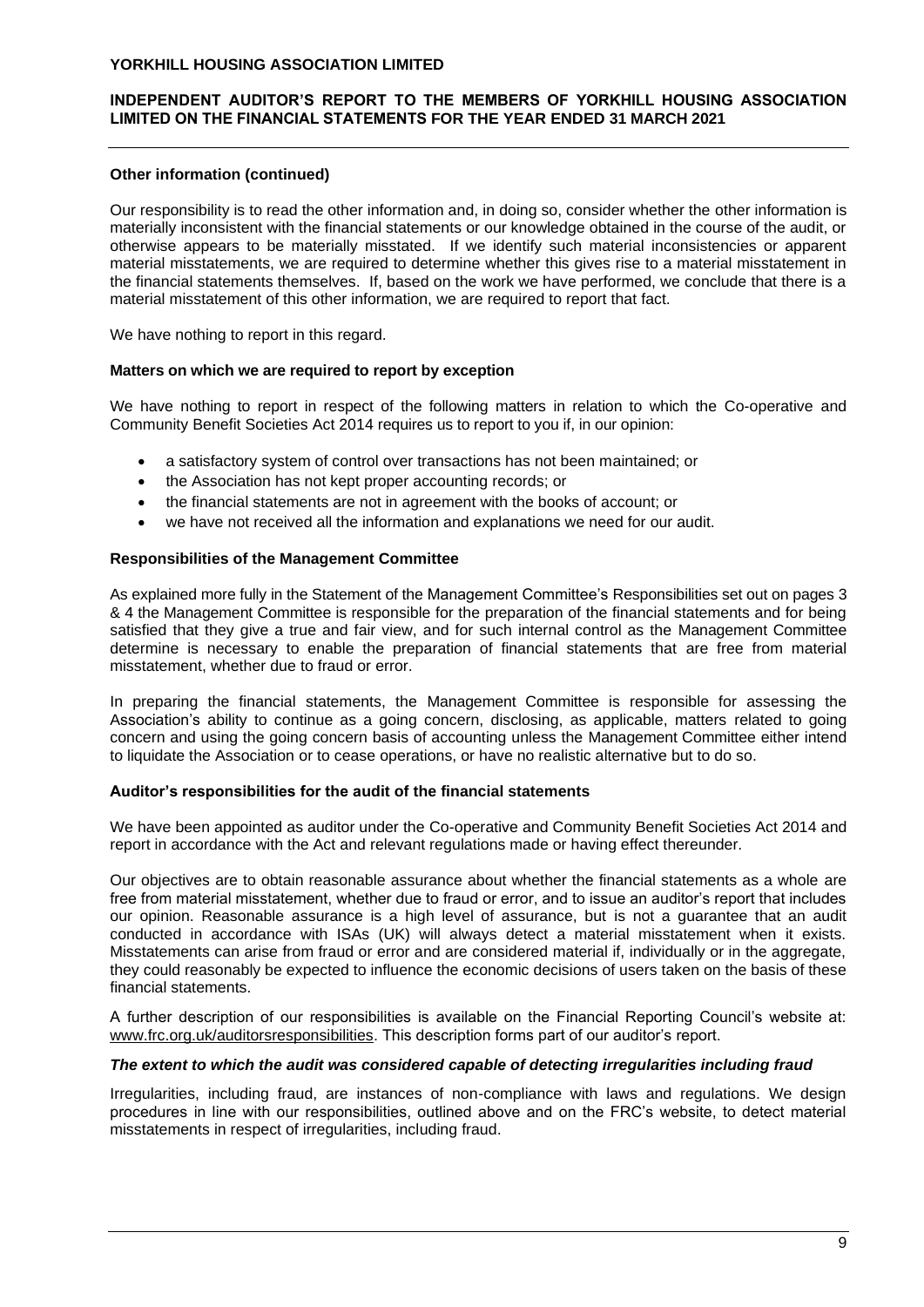## **INDEPENDENT AUDITOR'S REPORT TO THE MEMBERS OF YORKHILL HOUSING ASSOCIATION LIMITED ON THE FINANCIAL STATEMENTS FOR THE YEAR ENDED 31 MARCH 2021**

## *The extent to which the audit was considered capable of detecting irregularities including fraud* **(continued)**

We obtain and update our understanding of the entity, its activities, its control environment, and likely future developments, including in relation to the legal and regulatory framework applicable and how the entity is complying with that framework. Based on this understanding, we identify and assess the risks of material misstatement of the financial statements, whether due to fraud or error, design and perform audit procedures responsive to those risks, and obtain audit evidence that is sufficient and appropriate to provide a basis for our opinion. This includes consideration of the risk of acts by the entity that were contrary to applicable laws and regulations, including fraud.

Our approach to identifying and assessing the risks of material misstatement in respect of irregularities, including fraud and non-compliance with laws and regulations, was as follows:

- the engagement partner ensured that the engagement team collectively had the appropriate competence, capabilities and skills to identify or recognise non-compliance with applicable laws and regulations:
- we identified the laws and regulations applicable to the Association through discussions with the Management Committee members and the senior management team, and from our knowledge and experience of the RSL sector;
- we focused on specific laws and regulations which we considered may have a direct material effect on the financial statements or the operations of the Association, including the Co-operative and Community Benefit Societies Act 2014, Part 6 of the Housing (Scotland) Act 2010, the Determination of Accounting Requirements 2019 issued by the Scottish Housing Regulator, taxation legislation and data protection, anti-bribery, employment, environmental and health and safety legislation;
- we assessed the extent of compliance with the laws and regulations identified above through making enquiries of the senior management team and the Management Committee and inspecting legal correspondence; and
- identified laws and regulations were communicated within the audit team regularly and the team remained alert to instances of non-compliance throughout the audit.

We assessed the susceptibility of the Association's financial statements to material misstatement, including obtaining an understanding of how fraud might occur, by:

- making enquiries of the senior management team and the Management Committee as to where they considered there was susceptibility to fraud, their knowledge of actual, suspected and alleged fraud; and
- considering the internal controls in place to mitigate risks of fraud and non-compliance with laws and regulations.

To address the risk of fraud through management bias and override of controls, we:

- performed analytical procedures to identify any unusual or unexpected relationships;
- tested journal entries to identify unusual transactions;
- assessed whether judgements and assumptions made in determining the accounting estimates were indicative of potential bias; and
- investigated the rationale behind significant or unusual transactions.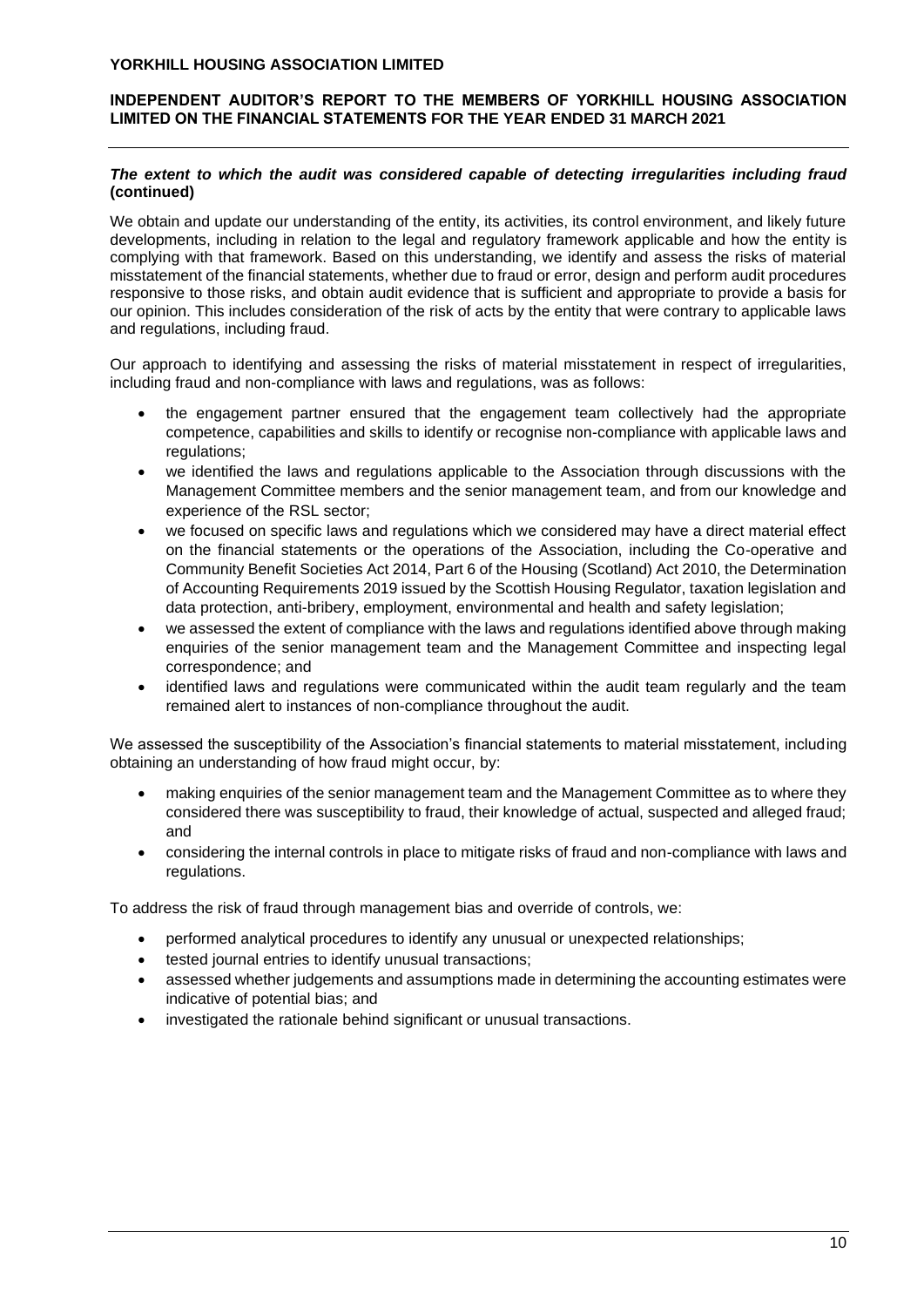## **INDEPENDENT AUDITOR'S REPORT TO THE MEMBERS OF YORKHILL HOUSING ASSOCIATION LIMITED ON THE FINANCIAL STATEMENTS FOR THE YEAR ENDED 31 MARCH 2021**

#### **Auditor's responsibilities for the audit of the financial statements (continued)**

In response to the risk of irregularities and non-compliance with laws and regulations, we designed procedures which included, but were not limited to:

- agreeing financial statement disclosures to underlying supporting documentation;
- reading the minutes of meetings of the Management Committee and relevant sub-committees;
- enquiring of the senior management team as to actual and potential litigation and claims;
- reviewing legal and professional fees paid in the year for indication of any actual and potential litigation and claims; and
- reviewing correspondence with HMRC, the Scottish Housing Regulator, OSCR and the Association's legal advisors.

Because of the inherent limitations of an audit, there is a risk that we will not detect all irregularities, including those leading to a material misstatement in the financial statements or non-compliance with regulation. This risk increases the more that compliance with a law or regulation is removed from the events and transactions reflected in the financial statements, as we will be less likely to become aware of instances of noncompliance. The risk of not detecting a material misstatement resulting from fraud is higher than for one resulting from error, as fraud may involve collusion, forgery, intentional omissions, misrepresentations, or the override of internal control.

#### **Use of our report**

This report is made solely to the Association's members, as a body, in accordance with Section 87 of the Cooperative and Community Benefit Societies Act 2014. Our audit work has been undertaken so that we might state to the Association's members, as a body, those matters we are required to state to them in an auditor's report and for no other purpose. To the fullest extent permitted by law, we do not accept or assume responsibility to anyone other than the Association and the Association's members, as a body, for our audit work, for this report, or for the opinions we have formed.

**Azets Audit Services Statutory Auditor Chartered Accountants** Titanium 1 King's Inch Place Renfrew PA4 8WF

Date: 12 August 2021

Azets Audit Services is eligible for appointment as auditor of the Association by virtue of its eligibility for appointment as auditor of a company under section 1212 of the Companies Act 2006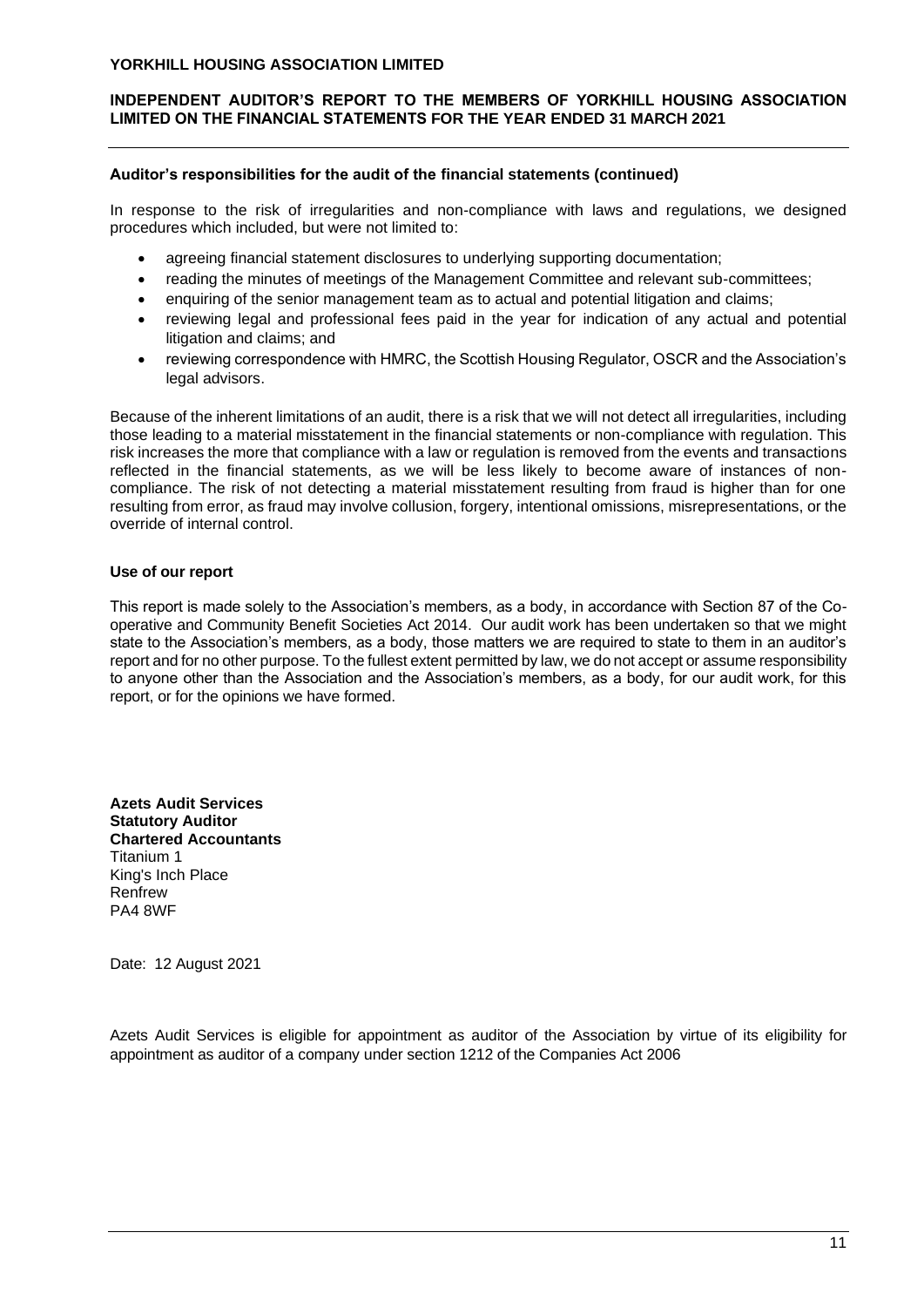## **STATEMENT OF COMPREHENSIVE INCOME FOR THE YEAR ENDED 31 MARCH 2021**

|                                                                                             | <b>Notes</b> | 2021<br>£           | 2020<br>£           |
|---------------------------------------------------------------------------------------------|--------------|---------------------|---------------------|
| <b>Turnover</b>                                                                             | 4            | 2,220,160           | 2,181,922           |
| <b>Operating Expenditure</b>                                                                | 4            | (2,070,638)         | (2,055,776)         |
| <b>Operating surplus</b>                                                                    | 4            | 149,522             | 126, 146            |
| Interest receivable<br>Interest payable and financing costs                                 | 10<br>11     | 5,683<br>(34, 738)  | 13,339<br>(45, 476) |
| Surplus for the year before taxation                                                        |              | 120,467             | 94,009              |
| Taxation                                                                                    | 12           |                     |                     |
| Surplus for the year                                                                        |              | 120,467             | 94,009              |
| Other comprehensive income                                                                  |              |                     |                     |
| Actuarial gain in respect of pension scheme<br>Gain on revaluation of investment properties | 23<br>14b    | (353,000)<br>75,952 | 215,000             |
| Total comprehensive income for the year                                                     |              | (156, 581)          | 309,009             |

The results for the year relate wholly to continuing activities.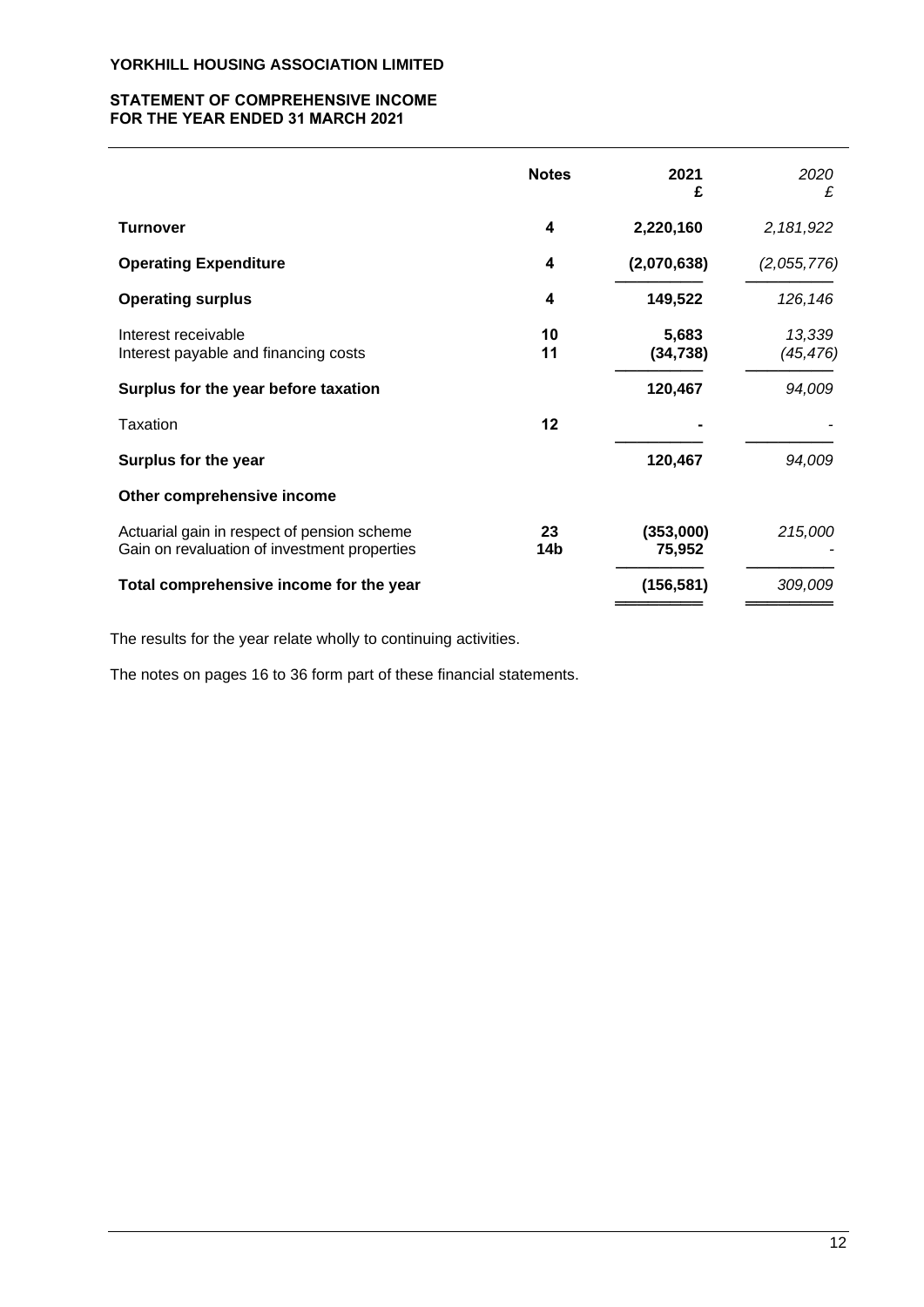## **STATEMENT OF CHANGES IN CAPITAL AND RESERVES AS AT 31 MARCH 2021**

|                                         | <b>Share</b><br><b>Capital</b> | Revenue<br><b>Reserves</b><br>£ | Total<br><b>Reserves</b><br>£ |
|-----------------------------------------|--------------------------------|---------------------------------|-------------------------------|
| Balance at 1 April 2020                 | 122                            | 3,133,530                       | 3,133,652                     |
| Total comprehensive income for the year | $\blacksquare$                 | (156, 581)                      | (156, 581)                    |
| Issue of share capital                  | 1                              |                                 |                               |
| Cancellation of share capital           | (8)                            |                                 | (8)                           |
| <b>Balance at 31 March 2021</b>         | 115                            | 2,976,949                       | 2,977,064                     |
|                                         |                                |                                 |                               |

# **STATEMENT OF CHANGES IN CAPITAL AND RESERVES AS AT 31 MARCH 2020**

|                                                                                                                               | Share<br>Capital | Revenue<br>Reserves  | Total<br>Reserves<br>£      |
|-------------------------------------------------------------------------------------------------------------------------------|------------------|----------------------|-----------------------------|
| Balance at 1 April 2019<br>Total comprehensive income for the year<br>Issue of share capital<br>Cancellation of share capital | 126<br>(5)       | 2,824,521<br>309,009 | 2,824,647<br>309,009<br>(5) |
| Balance at 31 March 2020                                                                                                      | 122              | 3,133,530            | 3, 133, 652                 |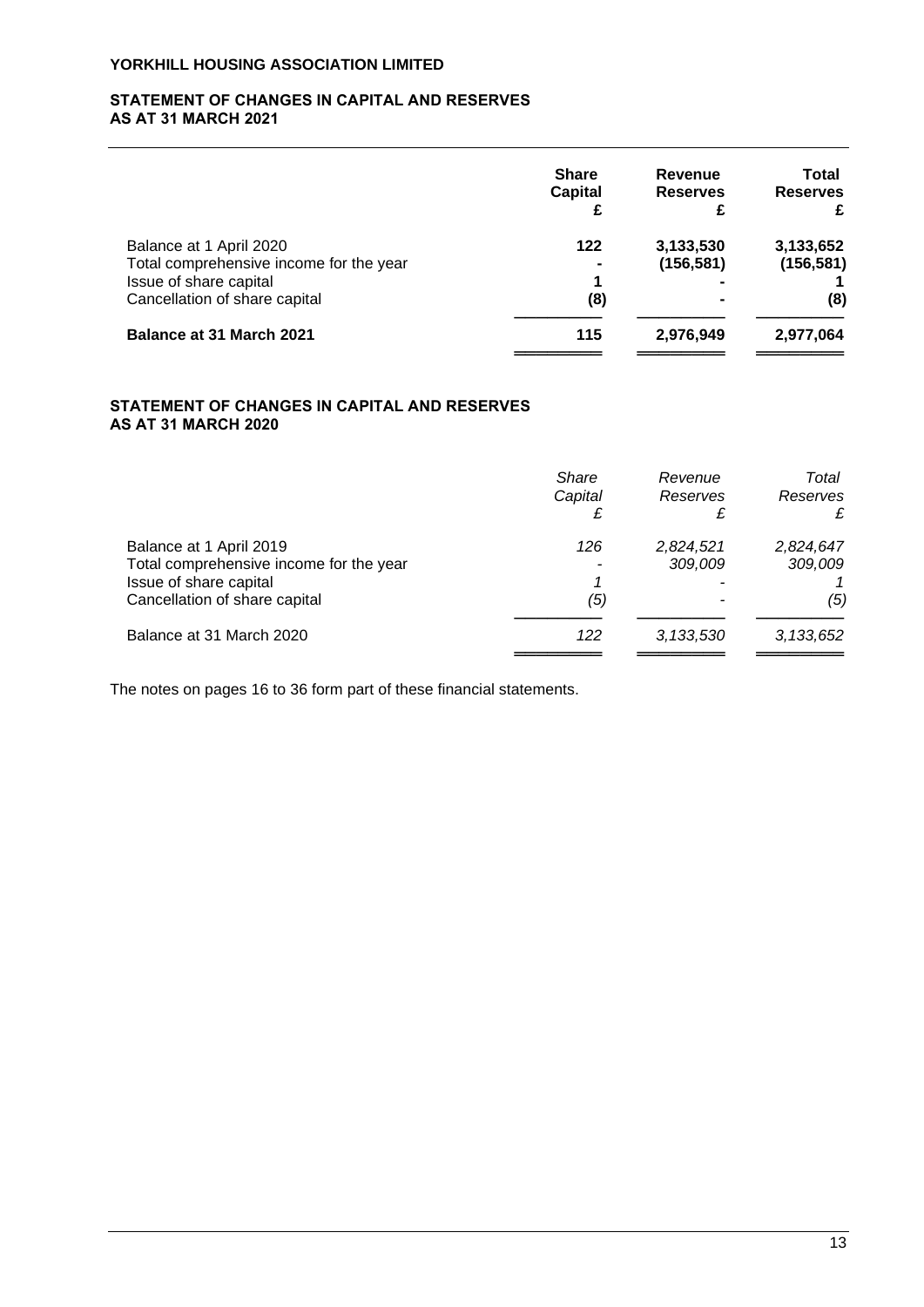#### **STATEMENT OF FINANCIAL POSITION AS AT 31 MARCH 2021**

|                                                                          | <b>Notes</b>           | 2021<br>£            | 2020<br>£            |
|--------------------------------------------------------------------------|------------------------|----------------------|----------------------|
| <b>Tangible fixed assets</b><br>Housing properties<br>Other fixed assets | 14a<br>14 <sub>b</sub> | 7,220,876<br>408,640 | 7,596,723<br>462,725 |
|                                                                          |                        | 7,629,516            | 8,059,448            |
| <b>Current assets</b><br><b>Debtors</b>                                  | 15                     | 250,944              | 241,877              |
| Cash at bank and in hand                                                 | 16a                    | 210,844              |                      |
|                                                                          | <b>16b</b>             |                      | 272,355              |
| Investments                                                              |                        | 2,082,412            | 1,939,232            |
|                                                                          |                        | 2,544,200            | 2,453,464            |
| <b>Creditors</b><br>Amounts falling due within one year                  | 17                     | (1, 148, 131)        | (1,262,655)          |
| <b>Net current assets</b>                                                |                        | 1,396,069            | 1,190,809            |
| <b>Total assets less current liabilities</b>                             |                        | 9,025,585            | 9,250,257            |
| <b>Creditors</b>                                                         | 18                     |                      |                      |
| Amounts falling due after more than one year                             |                        | (5,688,521)          | (6,018,605)          |
| Pension - defined benefit liability                                      | 23                     | (360,000)            | (98,000)             |
| <b>Net Assets</b>                                                        |                        | 2,977,064            | 3, 133, 652          |
| <b>Capital and reserves</b>                                              |                        |                      |                      |
| Called up share capital                                                  | 20                     | 115                  | 122                  |
| Revenue reserves                                                         | 21                     | 2,976,949            | 3,133,530            |
|                                                                          |                        |                      |                      |
|                                                                          |                        | 2,977,064            | 3, 133, 652          |

The financial statements were authorised for issue by the Management Committee on 12 August 2021 and signed on its behalf by:

 $\mathcal{L}_{c}$ 

**Chairperson Secretary Chairperson Treasurer** 

**Dr M Green R Winning H Fitzgerald**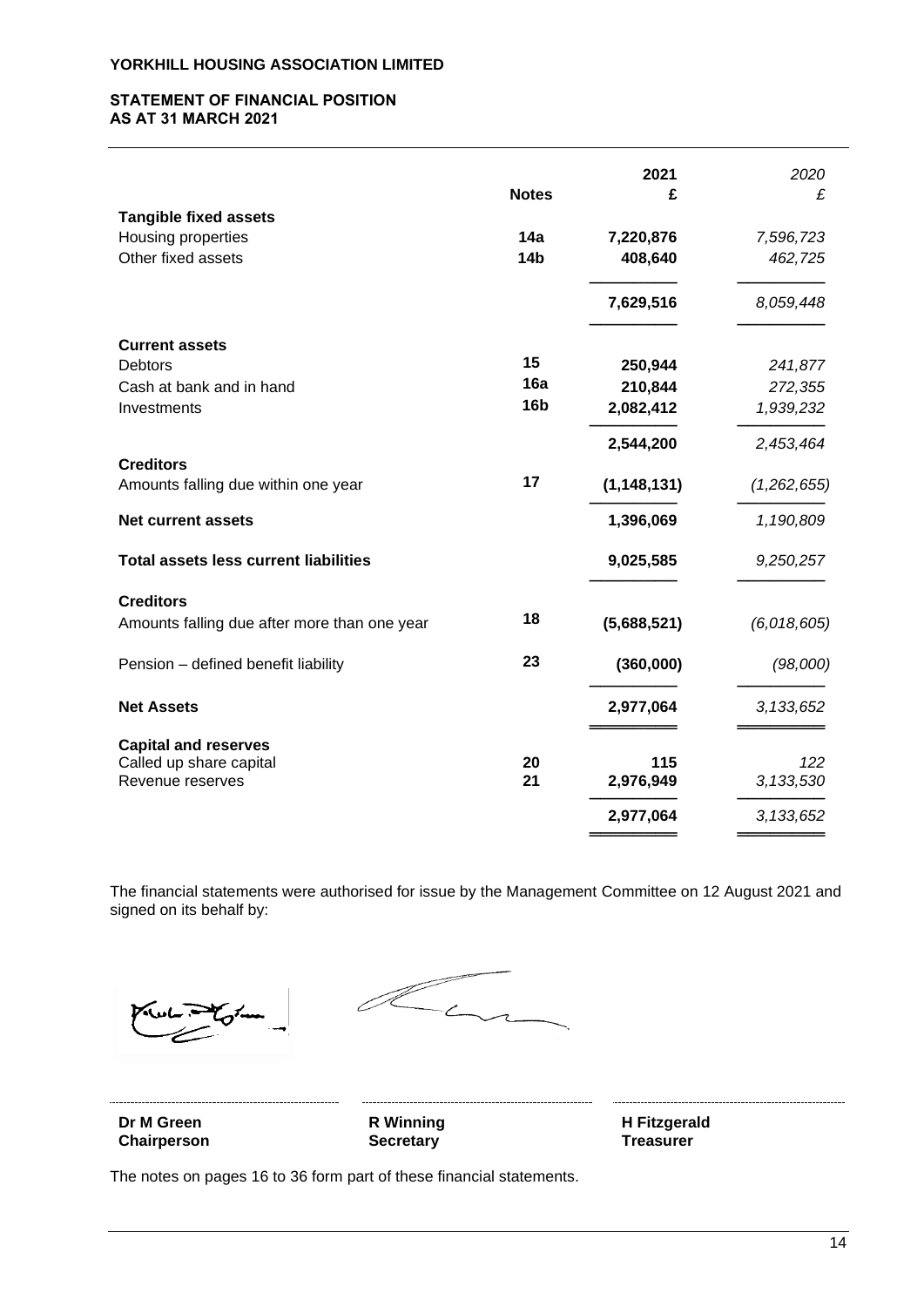#### **STATEMENT OF CASH FLOWS FOR THE YEAR ENDED 31 MARCH 2021**

|                                                                                                                                                                                                 | <b>Notes</b> | 2021<br>£                                                                     | 2020<br>£                                                                  |
|-------------------------------------------------------------------------------------------------------------------------------------------------------------------------------------------------|--------------|-------------------------------------------------------------------------------|----------------------------------------------------------------------------|
| Net cash generated from operating activities                                                                                                                                                    | 22           | 373,196                                                                       | 522,260                                                                    |
| Cash flow from investing activities<br>Purchase of fixed assets<br>Purchase of other fixed assets<br>Government capital grants received<br>Interest received                                    |              | (89, 838)<br>(35, 842)<br>4,180<br>5,683                                      | (374, 790)<br>(16, 551)<br>20,979<br>13,339                                |
| <b>Cash flow from financing activities</b><br>Interest paid<br>Repayment of borrowings<br>Issue of share capital<br>Transfer to current asset investments<br>SHAPS Past service deficit payment |              | (115, 817)<br>(34, 738)<br>(48, 413)<br>(143, 180)<br>(92, 560)<br>(318, 890) | (357, 023)<br>(45, 476)<br>(325, 722)<br>290,327<br>(91,000)<br>(171, 870) |
| Net change in cash and cash equivalents                                                                                                                                                         |              | (61, 511)                                                                     | (6, 633)                                                                   |
| Cash and cash equivalents at 1 April                                                                                                                                                            | 16a          | 272,355                                                                       | 278,988                                                                    |
| Cash and cash equivalents at 31 March                                                                                                                                                           | 16a          | 210,844                                                                       | 272,355                                                                    |

|                                  |            |                   | Other non- |             |
|----------------------------------|------------|-------------------|------------|-------------|
|                                  | At 1 April |                   | cash       | At 31 March |
|                                  | 2020       | <b>Cash flows</b> | changes    | 2021        |
|                                  | £          | £                 | £          | £           |
| <b>Cash and cash equivalents</b> |            |                   |            |             |
| Cash                             | 272,355    | (61,511)          |            | 210,844     |
| Cash equivalents                 | 1,939,232  | 143,180           |            | 2,082,412   |
|                                  | 2,211,587  | 81,669            |            | 2,293,256   |
| <b>Borrowings</b>                |            |                   |            |             |
| Debt due within one year         | (46, 889)  | 46,889            | (48, 413)  | (48, 413)   |
| Debt due after one year          | (935, 165) |                   | 49,937     | (885, 228)  |
|                                  | (982, 054) | 46,889            | 1,524      | (933, 641)  |
| Total                            | 1,229,533  | 128,558           | 1,524      | 1,359,614   |
|                                  |            |                   |            |             |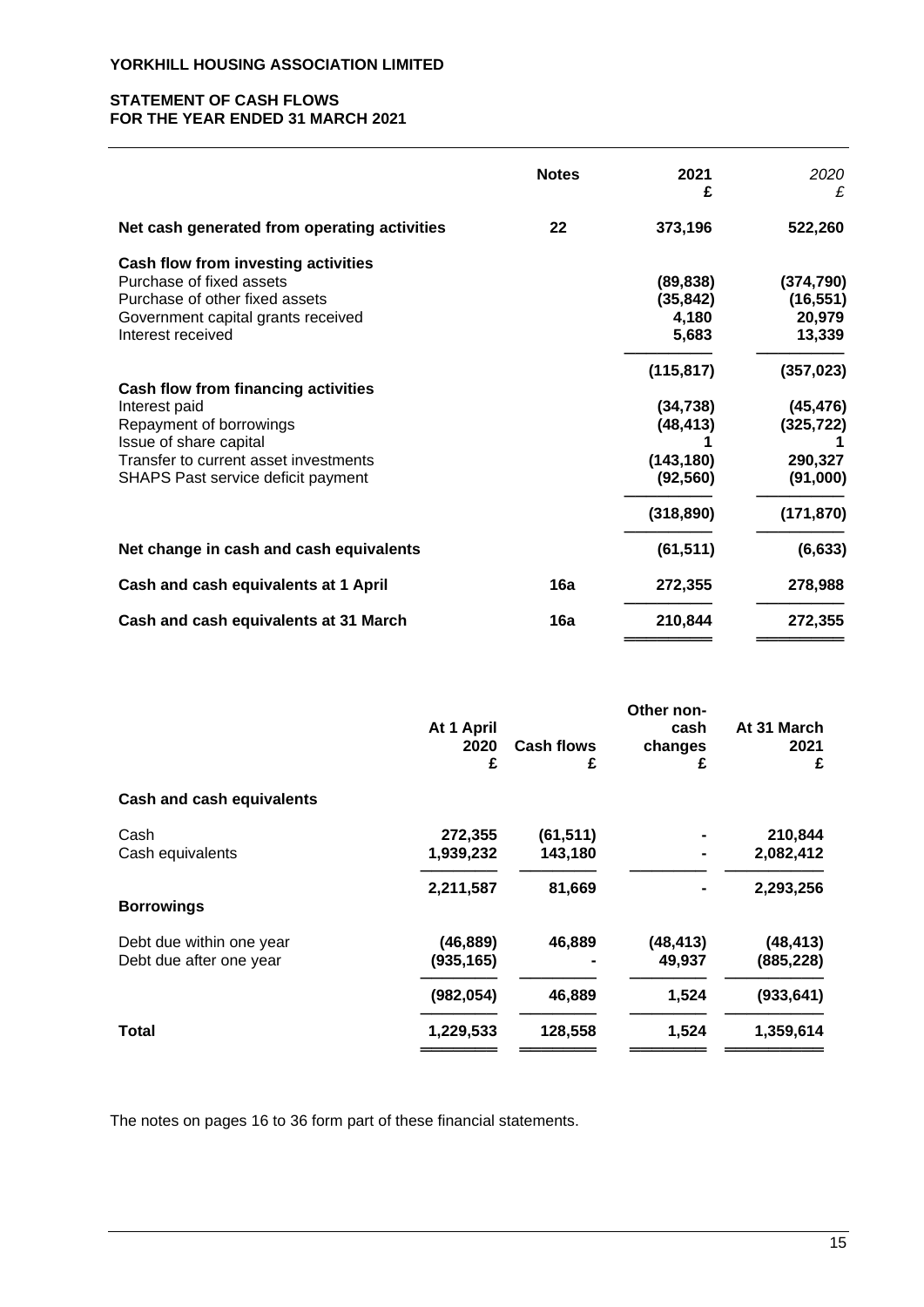## **NOTES TO THE FINANCIAL STATEMENTS FOR THE YEAR ENDED 31 MARCH 2021**

#### **1. General information**

These financial statements are presented in Pounds Sterling (GBP), as that is the currency in which the Association's transactions are denominated. They comprise the financial statements of Yorkhill Housing Association drawn up for the year ended 31 March 2021.

The Association is defined as a public benefit entity and thus the Association complies with all disclosure requirements relating to public benefit entities. The Association is a registered social landlord in Scotland and its registered number is HCB 209.

The Association's Scottish Charity number is SC040346. The address of the Association's registered office is: 1271 Argyle Street, Glasgow, G3 8TH.

#### **2. Accounting policies**

#### **Basis of accounting**

The financial statements are prepared on the historical cost basis of accounting subject to the revaluation of certain fixed assets and in accordance with United Kingdom Accounting Standards including Financial Reporting Standard 102 'The Financial Reporting Standard applicable in the United Kingdom and Republic of Ireland' (United Kingdom Generally Accepted Accounting Practice) and comply with the requirements of the Determination of Housing Requirements 2020 as issued by the Scottish Housing Regulator and the Statement of Recommended Practice for Social Housing Providers issued in 2018.

The preparation of these financial statements in compliance with FRS 102 requires the use of certain accounting estimates. It also requires management to exercise judgement in applying the Association's accounting policies (see note 3).

#### **Basis of preparation**

The financial statements are prepared on the historical cost basis of accounting subject to the revaluation of certain fixed assets and in accordance with applicable accounting standards.

The effect of events relating to the year ended 31 March 2021, which occurred before the date of approval of the financial statements by the Board of Management have been included in the statements to the extent required to show a true and fair view of the state of affairs as at 31 March 2021 and of the results for the year ended on that date.

#### **Going Concern**

The Management Committee anticipate that a deficit will be generated in the year to 31 March 2022 and the year to 31 March 2023. However, the Association has a healthy cash balance and net current asset position and thus the Management Committee is satisfied that there are sufficient resources in place to continue operations in the foreseeable future. The Committee members have assessed the impact of COVID-19 on its going concern status and after consideration, do not believe that this will affect the Association's ability to continue operating. Thus, the Management Committee continue to adopt the going concern basis of accounting in preparing the annual financial statements.

#### **Turnover**

Turnover represents rental and service charge income, factoring service income, and fees or revenue grants receivable from Glasgow City Council and from the Scottish Government.

Income from rental and service charges, factoring and commercial letting activities is recognised when the association is entitled to it, it is probable it will be received and it can be measured reliably.

Income from revenue grants receivable have been covered in a separate accounting policy below.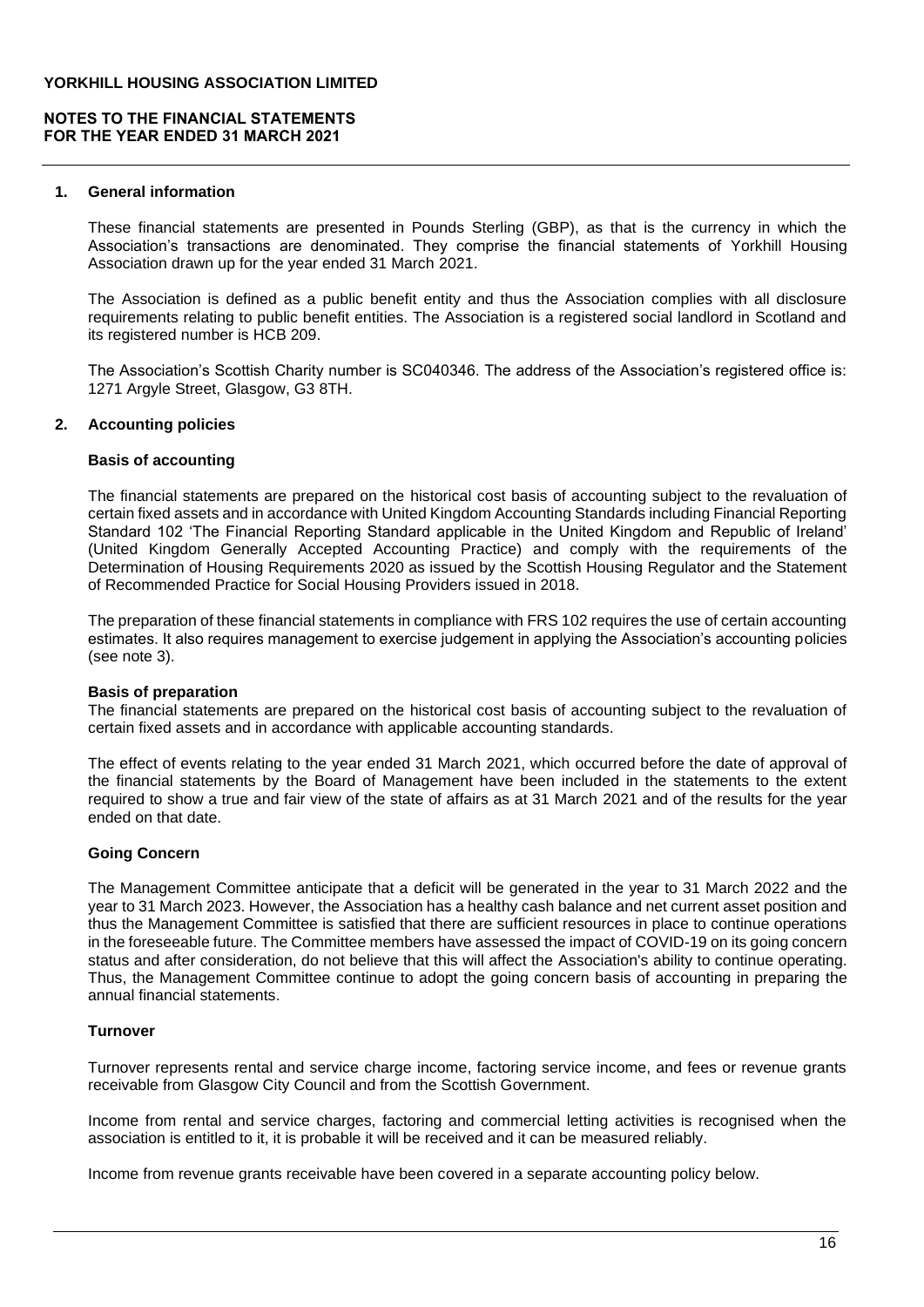#### **NOTES TO THE FINANCIAL STATEMENTS FOR THE YEAR ENDED 31 MARCH 2021**

#### **2. Accounting policies(continued)**

## **Apportionment of management expenses**

Direct employee, administration and operating costs have been apportioned to the relevant sections of the income and expenditure account on the basis of costs of staff directly attributable to the operations dealt with in the financial statements.

#### **Interest receivable**

Interest receivable is recognised in the Statement of Comprehensive Income using the effective interest method.

#### **Interest payable**

Finance costs are charged to the Statement of Comprehensive Income over the term of the debt using the effective interest method so that the amount charged is at a constant rate on the carrying amount. Issue costs are initially recognised as a reduction in the proceeds of the associated capital instrument.

#### **Government capital grants**

Government capital grants, amounts approved by The Scottish Government or local authorities, are paid directly to the Association as required to meet its liabilities during the development process. This is treated as a deferred capital grant and is released to income in accordance with the accrual model over the useful life of the asset it relates to on completion of the development phase. The accrual model requires the Association to recognise income on a systematic basis over the period in which the Association recognises the related costs for which the grant is intended to compensate.

#### **Government revenue grants**

Government revenue grants are recognised using the accrual model which means the Association recognises the grant in income on a systematic basis over the period in which the Association recognises the related costs for which the grant is intended to compensate.

#### **Non-government capital and revenue grants**

Non-government capital and revenue grants are recognised using the performance model. If there are no performance conditions attached the grants are recognised as revenue when the Association is entitled to them. It is probable they will be received and they can be measured reliably.

A grant that imposes specific future performance related conditions on the recipient is recognised as revenue only when the performance related conditions are met.

A grant received before the revenue recognition criteria are satisfied is recognised as a liability.

## **Fixed assets - Housing properties**

Housing properties are stated at cost less accumulated depreciation. The development cost of housing properties includes:

- **1.** Cost of acquiring land and buildings
- **2.** Development expenditure including administration costs

These costs are either termed "qualifying costs" by The Scottish Government for approved social housing grant schemes and are considered for mortgage loans by the relevant lending authorities or are met out of the Association's reserves.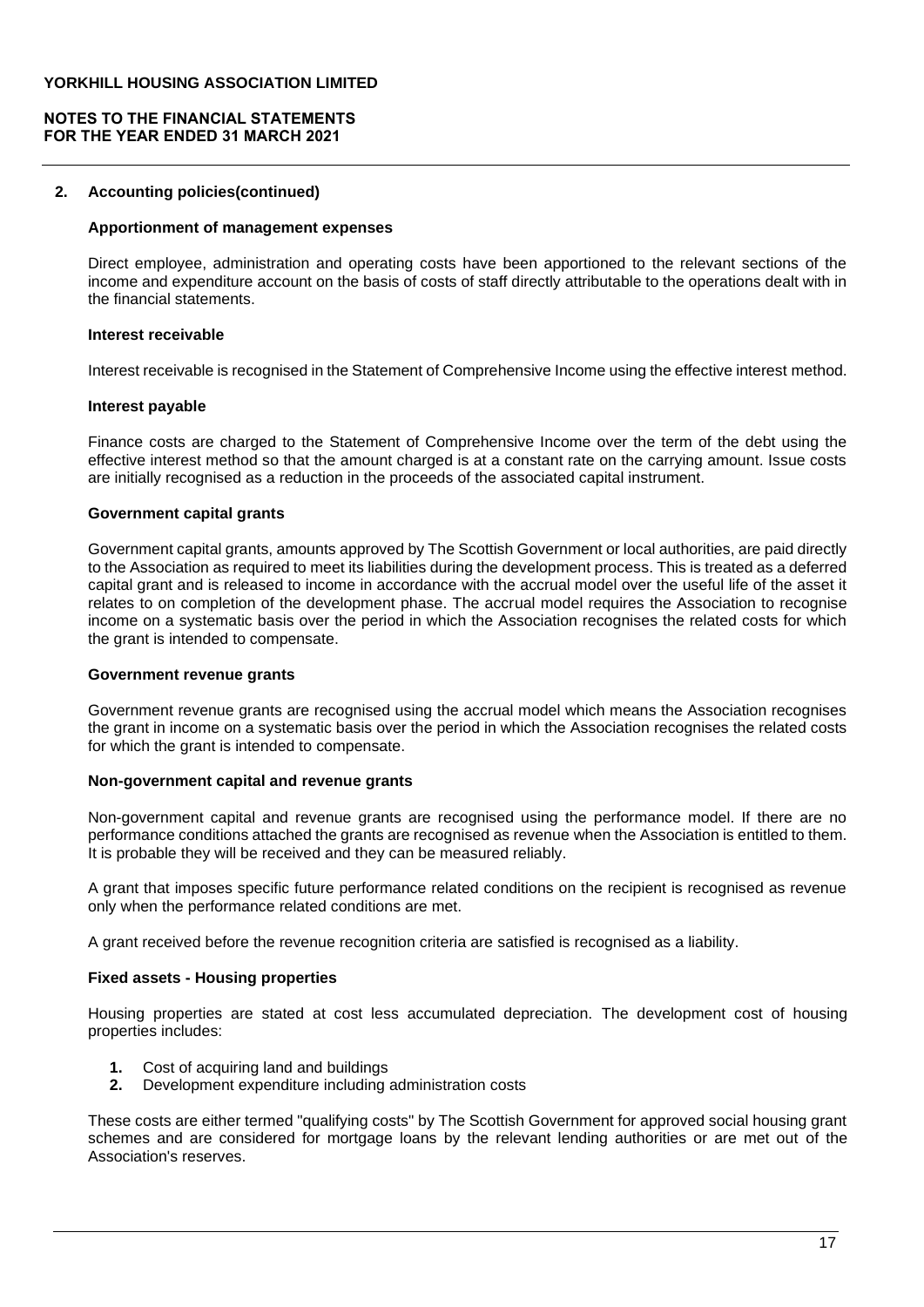### **NOTES TO THE FINANCIAL STATEMENTS FOR THE YEAR ENDED 31 MARCH 2021**

#### **2. Accounting policies (continued)**

All invoices and architects' certificates relating to capital expenditure incurred in the year at gross value before retentions are included in the accounts for the year, provided that the dates of issue or valuation are prior to the year-end.

Expenditure on schemes which are subsequently aborted is written off in the year in which it is recognised that the schemes will not be developed to completion.

#### **Depreciation**

#### **1. Housing properties**

Each housing unit has been split between its major component parts. Each major component is depreciated on a straight line basis over its expected useful economic life. The following major components and useful lives have been identified by the Association:

| Land             | - not depreciated |
|------------------|-------------------|
| Kitchens         | - over 18 years   |
| <b>Bathrooms</b> | - over 18 years   |
| <b>Structure</b> | - over 50 years   |
| <b>Boilers</b>   | - over 15 years   |
| Central heating  | - over 24 years   |
| <b>Gutters</b>   | - over 20 years   |
| Windows          | - over 20 years   |
| Tiles            | - over 40 years   |
| Lifts            | - over 15 years   |
| Flashings        | - over 30 years   |

#### **2. Other fixed assets**

Depreciation is charged on other fixed assets so as to write off the asset cost less any recoverable value over its anticipated useful life.

The following rates have been used:

| Furniture, Fittings & Equipment | - 20% straight line |
|---------------------------------|---------------------|
| <b>Office Property</b>          | - over 50 years     |

A full year's depreciation is charged in the year of purchase. No charge is made in the year of disposal.

#### **Investment property**

Investment properties are initially recorded at cost. Thereafter investment properties are held at market value with any changes in market value recognised in the Statement of Comprehensive Income. The investment properties are not depreciated.

## **Debtors**

Short term debtors are measured at transaction price, less any impairment.

#### **Creditors**

Short term creditors are measured at the transaction price. Other financial liabilities, including bank loans, are measured initially at fair value, net of transaction costs, and are measured subsequently at amortised cost using the effective interest method.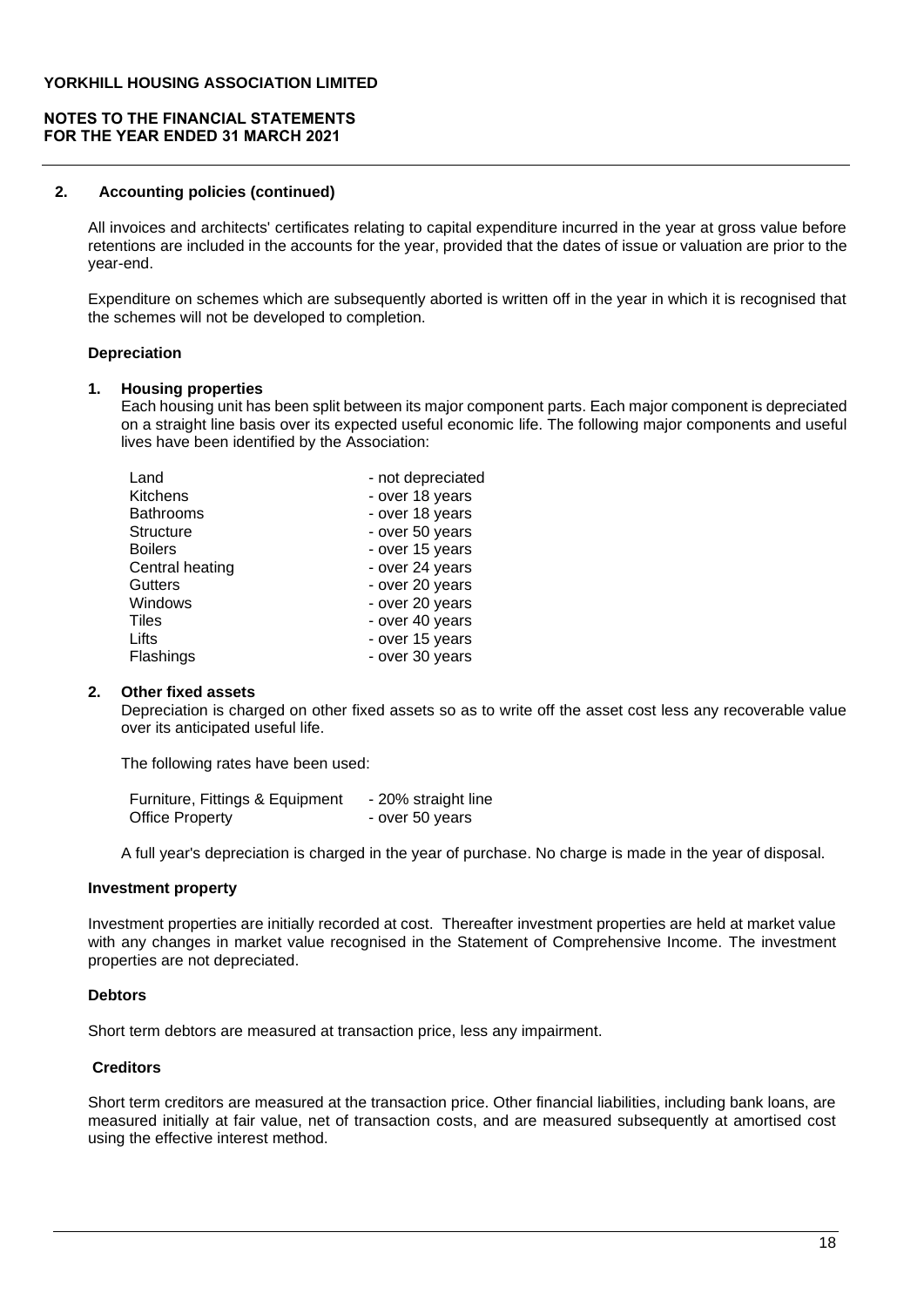#### **NOTES TO THE FINANCIAL STATEMENTS FOR THE YEAR ENDED 31 MARCH 2021**

#### **2. Accounting policies (continued)**

#### **Rental arrears**

Rental arrears represent amounts due by tenants for rental of social housing properties at the year end. Rental arrears are reviewed regularly by management and written down to the amount deemed recoverable. Any provision deemed necessary is shown alongside gross rental arrears in note 15.

#### **Cash and Cash Equivalents**

Cash is represented by cash in hand and deposits with financial institutions repayable without penalty on notice of not more than 24 hours. Cash equivalents are highly liquid investments that mature in no more than three months from the date of acquisition and that are readily convertible to known amounts of cash with insignificant risk of change in value.

# **Financial instruments**

The Association only enters into basic financial instruments transactions that result in the recognition of financial assets and liabilities like trade and other accounts receivable and payable and loans.

Debt instruments (other than those wholly repayable or receivable within one year), including loans and other accounts receivable and payable, are initially measured at the present value of the future cash flows and subsequently at amortised cost using the effective interest method. Debt instruments that are payable or receivable within one year, typically trade payables or receivables, are measured, initially and subsequently, at the undiscounted amount of the cash or other consideration, expected to be paid or received. However if the arrangements of a short-term instrument constitute a financing transaction, like the payment of a trade debt deferred beyond normal business terms or financed at a rate of interest that is not a market rate or in case of an out-right short-term loan not at market rate, the financial asset or liability is measured, initially, at the present value of the future cash flow discounted at a market rate of interest for a similar debt instrument and subsequently at amortised cost.

#### **Pension costs (note 23)**

#### *The Scottish Housing Association Defined Benefits Pension Scheme*

The Association participates in The Scottish Housing Associations' Defined Benefits Pension Scheme (SHAPS) and retirement benefits to employees of the Association are funded by the contributions from all participating employers and employees in the scheme. Payments are made in accordance with periodic calculations by consulting actuaries and are based on pension costs applicable across the various participating Associations taken as a whole.

The SHAPS is accounted for as a defined benefit scheme and as such the amount charged to the Statement of Comprehensive Income in respect of pension costs and other post retirement benefits is the estimated regular cost of providing the benefits accrued in the year, adjusted to reflect variations from that cost. The interest cost is included within other finance costs/income. Actuarial gains and losses arising from new valuations and from updating valuations to the reporting date are recognised in Other Comprehensive Income.

Defined benefit schemes are funded, with the assets held separately from the Association in separate trustee administered funds. Full actuarial valuations, by a professionally qualified actuary, are obtained at least every three years, and updated to reflect current conditions at each reporting date.

The pension scheme assets are measured at fair value. The pension scheme liabilities are measured using the projected unit method and discounted at the current rate of return on a high quality corporate bond of equivalent term and currency. A pension scheme asset is recognised on the Statement of Financial Position only to the extent that the surplus may be recovered by reduced future contributions or to the extent that the trustees have agreed a refund from the scheme at the reporting date. A pension scheme liability is recognised to the extent that the Association has a legal or constructive obligation to settle the liability.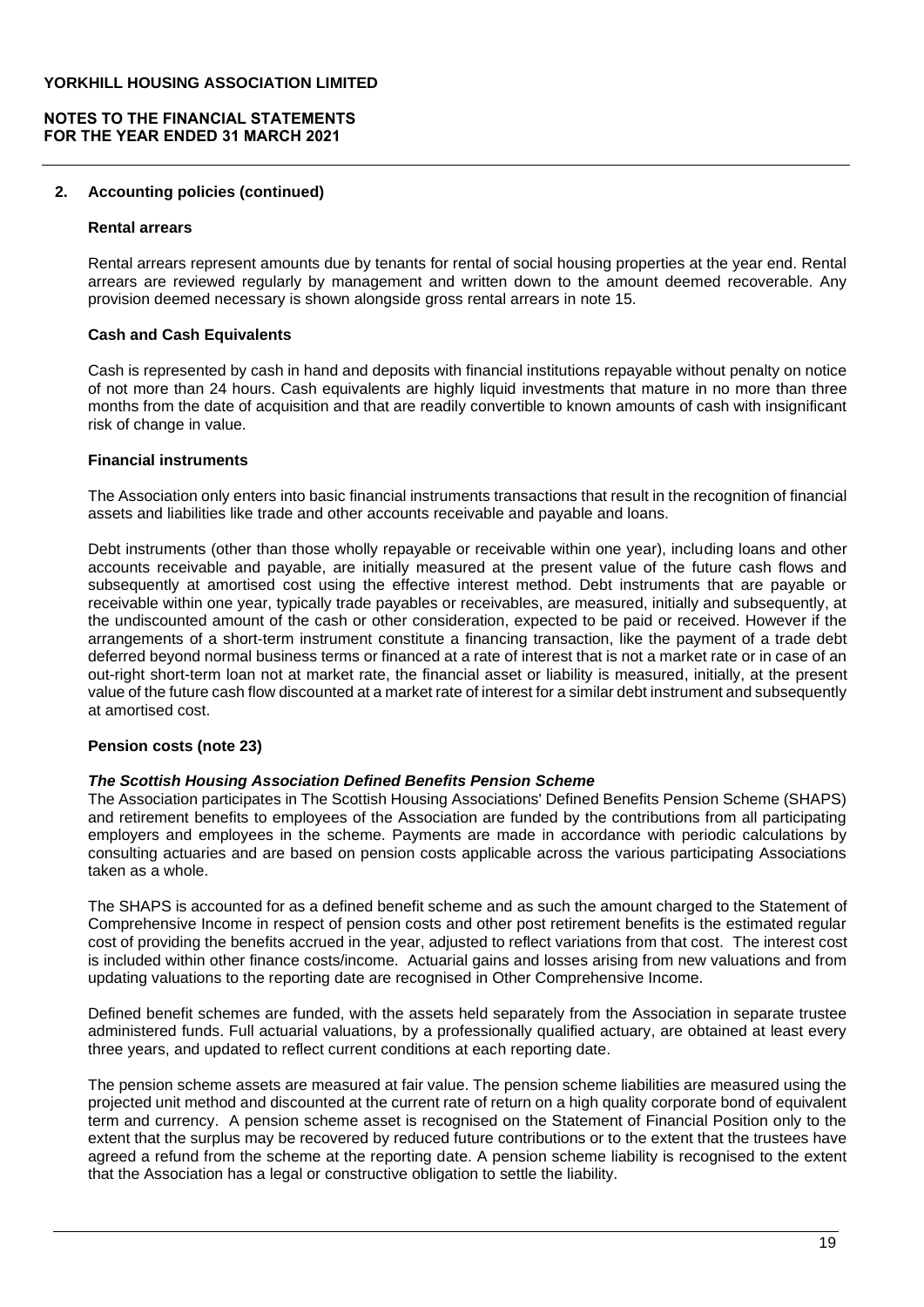# **NOTES TO THE FINANCIAL STATEMENTS FOR THE YEAR ENDED 31 MARCH 2021**

#### **3. Judgements in applying policies and key sources of estimation uncertainty**

In preparing the financial statements, management is required to make estimates and assumptions which affect reported income, expenses, assets, and liabilities. Use of available information and application of judgement are inherent in the formation of estimates, together with past experience and expectations of future events that are believed to be reasonable under the circumstances. Actual results in the future could differ from such estimates.

The Management Committee consider the following to be critical judgements in preparing the financial statements:

- The categorisation of housing properties as property, plant and equipment in line with the requirements of the SORP;
- The amount disclosed as 'operating profit' is representative of activities that would normally be regarded as 'operating'; and
- The identification of a cash generating unit for impairment purposes.

The Management Committee are satisfied that the accounting policies are appropriate and applied consistently. Key sources of estimation have been applied as follows:

| <b>Estimate</b><br>Useful lives of property, plant<br>and equipment | <b>Basis of estimation</b><br>The useful lives of property, plant and equipment are based on the knowledge<br>of senior management at the Association, with reference to expected asset life<br>cycles.                                                                |
|---------------------------------------------------------------------|------------------------------------------------------------------------------------------------------------------------------------------------------------------------------------------------------------------------------------------------------------------------|
| The main components of                                              | The cost of housing properties is split into separately identifiable components.                                                                                                                                                                                       |
| housing properties and their                                        | These components were identified by knowledgeable and experienced staff                                                                                                                                                                                                |
| useful lives                                                        | members and based on costing models.                                                                                                                                                                                                                                   |
| Recoverable amount of rental<br>and other trade receivables         | Rental arrears and other trade receivables are reviewed by appropriately<br>experienced senior management team members on a case by case basis with<br>the balance outstanding together with the payment history of the individual<br>tenant being taken into account. |
| The obligations under the                                           | This has relied on the actuarial assumptions of a qualified actuary which have                                                                                                                                                                                         |
| <b>SHAPs pension scheme</b>                                         | been reviewed and are considered reasonable and appropriate.                                                                                                                                                                                                           |

## **4. Particulars of turnover, operating expenditure and operating surplus**

|                        | <b>Notes</b> | <b>Turnover</b><br>£ | <b>Operating</b><br><b>Expenditure</b><br>£ | 2021<br><b>Operating</b><br><b>Surplus</b><br>£ | Turnover<br>£ | Operating<br>Expenditure<br>£ | 2020<br>Operating<br><b>Surplus</b><br>£ |
|------------------------|--------------|----------------------|---------------------------------------------|-------------------------------------------------|---------------|-------------------------------|------------------------------------------|
| Affordable<br>lettings | 5            | 2,126,186            | (1,978,714)                                 | 147,472                                         | 2,093,300     | (1,995,833)                   | 97,467                                   |
| Other activities       | 6            | 93.974               | (91, 924)                                   | 2,050                                           | 88,622        | (59, 943)                     | 28,679                                   |
| Total                  |              | 2,220,160            | (2,070,638)                                 | 149,522                                         | 2,181,922     | (2,055,776)                   | 126,146                                  |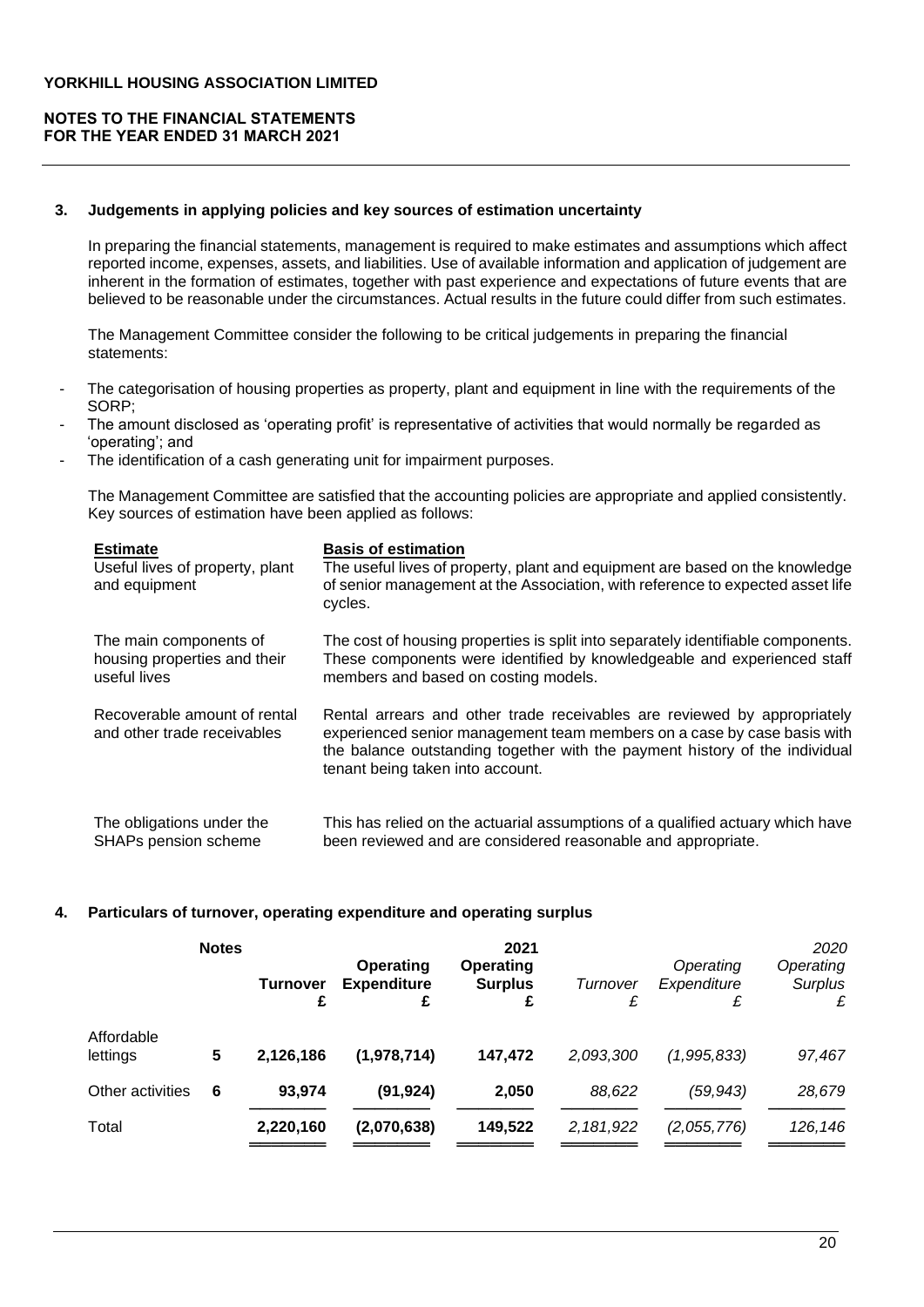## **NOTES TO THE FINANCIAL STATEMENTS FOR THE YEAR ENDED 31 MARCH 2021**

| Particulars of income and expenditure from<br>affordable lettings  | General<br><b>Needs</b><br><b>Housing</b> | <b>Supported</b><br><b>Housing</b><br>£ | <b>Shared</b><br>Ownership<br>£ | <b>Other</b><br>£ | 2021<br><b>Total</b><br>£ | 2020<br>Total<br>£ |
|--------------------------------------------------------------------|-------------------------------------------|-----------------------------------------|---------------------------------|-------------------|---------------------------|--------------------|
| Income from rent and service charges                               |                                           |                                         |                                 |                   |                           |                    |
| Rent receivable net of service charges                             | 1,758,023                                 |                                         |                                 |                   | 1,758,023                 | 1,714,609          |
| Service charges                                                    | 90,423                                    |                                         |                                 |                   | 90,423                    | 86,582             |
| Gross income from rents and service charges                        | 1,848,446                                 |                                         |                                 |                   | 1,848,446                 | 1,801,191          |
| Less: Voids                                                        | (9,756)                                   |                                         |                                 |                   | (9,756)                   | (2,762)            |
| Net income from rents and service charges                          | 1,838,690                                 |                                         |                                 |                   | 1,838,690                 | 1,798,429          |
| Release of deferred government grant                               | 285,864                                   |                                         |                                 |                   | 285,864                   | 291,328            |
| <b>Grants from the Scottish Ministers</b>                          | 1,632                                     |                                         |                                 |                   | 1,632                     | 3,543              |
| Total turnover from affordable letting activities                  | 2,126,186                                 |                                         |                                 |                   | 2,126,186                 | 2,093,300          |
| <b>Expenditure</b>                                                 |                                           |                                         |                                 |                   |                           |                    |
| Management and maintenance administration costs                    | 1,038,757                                 |                                         |                                 |                   | 1,038,757                 | 921,997            |
| Service charges                                                    | 95,839                                    |                                         |                                 |                   | 95,839                    | 87,139             |
| Planned cyclical maintenance including major repairs               | 204,689                                   |                                         |                                 |                   | 204,689                   | 325,595            |
| Reactive maintenance costs                                         | 164,578                                   |                                         |                                 |                   | 164,578                   | 157,253            |
| Bad debts - rents and service charges                              | 9,166                                     |                                         |                                 |                   | 9,166                     | 29,751             |
| Depreciation of social housing                                     | 465,685                                   |                                         |                                 |                   | 465,685                   | 474,098            |
| Operating costs for affordable letting activities                  | 1,978,714                                 |                                         |                                 |                   | 1,978,714                 | 1,995,833          |
|                                                                    |                                           |                                         |                                 |                   |                           |                    |
| <b>Operating surplus</b><br>On affordable letting activities, 2021 | 147,472                                   |                                         |                                 |                   | 147,472                   |                    |
| On affordable letting activities, 2020                             | 97,467                                    |                                         |                                 |                   |                           | 97,467             |

Included in depreciation of social housing is £603 (*2020 - £11,118*) relating to the loss on disposal of components.

Included in management and maintenance administration costs is £145,996 (2020: £nil) in relation to impairment of office premises.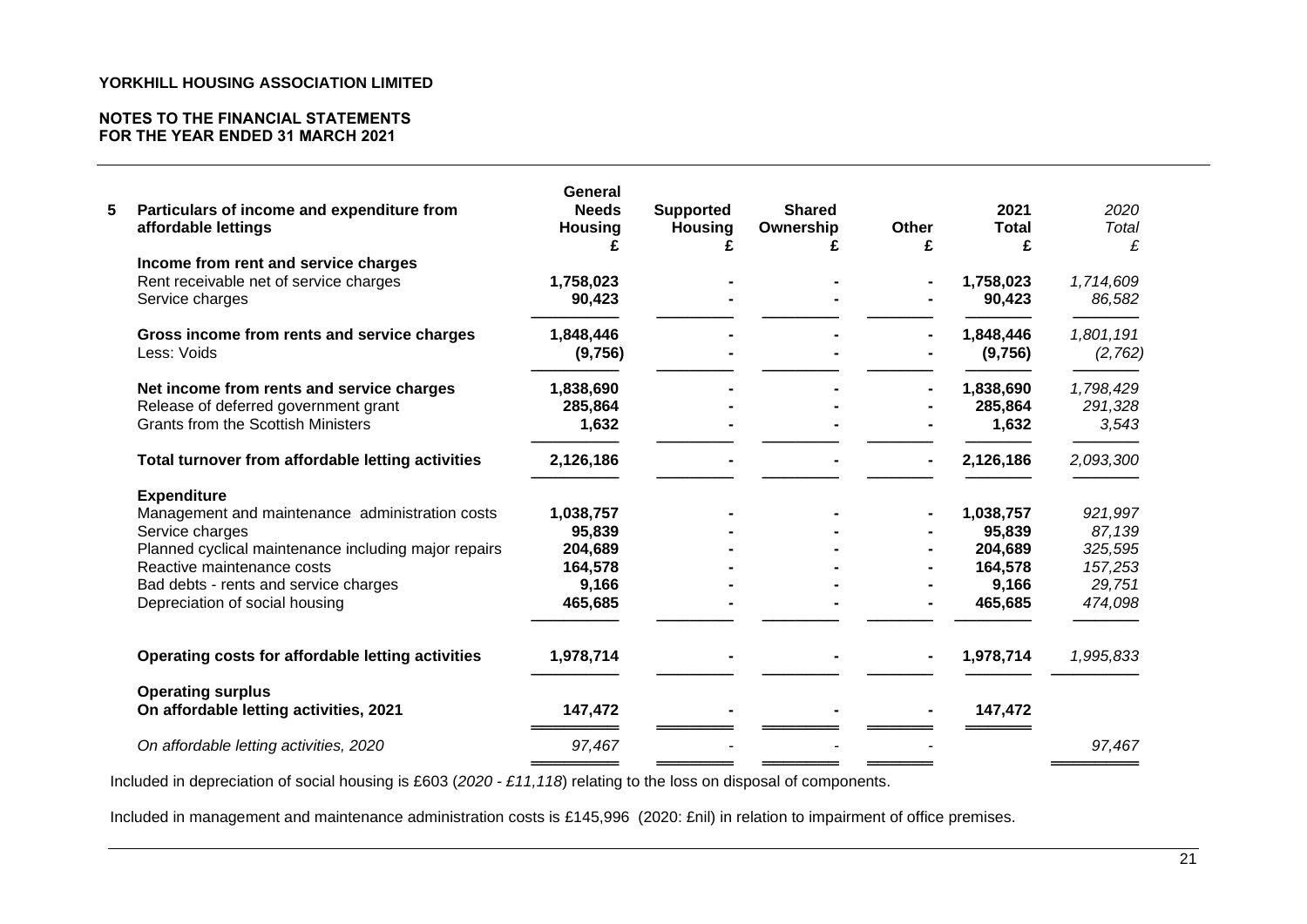## **NOTES TO THE FINANCIAL STATEMENTS FOR THE YEAR ENDED 31 MARCH 2021**

**6. Particulars of turnover, operating expenditure and operating surplus/(deficit) from other activities**

| <b>Scottish</b><br><b>Ministers</b> | <b>Grants</b><br>from | Other<br>Revenue<br><b>Grants</b> | <b>Supporting</b><br>People<br><b>Income</b> | Other<br><b>Income</b> | <b>Turnover</b><br>2021<br><b>Total</b> | Turnover<br>2020<br>Total | <b>Operating</b><br><b>Expenditure</b><br><b>Bad Debts</b> | Other<br>Operating<br><b>Expenditure</b> | 2021<br>Surplus/<br>(deficit) | 2020<br>Surplus/<br>(deficit) |
|-------------------------------------|-----------------------|-----------------------------------|----------------------------------------------|------------------------|-----------------------------------------|---------------------------|------------------------------------------------------------|------------------------------------------|-------------------------------|-------------------------------|
|                                     | £                     | £                                 | £                                            | £                      | £                                       | £                         | £                                                          | £                                        |                               | £                             |
| Wider role activities               |                       |                                   |                                              |                        |                                         |                           |                                                            | 20,252                                   | (20, 252)                     |                               |
| Commercial rent                     |                       |                                   |                                              | 12,252                 | 12,252                                  | 12,000                    |                                                            |                                          | 12,252                        | 12,000                        |
| Care and repair of property         |                       |                                   |                                              |                        |                                         |                           |                                                            |                                          |                               |                               |
| Factoring                           |                       |                                   |                                              | 81,722                 | 81,722                                  | 76,622                    | 361                                                        | 71,311                                   | 10,050                        | 16,679                        |
| Development and construction        |                       |                                   |                                              |                        |                                         |                           |                                                            |                                          |                               |                               |
| of property activities              |                       |                                   |                                              |                        |                                         |                           |                                                            |                                          |                               |                               |
| Support activities                  |                       |                                   |                                              |                        |                                         |                           |                                                            |                                          |                               |                               |
| Care activities                     |                       |                                   |                                              |                        |                                         |                           |                                                            |                                          |                               |                               |
| Agency/management services          |                       |                                   |                                              |                        |                                         |                           |                                                            |                                          |                               |                               |
| for RSL's                           |                       |                                   |                                              |                        |                                         |                           |                                                            |                                          |                               |                               |
| Other agency/management             |                       |                                   |                                              |                        |                                         |                           |                                                            |                                          |                               |                               |
| services                            |                       |                                   |                                              |                        |                                         |                           |                                                            |                                          |                               |                               |
| Development for sale to RSL's       |                       |                                   |                                              |                        |                                         |                           |                                                            |                                          |                               |                               |
| Development and improvements        |                       |                                   |                                              |                        |                                         |                           |                                                            |                                          |                               |                               |
| for sale to non RSL's               |                       |                                   |                                              |                        |                                         |                           |                                                            |                                          |                               |                               |
| Commercial properties               |                       |                                   |                                              |                        |                                         |                           |                                                            |                                          |                               |                               |
| Disabled adaptations                |                       |                                   |                                              |                        |                                         |                           |                                                            |                                          |                               |                               |
| Other income                        |                       |                                   |                                              |                        |                                         |                           |                                                            |                                          |                               |                               |
| Total from other activities, 2021   |                       |                                   |                                              | 93,974                 | 93,974                                  | 88,622                    | 361                                                        | 91,563                                   | 2,050                         |                               |
| Total from other activities, 2020   |                       |                                   |                                              | 88,622                 |                                         | 88,622                    |                                                            | 59,943                                   |                               | 28,679                        |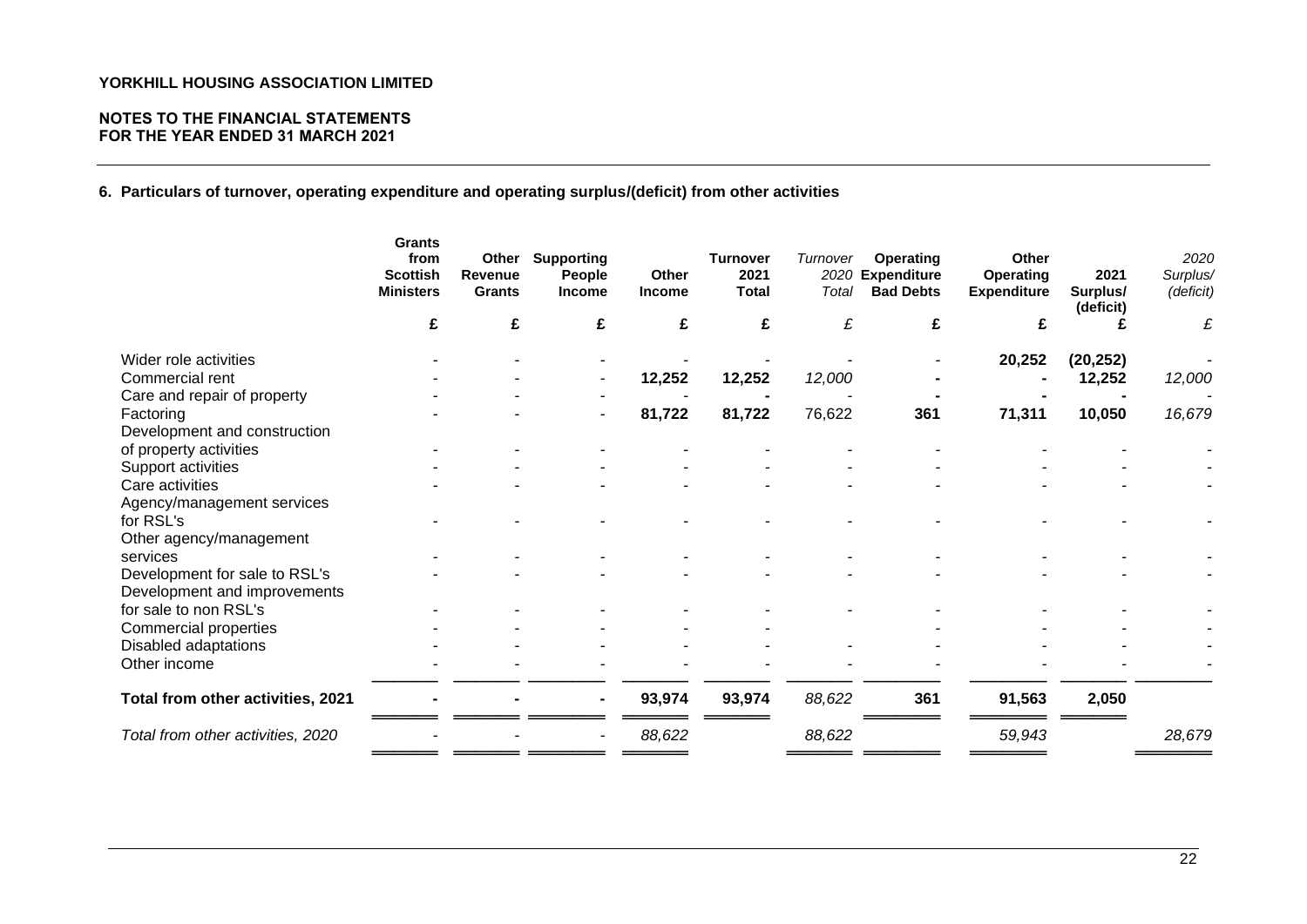## **NOTES TO THE FINANCIAL STATEMENTS FOR THE YEAR ENDED 31 MARCH 2021**

| <b>Operating surplus</b>                                                                                              | 2021<br>£       | 2020            |
|-----------------------------------------------------------------------------------------------------------------------|-----------------|-----------------|
| Surplus on ordinary activities before taxation is stated after<br>charging:<br>Depreciation<br>Auditor's remuneration | 465.082         | 494.559         |
| - in their capacity as auditor<br>- other services                                                                    | 13,256<br>2,000 | 13.179<br>2.000 |

#### **8. Directors' emoluments**

The Directors are defined as the members of the Management Committee, the Chief Executive and any other person reporting directly to the Chief Executive or the Management Committee whose total emoluments exceed £60,000 per year. Two of the Director's total emoluments exceeded £60,000 per year as shown below. The Association considers key management personnel to be the Management Committee and the senior management team (listed on the Association's information page) of the Association only. No emoluments are paid to any member of the Management Committee during the year.

|                                                                                | 2021<br>£         | 2020<br>£       |
|--------------------------------------------------------------------------------|-------------------|-----------------|
| <b>Emoluments of the Director and Chief Executive</b><br>Social Security costs | 130.245<br>13,851 | 64,383<br>7,691 |
| <b>Employers pension contributions</b>                                         | 19.675            |                 |
|                                                                                | 163,771           | 72.074          |

The Chief Executive is no longer an ordinary member of the Association's pension scheme described in Note 23. No enhanced or special terms apply to membership and they have no other pension arrangements to which the Association contributes. The Association's contributions for the Chief Executive include a proportion of the deficit contribution payment made to the scheme in the year (Note 23).

The emoluments of key management (excluding pension contributions and including social security costs and benefits in kind) for the year were £347,940 *(2020 - £*329,764*).* Their pension contributions (including the past service element) for the year were £41,979 *(2020 - £21,920).* No enhanced or special terms apply to membership and the directors have no other pension arrangements to which the Association contributes.

The emoluments (excluding pension contributions) of the directors were in the following range:

|                                                              | 2021<br><b>Number</b> | 2020<br>Number |
|--------------------------------------------------------------|-----------------------|----------------|
| £60,000 - £70,000                                            |                       |                |
| Total expenses reimbursed to Management Committee insofar as | £                     | £              |
| not chargeable to UK income tax                              |                       | 184            |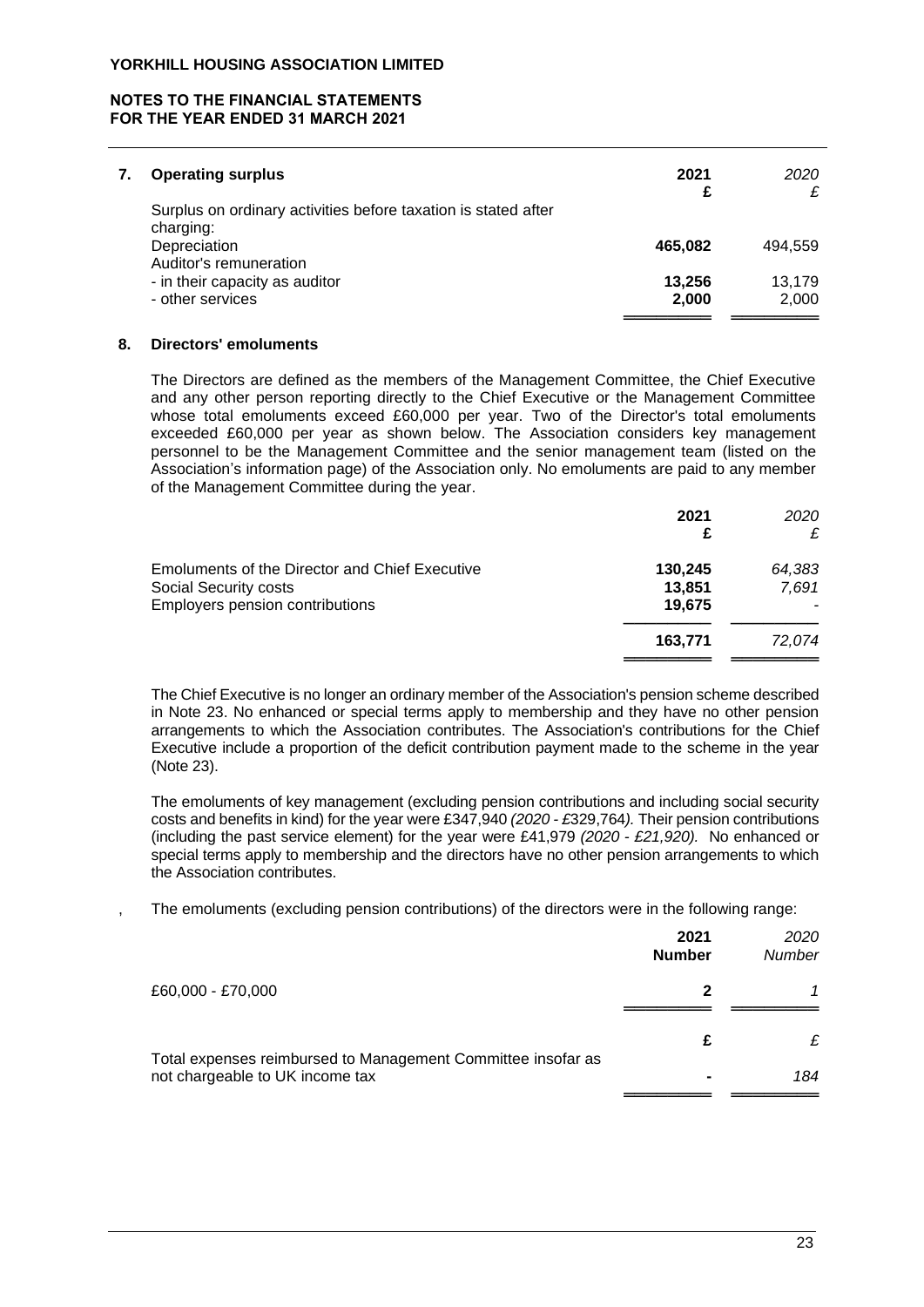## **NOTES TO THE FINANCIAL STATEMENTS FOR THE YEAR ENDED 31 MARCH 2021**

| 9.  | <b>Employee information</b>                                                                     | 2021<br><b>Number</b>                   | 2020<br>Number                        |
|-----|-------------------------------------------------------------------------------------------------|-----------------------------------------|---------------------------------------|
|     | The average number of full time equivalent employees during the<br>year was:                    | 17                                      | 17                                    |
|     |                                                                                                 | 2021<br>£                               | 2020<br>£                             |
|     | Wages and salaries<br>Social security costs<br>Pension contributions<br>Service cost adjustment | 618,935<br>58,134<br>68,513<br>(2, 440) | 588,756<br>56,991<br>40,459<br>45,000 |
|     |                                                                                                 | 743,142                                 | 731,206                               |
| 10. | Interest receivable                                                                             | 2021<br>£                               | 2020<br>£                             |
|     | Interest receivable on deposits                                                                 | 5,683                                   | 13,339                                |
|     | 11. Interest payable and financing costs                                                        | 2021<br>£                               | 2020<br>£                             |
|     | On private loans<br>Defined benefit pension liability – interest charge (Note 23)               | 33,738<br>1,000                         | 37,476<br>8,000                       |
|     |                                                                                                 | 34,738                                  | 45,476                                |

# **12. Taxation**

The Association is a registered charity and as a result no corporation tax is due on any surplus generated from charitable activities. No corporation tax is due on its non-charitable activities.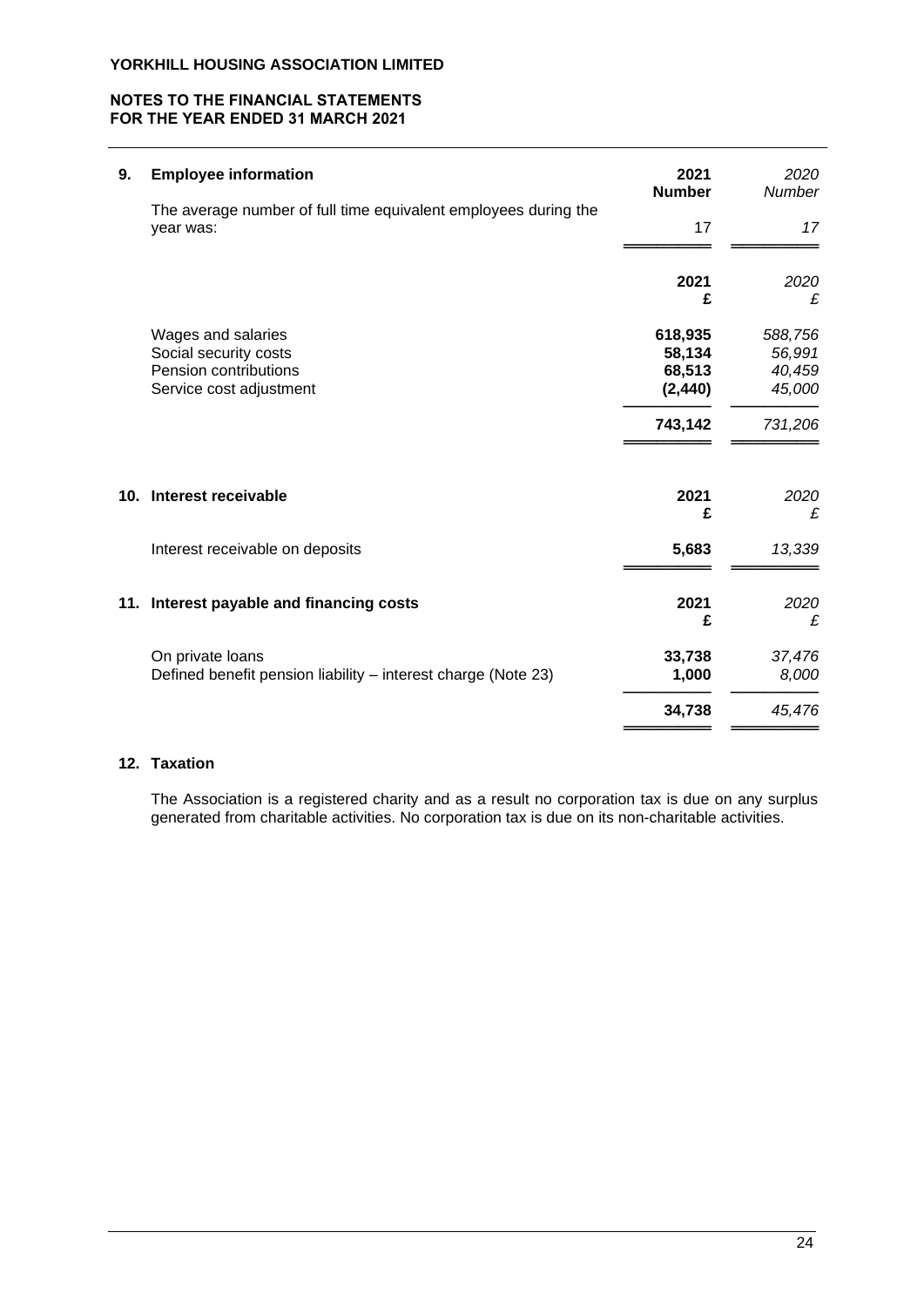## **NOTES TO THE FINANCIAL STATEMENTS FOR THE YEAR ENDED 31 MARCH 2021**

#### **13. Housing stock**

| The number of units of accommodation in management at year | 2021          | 2020   |
|------------------------------------------------------------|---------------|--------|
| end:                                                       | <b>Number</b> | Number |
| General needs housing<br>Supported housing                 | 456<br>۰      | 456    |
|                                                            | 456           | 456    |

#### **14a. Tangible fixed assets**

|                                                   | <b>Housing</b><br><b>Properties</b><br><b>Held for</b><br>General | <b>Housing</b><br><b>Properties</b><br><b>Held for</b><br><b>Supported</b> |            |
|---------------------------------------------------|-------------------------------------------------------------------|----------------------------------------------------------------------------|------------|
|                                                   | Letting                                                           | Letting                                                                    | Total      |
|                                                   | £                                                                 | £                                                                          | £          |
| Cost:<br>At 1 April 2020<br>Additions during year | 17,002,066                                                        |                                                                            | 17,002,066 |
| New units                                         |                                                                   |                                                                            |            |
| Components                                        | 89,838                                                            |                                                                            | 89,838     |
| Disposals during year                             | (63, 561)                                                         |                                                                            | (63, 151)  |
| As at 31 March 2021                               | 17,028,343                                                        |                                                                            | 17,028,343 |
| Depreciation:                                     |                                                                   |                                                                            |            |
| At 1 April 2020                                   | 9,405,343                                                         |                                                                            | 9,405,343  |
| Provided during the year                          | 465,082                                                           |                                                                            | 465,082    |
| Disposals during the year                         | (62, 958)                                                         |                                                                            | (62, 958)  |
| As at 31 March 2021                               | 9,807,467                                                         |                                                                            | 9,807,467  |
| Net book value:                                   |                                                                   |                                                                            |            |
| As at 31 March 2021                               | 7,220,876                                                         |                                                                            | 7,220,876  |
| As at 31 March 2020                               | 7,596.723                                                         |                                                                            | 7,596.723  |
|                                                   |                                                                   |                                                                            |            |

There were no property disposal in the current year *(2020 - 0)*

Additions to housing properties during the year includes £nil capitalised interest *(2020 - £nil)* and £nil capitalised administration costs *(2020 - £nil).* All housing properties are freehold.

The depreciation charge for the year for housing stock was £465,082*(2020 - £*462,980*).* The net book value of disposed components was £603 *(2020 - £*11,118*)* and has been included in depreciation of social housing in note 5 in accordance with the SORP.

Included in freehold housing properties is land with a historic cost allocation of £1,069,225 (2020: £1,069,255)

**════════** *════════*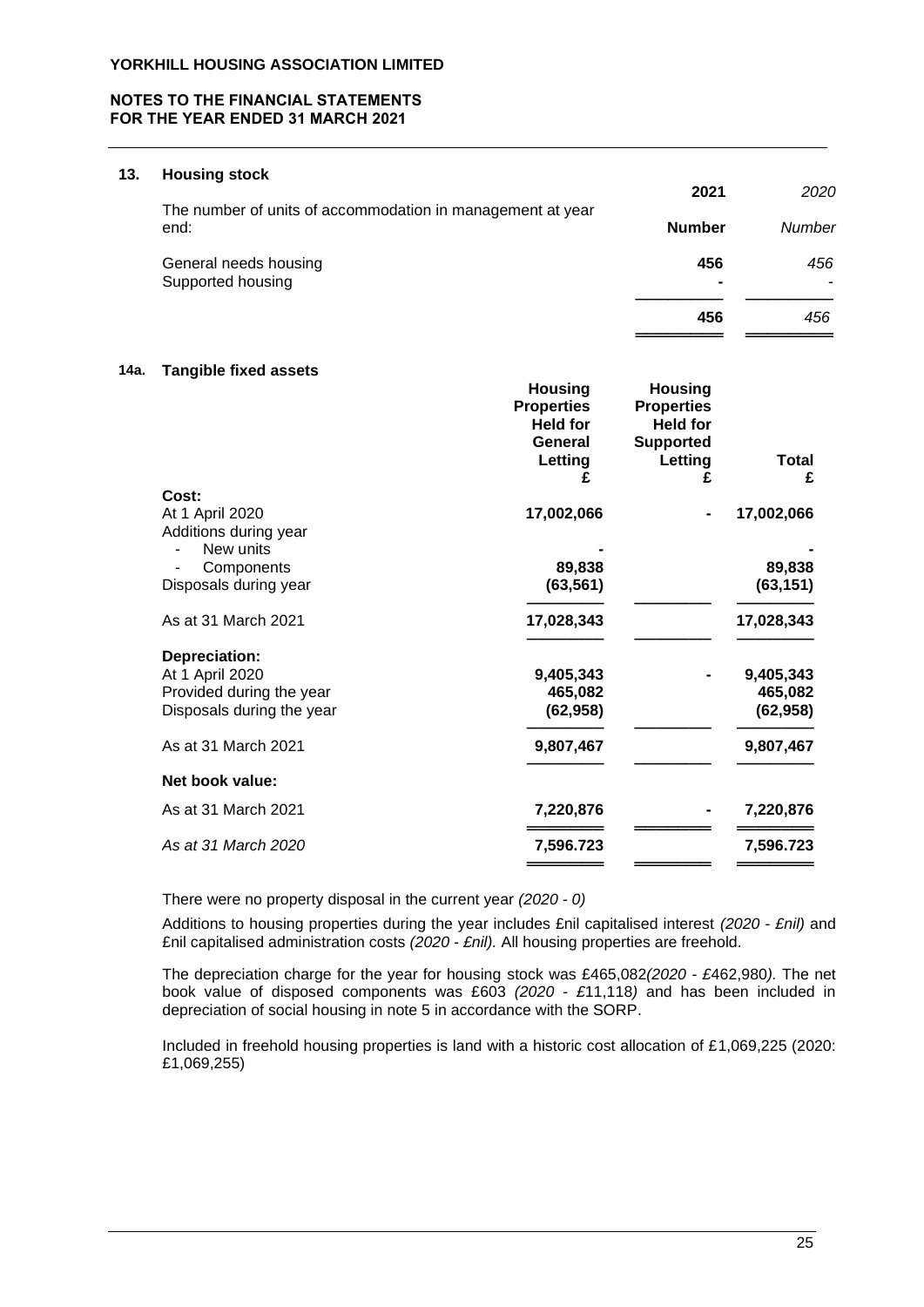#### **NOTES TO THE FINANCIAL STATEMENTS FOR THE YEAR ENDED 31 MARCH 2021**

# **14b. Other fixed assets**

|                              |                   | <b>Furniture</b>      |            |
|------------------------------|-------------------|-----------------------|------------|
|                              | <b>Office</b>     | <b>Fittings &amp;</b> |            |
|                              | <b>Properties</b> | <b>Equipment</b>      | Total      |
|                              | £                 | £                     | £          |
| Cost:                        |                   |                       |            |
| At 1 April 2020              | 535,054           | 54,784                | 589,838    |
| Additions during year        |                   | 35,842                | 35,842     |
| Revaluations during the year | 75,952            |                       | 75,952     |
| Impairment during the year   | (145,996)         |                       | (145, 996) |
| Disposals during year        |                   | (14, 710)             | (14, 710)  |
| As at 31 March 2021          | 465,010           | 75,916                | 540,926    |
| Depreciation:                |                   |                       |            |
| At 1 April 2020              | 95,010            | 32,103                | 127,113    |
| Provided during the year     | 4,700             | 15,183                | 19,883     |
| Disposals during the year    |                   | (14, 710)             | (14, 710)  |
| As at 31 March 2021          | 99,710            | 32,576                | 132,286    |
| Net book value:              |                   |                       |            |
| As at 31 March 2021          | 365,300           | 43,340                | 408,640    |
| As at 31 March 2020          | 440,044           | 22,681                | 462,725    |
|                              |                   |                       |            |

Included within office properties are investment properties held at valuation totalling £135,000 (2020 - £60,000). Valuations were provided by DM Hall Chartered Surveyors on 10 November 2020. As a result of the valuations 1271 Argyle Street has been impaired by £145,996 included above.

The company's interest in investment properties was valued at 31 March 2021 on an open market basis by the directors of the company.

If the investment properties had not been included at valuation they would have been included under the historical cost convention as follows:

|                                  | 2021<br>£                          | 2020<br>£   |
|----------------------------------|------------------------------------|-------------|
| Cost<br>Accumulated depreciation | 70,952<br>$\overline{\phantom{0}}$ | 70,952<br>- |
|                                  | 70,952                             | 70,952      |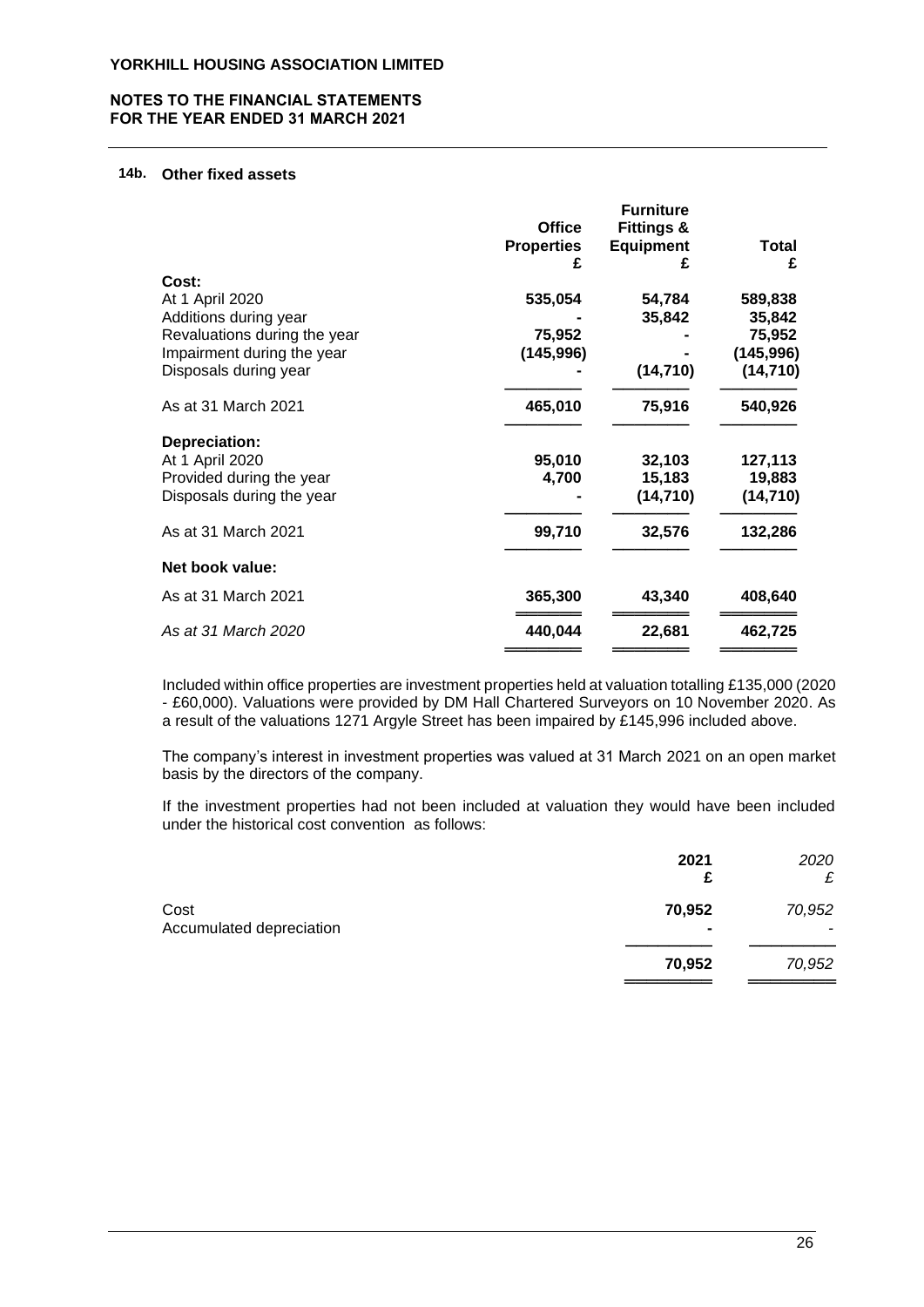## **NOTES TO THE FINANCIAL STATEMENTS FOR THE YEAR ENDED 31 MARCH 2021**

| 15. Debtors                                                                                                                                                                            | 2021<br>£                                                                       | 2020<br>£                                                                      |
|----------------------------------------------------------------------------------------------------------------------------------------------------------------------------------------|---------------------------------------------------------------------------------|--------------------------------------------------------------------------------|
| Amounts falling due within one year:<br>Arrears of rent and service charges<br>Less: Provision for doubtful debts                                                                      | 161,657<br>(83, 615)                                                            | 145,676<br>(83, 615)                                                           |
|                                                                                                                                                                                        | 78,042                                                                          | 62,061                                                                         |
| Prepayments and accrued income<br>Other debtors                                                                                                                                        | 115,025<br>57,877                                                               | 129,363<br>50,453                                                              |
|                                                                                                                                                                                        | 250,944                                                                         | 241,877                                                                        |
| 16a. Cash and cash equivalents                                                                                                                                                         | 2021<br>£                                                                       | 2020<br>£                                                                      |
| Cash at bank and in hand                                                                                                                                                               | 210,844                                                                         | 272,355                                                                        |
|                                                                                                                                                                                        | 210,484                                                                         | 272,355                                                                        |
| 16b. Investments                                                                                                                                                                       | 2021<br>£                                                                       | 2020<br>£                                                                      |
| Balances held on deposit                                                                                                                                                               | 2,082,412                                                                       | 1,939,232                                                                      |
|                                                                                                                                                                                        | 2,082,412                                                                       | 1,939,232                                                                      |
| 17. Creditors: Amounts falling due within one year                                                                                                                                     | 2021<br>£                                                                       | 2020<br>£                                                                      |
| Housing loans<br>Trade creditors<br>Other taxation and social security<br>Other creditors<br>Accruals<br>Rent paid in advance<br>Deferred capital grants (Note 19)<br>Pension creditor | 48,413<br>84,756<br>13,752<br>475,702<br>154,049<br>72,684<br>285,864<br>12,911 | 46,889<br>285,046<br>13,760<br>460,649<br>95,837<br>66,442<br>287,401<br>6,631 |
|                                                                                                                                                                                        | 1,148,131                                                                       | 1,262,655                                                                      |

Pension contributions of £12,911 were outstanding at the year-end *(2020 - £*6,104*)*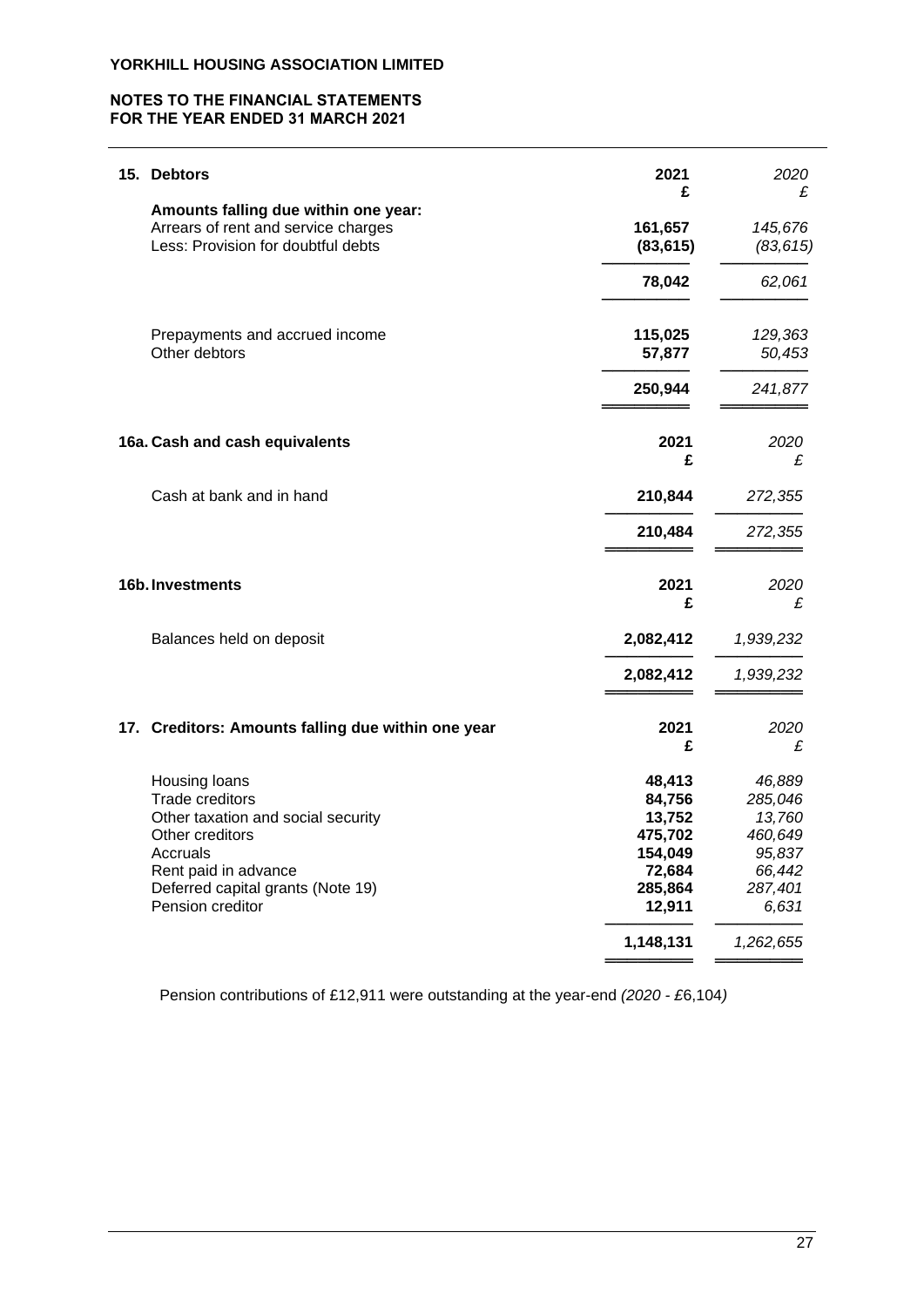## **NOTES TO THE FINANCIAL STATEMENTS FOR THE YEAR ENDED 31 MARCH 2021**

| 18. Creditors: Amounts falling due after more than one year | 2021<br>£            | 2020<br>£             |
|-------------------------------------------------------------|----------------------|-----------------------|
| Deferred capital grants (Note 19)<br>Housing loans          | 4,803,293<br>885,228 | 5,083,440<br>935, 165 |
|                                                             | 5,688,521            | 6,018.605             |

Housing loans are secured by specific charges on the Association's properties. The net book value of housing properties secured at the year end was £1,236,263 (*2020 - £1,317,455*). There is 1 bank loan (2020:1 bank loan), which is repayable at a fixed interest rate of 5.04%. These loans are repayable within the next 30 years as follows:-

|     |                                                                 | 2021       | 2020       |
|-----|-----------------------------------------------------------------|------------|------------|
|     |                                                                 | £          | £          |
|     | Within one year                                                 | 48,413     | 46,889     |
|     | Between one and two years                                       | 48,413     | 46,889     |
|     | Between two and five years                                      | 145,236    | 140,666    |
|     | After five years                                                | 691,579    | 747,610    |
|     |                                                                 | 933,641    | 982,054    |
|     | Recognised within amounts falling due in less than 1 year (Note |            |            |
|     | 17)                                                             | (48, 413)  | (46, 889)  |
|     |                                                                 | 885,228    | 935, 165   |
| 19. | <b>Deferred capital grants</b>                                  | 2021       | 2020       |
|     |                                                                 | £          | £          |
|     | Deferred capital grants 1 April                                 | 5,370,841  | 5,641,191  |
|     | Grants received in year                                         | 4,180      | 20,978     |
|     | Released to income in the year on disposal                      |            | (3, 927)   |
|     | Released to income in year                                      | (285, 864) | (287, 401) |
|     | Deferred capital grants at 31 March                             | 5,089,157  | 5,370,841  |
|     | Liability split as:                                             |            |            |
|     | Within one year                                                 | 285,864    | 287,401    |
|     | Between one and two years                                       | 285,864    | 287,401    |
|     | Between two and five years                                      | 857,591    | 862,203    |
|     | After five years                                                | 3,659,838  | 3,933,836  |
|     |                                                                 | 5,089,157  | 5,370,841  |
|     |                                                                 |            |            |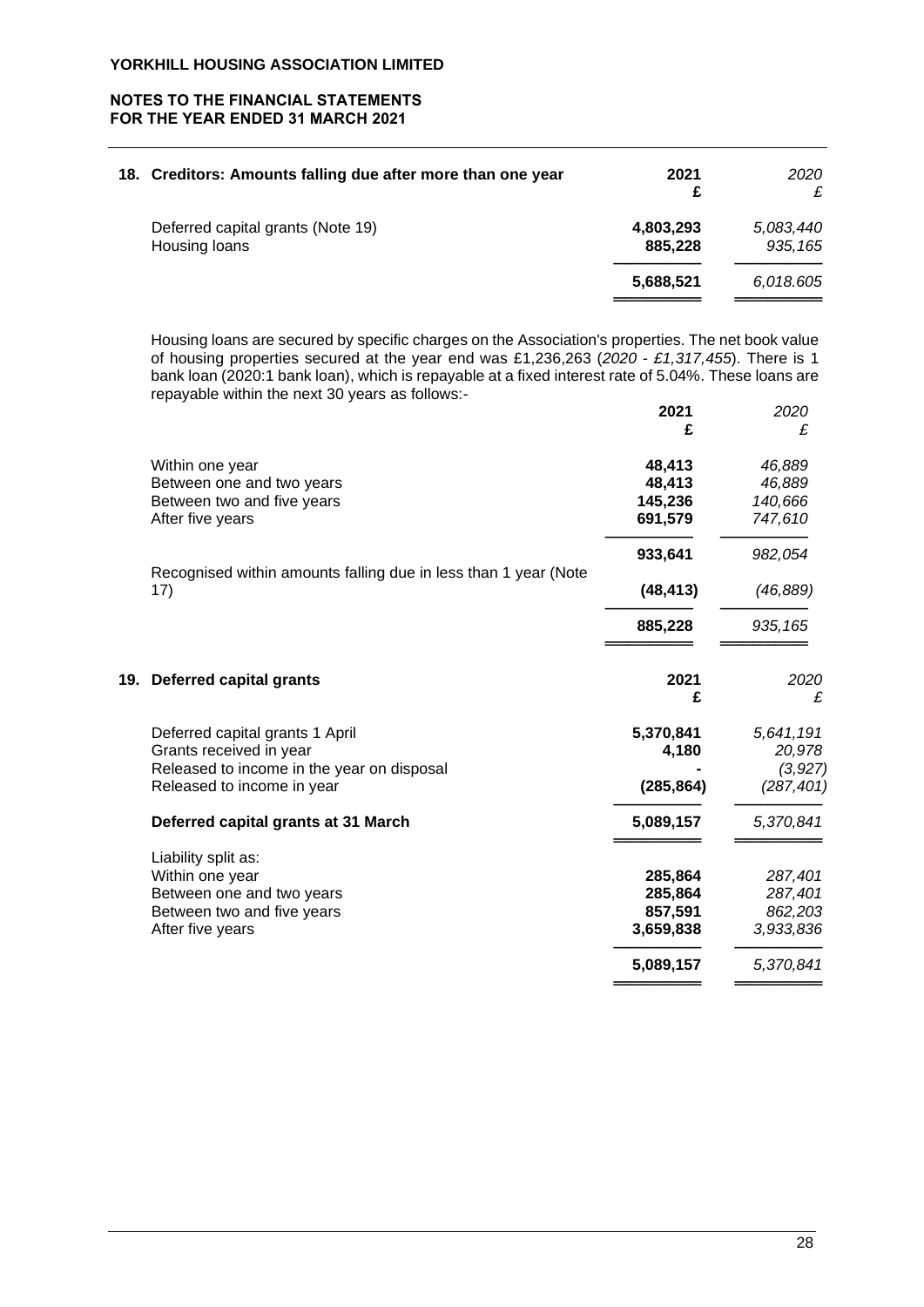## **NOTES TO THE FINANCIAL STATEMENTS FOR THE YEAR ENDED 31 MARCH 2021**

| 20. Share capital                                                                                 | 2021       | 2020<br>₽  |
|---------------------------------------------------------------------------------------------------|------------|------------|
| At 1 April<br>Shares of £1 each fully paid and issued in the year<br>Shares forfeited in the year | 122<br>(8) | 126<br>(5) |
| At 31 March                                                                                       | 115        | 122        |

Each member of the Association holds one share of £1 in the Association. These shares carry no rights to dividend or distributions on a winding up. When a shareholder ceases to be a member, that person's share is cancelled and the amount paid thereon becomes the property of the Association. Each member has a right to vote at members' meetings.

## **21. Reserves**

Revenue reserves include all current and prior year retained surpluses or deficits.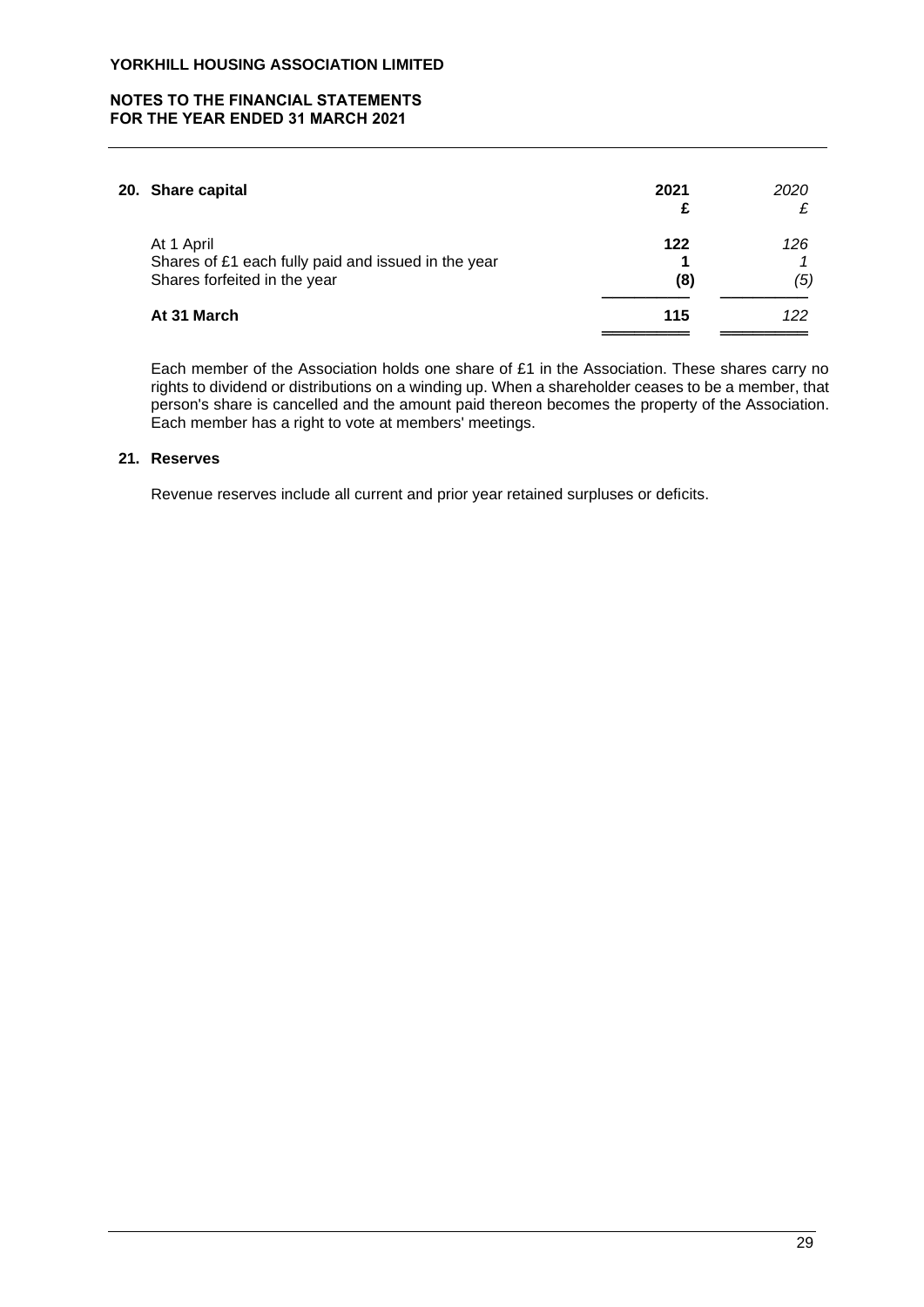## **NOTES TO THE FINANCIAL STATEMENTS FOR THE YEAR ENDED 31 MARCH 2021**

| 94,009     |
|------------|
|            |
|            |
| 494,559    |
|            |
| (20, 575)  |
| 157,463    |
|            |
| 11,000     |
| 45,000     |
|            |
| 45.476     |
| (13, 339)  |
| (291, 328) |
| (5)        |
| 522,260    |
|            |

#### **23. Pension obligations**

#### **General**

Yorkhill Housing Association Limited participates in the Scottish Housing Pension Scheme (the Scheme).

The Scheme is a multi-employer defined benefit scheme. The Scheme offers six benefit structures to employers, namely;

Final salary with a 1/60th accrual rate Career average revalued earnings with a 1/60th accrual rate Career average revalued earnings with a 1/70th accrual rate Career average revalued earnings with a 1/80th accrual rate Career average revalued earnings with a 1/120th accrual rate contracted in Defined Contribution

An employer can elect to operate different benefit structures for their active members (as at the first day of April in any given year) and their new entrants. The DC option can be introduced by the employer on the first day of any month after giving a minimum of three months' prior notice.

Yorkhill Housing Association Limited has elected to close the defined benefit scheme as at 01 July 2020 with all staff transferred over to the defined contribution scheme. Prior to this, the Association operated the final salary with a 1/60th accrual rate for staff employed prior to 1 April 2011. All staff employed from 1 April 2011 were previously eligible to join the CARE 1/120th scheme including staff auto-enrolled from the staging date of 1 August 2016.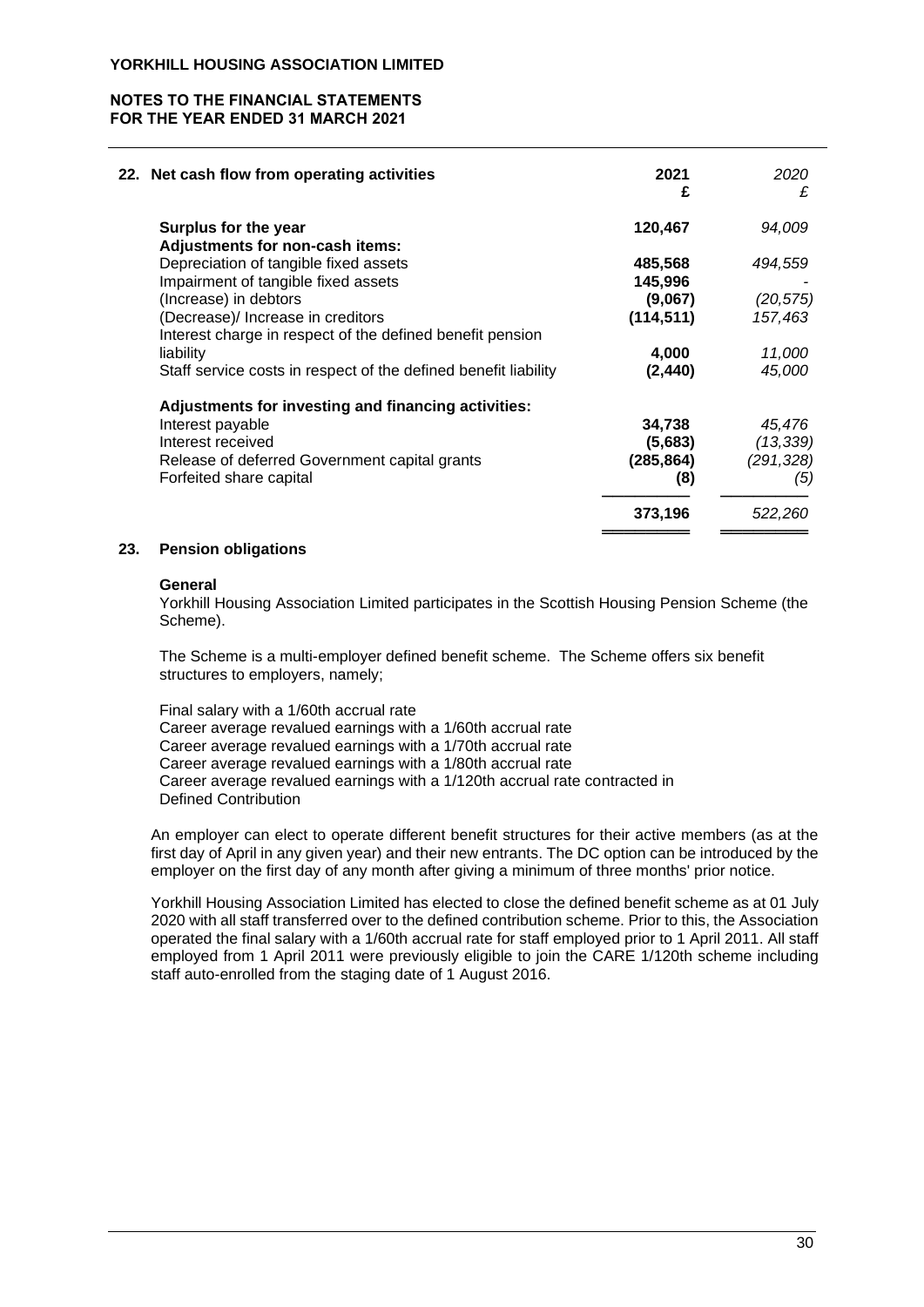## **NOTES TO THE FINANCIAL STATEMENTS FOR THE YEAR ENDED 31 MARCH 2021**

#### **23. Pension obligations (continued)**

During the accounting period and prior to the defined benefit scheme closing, Yorkhill Housing Association Limited paid contributions at the rate of 12.6% of pensionable salaries for staff on Final Salary Scheme and 6.1% for staff on CARE 1/120th scheme. Member contributions were 12.5% and 6.0% respectively. After the 01 July 2020, former final salary members employer contributions were 12.6% and former CARE 1/20<sup>th</sup> employer contributions were 9%. Employee contributions were 12.5% and 6% respectively. All payments after 01 July 2020 were made under the defined contribution scheme. There was an additional annual employer past service deficit contribution of £92,560 (net of administration costs) made in the year ended 31 March 2021 *(2020 - £*91,373*).*

As at the balance sheet date there were no active members of the Final Salary Scheme or the Care 1/120th scheme *(2020 - 5 were members of the Final Salary Scheme & 8 were members of the Care 1/20th scheme).* The annual pensionable payroll in respect of these members was £619,906 *(2020 - £*421,574*).* Yorkhill Housing Association Limited has stopped membership of the Scheme to its employees.

The Trustees commission an actuarial valuation of the Scheme every three years. The main purpose of the valuation is to determine the financial position of the Scheme in order to determine the level of future contributions required, so that the Scheme can meet its pension obligations as they fall due.

The actuarial valuation assesses whether the Scheme's assets at the valuation date are likely to be sufficient to pay the pension benefits accrued by members as at the valuation date. Asset values are calculated by reference to market values. Accrued pension benefits are valued by discounting expected future benefit payments using a discount rate calculated by reference to the expected future investment returns.

The last triennial valuation of the Scheme was performed as at 30 September 2018 by a professionally qualified actuary using the ''projected unit credit'' method. The market value of the Scheme's assets at the valuation date was £877 million. The valuation revealed a shortfall of assets compared to liabilities of £121 million, equivalent to a past service funding level of 86%.

If an actuarial valuation reveals a shortfall of assets compared to liabilities the Trustee must prepare a recovery plan setting out the steps to be taken to make up the shortfall.

The key valuation assumptions used to determine the assets and liabilities of the Scheme as at 30 September 2018 are detailed below:

| - Investment return pre retirement  |                |                                                                       | 3.12% per annum |
|-------------------------------------|----------------|-----------------------------------------------------------------------|-----------------|
| - Investment return post retirement |                | - Non-pensioners                                                      | 3.12% per annum |
| - Investment return post retirement | $\sim$         | Pensioners                                                            | 3.12% per annum |
| - Rate of salary increases          |                |                                                                       | 3.35% per annum |
| - Rate of pension increases<br>2005 |                | - pension accrued pre 6 April                                         | 2.00% per annum |
|                                     | $\blacksquare$ | pension accrued from 6 April<br>2005                                  | 1.70% per annum |
|                                     |                | - (for leavers before 1 October 1993 pension increases are<br>$5\%$ ) |                 |
| - Rate of price inflation           |                |                                                                       | 3.35% per annum |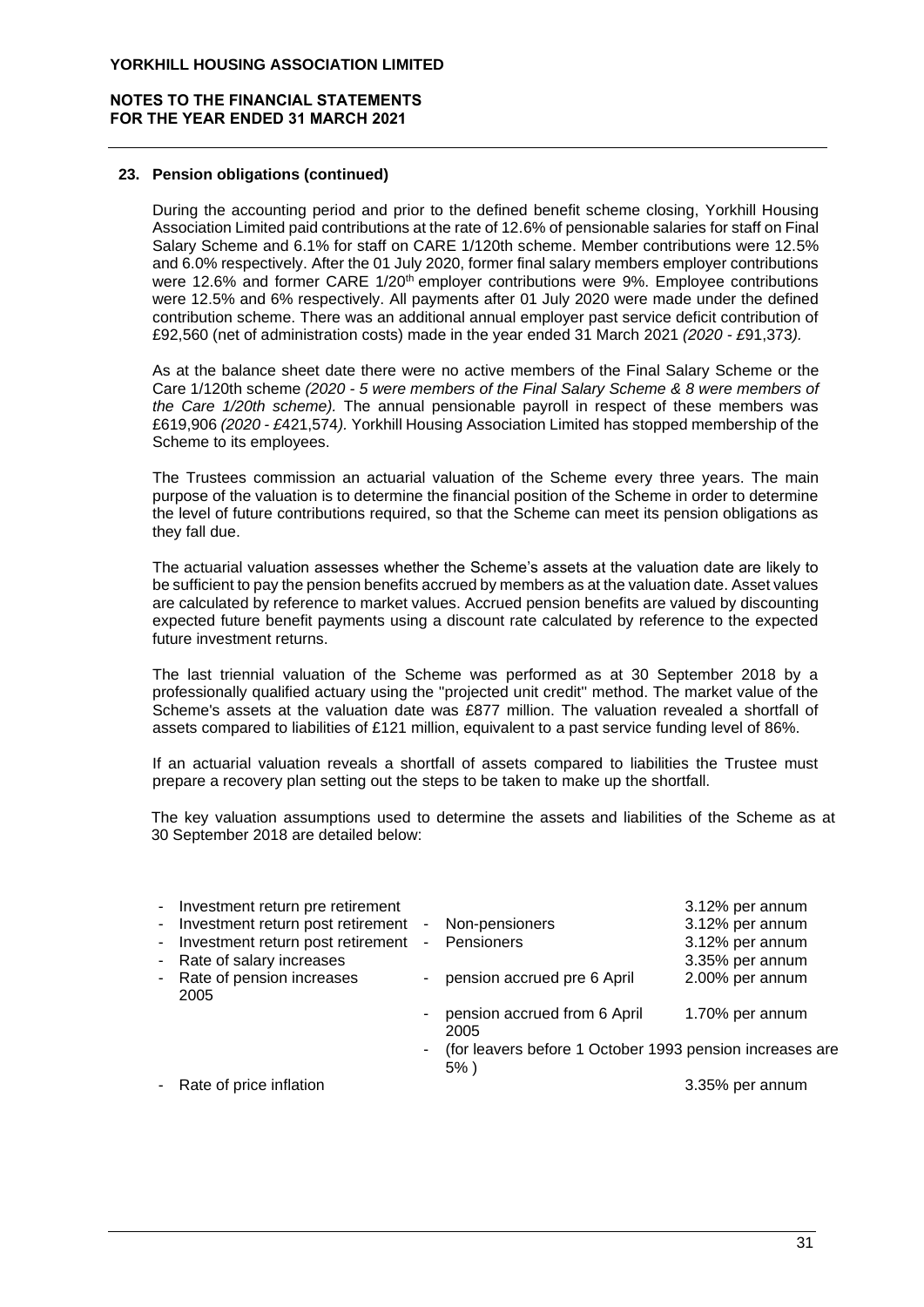# **NOTES TO THE FINANCIAL STATEMENTS FOR THE YEAR ENDED 31 MARCH 2021**

# **23. Pension obligations (continued)**

The Trustee's view is that a new recovery plan is required from 1 April 2020 with a past service deficit contribution rate of £92,560, increasing by 3% per annum until the scheme is assessed for 30 September 2022. If the results show no deficit is identified, then deficit contributions will cease from that date. If, however the results show the deficit has not been cleared then these deficit contributions will continue until 31 March 2023, or until such time that the deficit has been cleared.

#### **Present values of defined benefit obligation, fair value of assets and defined benefit liability**

|                                              | 31 March<br>2021<br>£'000 | 31 March<br>2020<br>£'000 |
|----------------------------------------------|---------------------------|---------------------------|
| Fair value of plan assets                    | 3,356                     | 3,000                     |
| Present value of defined benefit obligations | (3,716)                   | (3,098)                   |
| Defined benefit liability to be recognised   | (360)                     | (98)                      |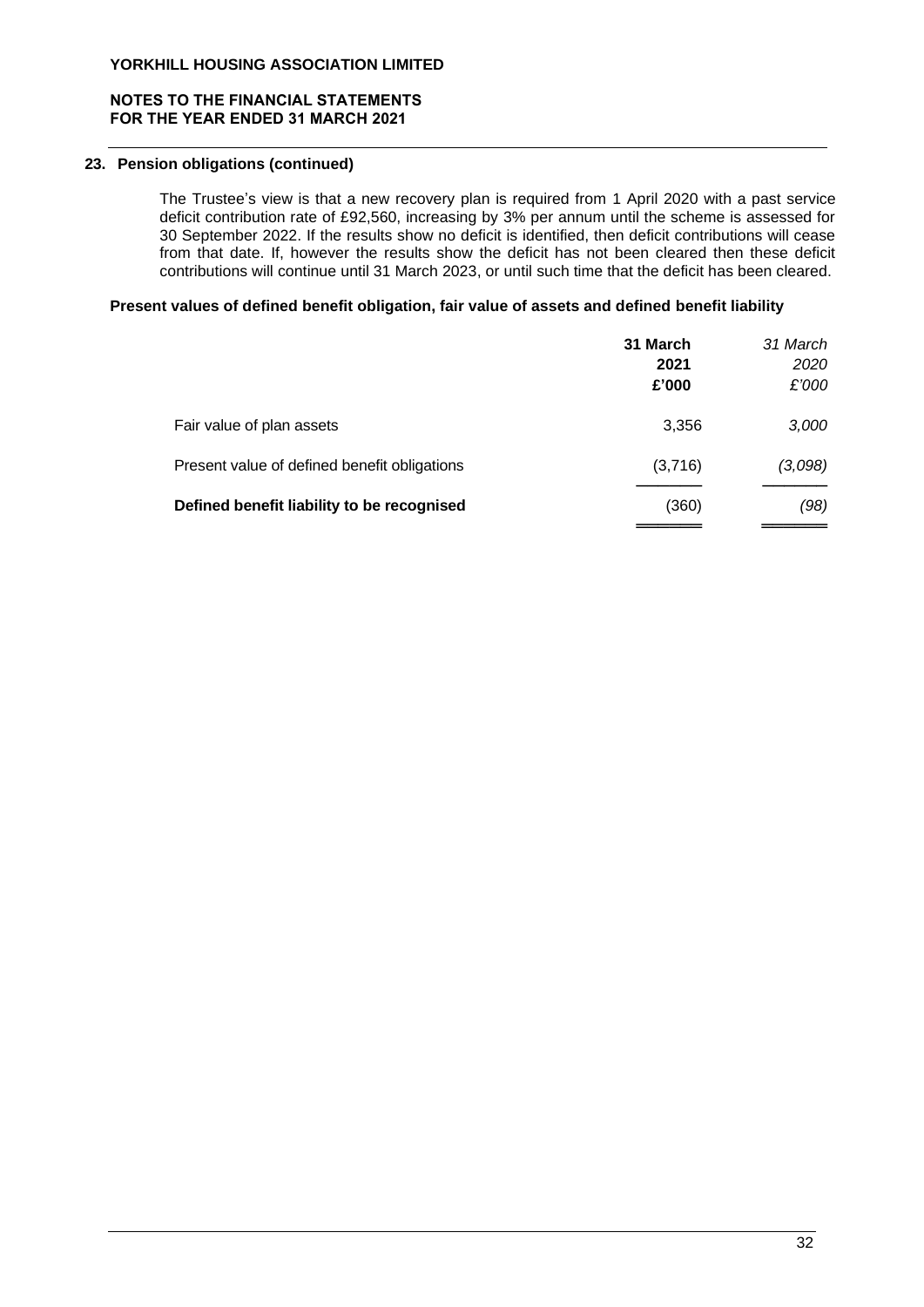## **NOTES TO THE FINANCIAL STATEMENTS FOR THE YEAR ENDED 31 MARCH 2021**

# **23. Pension obligations (continued)**

#### **Reconciliation of opening and closing balances of the defined benefit obligation**

|                                                                  | Year ended<br>31 March<br>2021<br>£'000 | Year ended<br>31 March<br>2020<br>£'000 |
|------------------------------------------------------------------|-----------------------------------------|-----------------------------------------|
| Defined benefit obligation at start of period                    | (3,098)                                 | (3, 513)                                |
| Current service cost                                             | (18)                                    | (88)                                    |
| Expenses                                                         | (3)                                     | (3)                                     |
| Interest cost                                                    | (73)                                    | (80)                                    |
| Contribution by plan participants                                | (13)                                    | (39)                                    |
| Actuarial (losses)/gains due to scheme experience                | (38)                                    | 93                                      |
| Actuarial gains due to changes in demographic assumptions        |                                         | 21                                      |
| Actuarial (losses)/gains due to changes in financial assumptions | (576)                                   | 304                                     |
| Benefits paid and expenses                                       | 103                                     | 207                                     |
| Defined benefit liability at the end of the period               | (3,716)                                 | (3,098)                                 |

# **Reconciliation of opening and closing balances of the fair value of plan assets**

|                                                                   | Year ended<br>31 March<br>2021<br>£'000 | Year ended<br>31 March<br>2020<br>£'000 |
|-------------------------------------------------------------------|-----------------------------------------|-----------------------------------------|
| Fair value of plan assets at start of the period                  | 3.000                                   | 3.165                                   |
| Interest income                                                   | 72                                      | 72                                      |
| Experience on plan assets (excluding amounts included in interest |                                         |                                         |
| income gain/ (loss)                                               | 261                                     | (203)                                   |
| Contributions by the employer                                     | 113                                     | 134                                     |
| Contributions by participants                                     | 13                                      | 39                                      |
| Benefits paid and expenses                                        | (103)                                   | (207)                                   |
| Fair value of plan assets at end of period                        | 3,356                                   | 3,000                                   |
|                                                                   |                                         |                                         |

#### **Defined benefit costs recognised in the Statement of Comprehensive Income**

|                                                                | Year ended<br>31 March<br>2021<br>£'000 | Year ended<br>31 March<br>2020<br>£'000 |
|----------------------------------------------------------------|-----------------------------------------|-----------------------------------------|
| Current service cost                                           | 18                                      | 88                                      |
| Admin expenses                                                 | 3                                       | 3                                       |
| Net interest expense                                           | $\mathbf 1$                             | 8                                       |
| Defined benefit costs recognised in Statement of Comprehensive | 22                                      | 99                                      |
| <b>Income</b>                                                  |                                         |                                         |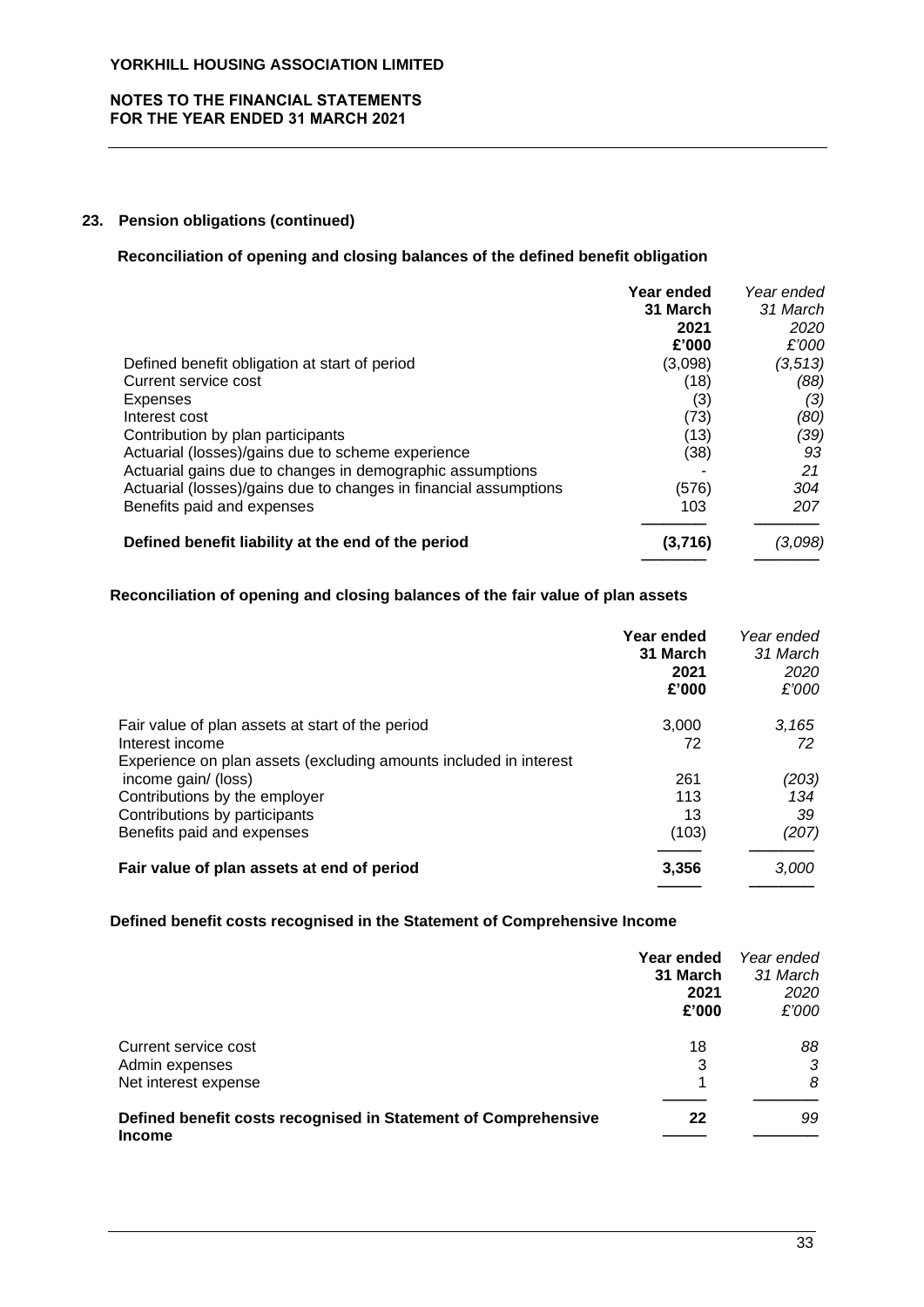## **NOTES TO THE FINANCIAL STATEMENTS FOR THE YEAR ENDED 31 MARCH 2021**

# **23. Pension obligations (continued)**

|                                                                                                                                               | Year ended<br>31 March<br>2021<br>£'000 | Year ended<br>31 March<br>2020<br>£'000 |
|-----------------------------------------------------------------------------------------------------------------------------------------------|-----------------------------------------|-----------------------------------------|
| Experience on plan assets (excluding amounts included in net interest                                                                         |                                         |                                         |
| $cost - (loss)/gain$                                                                                                                          | 261                                     | (203)                                   |
| Experience gains and losses arising on the plan liabilities – (loss)/gain<br>Effects of changes in the demographic assumptions underlying the | (38)                                    | 93                                      |
| present value of the defined benefit obligation – gain<br>Effects of changes in the financial assumptions underlying the present              |                                         | 21                                      |
| value of the defined benefit obligation $-$ (loss)/ gain                                                                                      | (576)                                   | 304                                     |
| Total amount recognised in other comprehensive income - gain                                                                                  | (353)                                   | 215                                     |

# **Fund allocation for employer's calculated share of assets**

| r und anocation for employer 3 calculated share or assets | 31 March<br>2021<br>£'000 | 31 March<br>2020<br>£'000 |
|-----------------------------------------------------------|---------------------------|---------------------------|
| <b>Global Equity</b>                                      | 519                       | 413                       |
| Absolute Return                                           | 165                       | 184                       |
| <b>Distressed Opportunities</b>                           | 115                       | 55                        |
| <b>Credit Relative Value</b>                              | 97                        | 72                        |
| <b>Alternative Risk Premia</b>                            | 135                       | 240                       |
| Fund of Hedge Funds                                       |                           |                           |
| <b>Emerging Markets Debt</b>                              | 135                       | 107                       |
| <b>Risk Sharing</b>                                       | 120                       | 95                        |
| <b>Insurance-Linked Securities</b>                        | 70                        | 80                        |
| Property                                                  | 60                        | 56                        |
| Infrastructure                                            | 187                       | 177                       |
| <b>Private Debt</b>                                       | 79                        | 59                        |
| <b>Opportunistic Illiquid Credit</b>                      | 86                        | 73                        |
| <b>High Yield</b>                                         | 88                        |                           |
| <b>Opportunistic Credit</b>                               | 92                        |                           |
| Cash                                                      |                           |                           |
| Corporate Bond Fund                                       | 253                       | 219                       |
| Liquid credit                                             | 58                        | 79                        |
| Long Lease Property                                       | 78                        | 73                        |
| Secured Income                                            | 184                       | 167                       |
| Over 15 Year Gilts                                        | 2                         | 38                        |
| <b>Liability Driven Investment</b>                        | 807                       | 790                       |
| <b>Net Current Assets</b>                                 | 25                        | 23                        |
| <b>Total Assets</b>                                       | 3,356                     | 3,000                     |
|                                                           |                           |                           |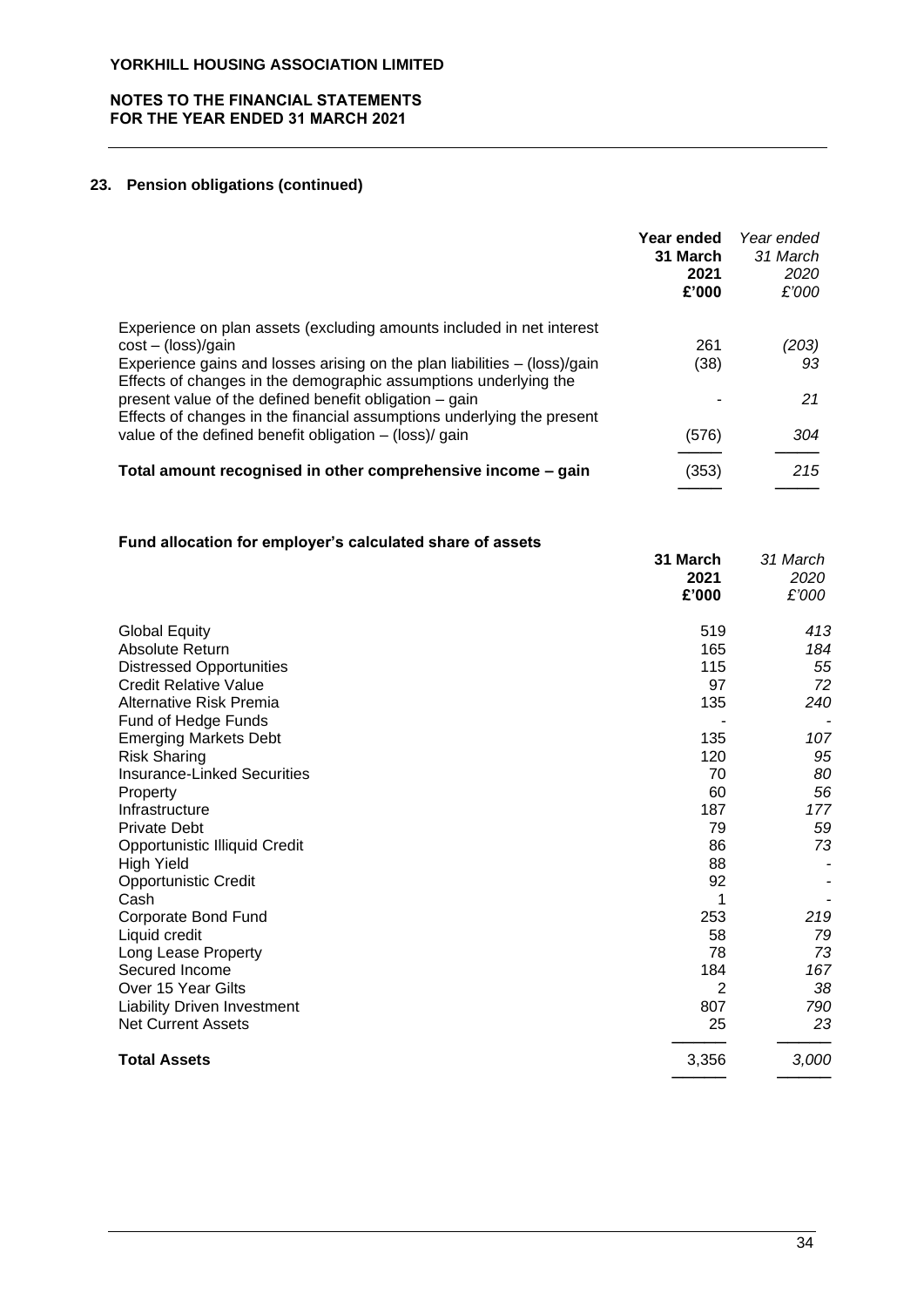## **NOTES TO THE FINANCIAL STATEMENTS FOR THE YEAR ENDED 31 MARCH 2021**

#### **23. Pension obligations (continued)**

The main financial assumptions used by the Scheme Actuary, TPT, in their FRS 102 calculations are as follows:

# **Assumptions as at 31 March 2021**

|                                                             | % per annum |
|-------------------------------------------------------------|-------------|
| Discount rate                                               | 2.14        |
| Inflation (RPI)                                             | 3.30        |
| Inflation (CPI)                                             | 2.85        |
| Salary growth                                               | 3.85        |
| Allowance for commutation of pension for cash at retirement | 75% of      |
|                                                             | maximum     |
|                                                             | allowance   |

The mortality assumptions adopted at 31 March 2021 imply the following life expectancies:

|                         | Life expectancy |
|-------------------------|-----------------|
|                         | at age 65       |
|                         | (years)         |
| Male retiring in 2021   | 21.5            |
| Female retiring in 2021 | 23.4            |
| Male retiring in 2041   | 22.8            |
| Female retiring in 2041 | 25.0            |

Life expectancy is based on the Fund's VitaCurves with improvements in line with the CMI 2017 model with an allowance for smoothing of recent mortality experience and long term rates of 1.25% p.a. for males and 1% p.a. for females.

# **Member data summary**

| <b>Active members</b>   |               |                                        |                             |
|-------------------------|---------------|----------------------------------------|-----------------------------|
|                         | <b>Number</b> | <b>Total earnings</b><br>(E'000s p.a.) | Average age<br>(unweighted) |
| Males                   | 7             | 277                                    | 50                          |
| Females                 | 7             | 203                                    | 47                          |
| Total                   | 14            | 480                                    | 47                          |
| <b>Deferred members</b> |               |                                        |                             |
|                         | <b>Number</b> | <b>Deferred pensions</b>               | Average age                 |
|                         |               | (E'000s p.a.)                          | (unweighted)                |
| Males                   | 1             |                                        | 52                          |
| Females                 | 4             | 2                                      | 53                          |
| <b>Total</b>            | 5             | $\mathbf{2}$                           | 53                          |
| <b>Pensioners</b>       |               |                                        |                             |
|                         | <b>Number</b> | <b>Pensions</b>                        | Average age                 |
|                         |               | (E'000s p.a.)                          | (unweighted)                |
| Males                   | 2             | 6                                      | 63                          |
| Females                 | 11            | 96                                     | 67                          |
| Total                   | 13            | 102                                    | 67                          |